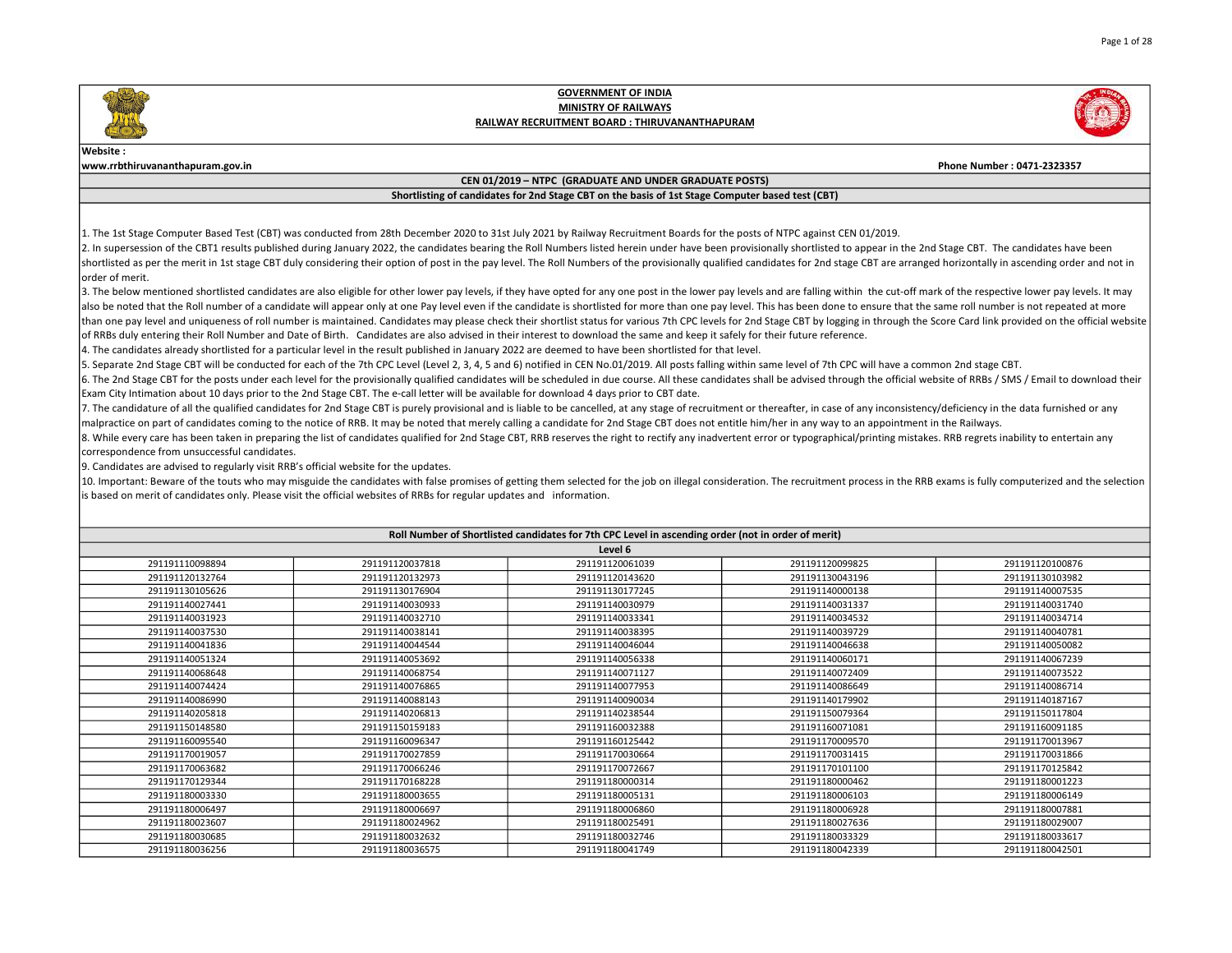



# Website :

| www.rrbthiruvananthapuram.gov.in<br>Phone Number: 0471-2323357 |                                                        |                 |                 |                 |  |  |
|----------------------------------------------------------------|--------------------------------------------------------|-----------------|-----------------|-----------------|--|--|
|                                                                | CEN 01/2019 - NTPC (GRADUATE AND UNDER GRADUATE POSTS) |                 |                 |                 |  |  |
| 291191180045355                                                | 291191180045357                                        | 291191180051049 | 291191180053950 | 291191180054625 |  |  |
| 291191180058441                                                | 291191180060442                                        | 291191180063443 | 291191180064672 | 291191180065033 |  |  |
| 291191180066610                                                | 291191180070457                                        | 291191180073802 | 291191180073956 | 291191180073995 |  |  |
| 291191180074625                                                | 291191180076673                                        | 291191180077045 | 291191180079083 | 291191180081731 |  |  |
| 291191180083520                                                | 291191180087400                                        | 291191180186574 | 291191180186691 | 291191180203257 |  |  |
| 291191180208410                                                | 291191180212972                                        | 291191180215389 | 291191180236913 | 291191180238819 |  |  |
| 291191190097731                                                | 291191190107949                                        | 291191190113034 | 291191190148773 | 291191190178977 |  |  |
| 291191190193448                                                | 291191220071107                                        | 291191220111959 | 291191220162079 | 291191240090748 |  |  |
| 291191240095642                                                | 291191240096136                                        | 291191250145080 | 291191260011351 | 291191260042292 |  |  |
| 291191260070699                                                | 291191260100230                                        | 291191260101453 | 291191260105172 | 291191260110496 |  |  |
| 291191260132755                                                | 291191260184320                                        | 291191260238605 | 291191270167673 | 291191280007369 |  |  |
| 291191290000320                                                | 291191290000336                                        | 291191290000415 | 291191290000485 | 291191290000554 |  |  |
| 291191290000636                                                | 291191290000652                                        | 291191290000679 | 291191290000789 | 291191290000885 |  |  |
| 291191290000887                                                | 291191290001026                                        | 291191290001046 | 291191290001069 | 291191290001080 |  |  |
| 291191290001190                                                | 291191290001198                                        | 291191290001235 | 291191290001338 | 291191290001432 |  |  |
| 291191290001457                                                | 291191290001660                                        | 291191290001986 | 291191290002197 | 291191290002253 |  |  |
| 291191290002257                                                | 291191290002264                                        | 291191290002336 | 291191290002338 | 291191290002878 |  |  |
| 291191290002904                                                | 291191290003024                                        | 291191290003207 | 291191290003215 | 291191290003264 |  |  |
| 291191290003478                                                | 291191290003552                                        | 291191290003665 | 291191290003698 | 291191290003762 |  |  |
| 291191290003781                                                | 291191290003787                                        | 291191290003788 | 291191290003910 | 291191290003963 |  |  |
| 291191290004186                                                | 291191290004281                                        | 291191290004353 | 291191290004417 | 291191290004500 |  |  |
| 291191290004540                                                | 291191290004551                                        | 291191290004740 | 291191290004855 | 291191290004895 |  |  |
| 291191290004938                                                | 291191290004947                                        | 291191290004949 | 291191290004950 | 291191290005007 |  |  |
| 291191290005042                                                | 291191290005084                                        | 291191290005417 | 291191290005435 | 291191290005743 |  |  |
| 291191290005789                                                | 291191290005826                                        | 291191290005855 | 291191290005928 | 291191290005948 |  |  |
| 291191290005999                                                | 291191290006060                                        | 291191290006156 | 291191290006336 | 291191290006340 |  |  |
| 291191290006385                                                | 291191290006412                                        | 291191290006450 | 291191290006467 | 291191290006519 |  |  |
| 291191290006532                                                | 291191290006602                                        | 291191290006624 | 291191290006633 | 291191290006639 |  |  |
| 291191290006646                                                | 291191290006662                                        | 291191290006766 | 291191290006792 | 291191290006897 |  |  |
| 291191290007015                                                | 291191290007017                                        | 291191290007107 | 291191290007121 | 291191290007790 |  |  |
| 291191290008009                                                | 291191290008115                                        | 291191290008381 | 291191290008702 | 291191290008984 |  |  |
| 291191290009076                                                | 291191290009403                                        | 291191290009558 | 291191290009642 | 291191290009667 |  |  |
| 291191290009803                                                | 291191290009891                                        | 291191290010053 | 291191290010098 | 291191290010473 |  |  |
| 291191290010904                                                | 291191290011132                                        | 291191290011666 | 291191290011720 | 291191290011929 |  |  |
| 291191290011945                                                | 291191290011985                                        | 291191290011998 | 291191290012051 | 291191290012260 |  |  |
| 291191290012262                                                | 291191290012462                                        | 291191290012576 | 291191290013072 | 291191290013157 |  |  |
| 291191290013172                                                | 291191290013182                                        | 291191290013325 | 291191290013467 | 291191290013587 |  |  |
| 291191290014354                                                | 291191290014558                                        | 291191290014785 | 291191290014880 | 291191290015231 |  |  |
| 291191290015278                                                | 291191290015319                                        | 291191290015415 | 291191290015541 | 291191290015934 |  |  |
| 291191290016623                                                | 291191290017576                                        | 291191290017607 | 291191290017658 | 291191290017778 |  |  |
| 291191290017810                                                | 291191290017847                                        | 291191290017867 | 291191290017951 | 291191290018532 |  |  |
| 291191290018550                                                | 291191290019417                                        | 291191290019467 | 291191290019637 | 291191290019682 |  |  |
| 291191290019800                                                | 291191290019995                                        | 291191290020133 | 291191290020219 | 291191290020312 |  |  |
| 291191290020327                                                | 291191290020458                                        | 291191290020575 | 291191290020688 | 291191290020743 |  |  |
| 291191290021075                                                | 291191290021335                                        | 291191290021425 | 291191290021517 | 291191290021684 |  |  |
| 291191290021797                                                | 291191290021807                                        | 291191290022082 | 291191290022305 | 291191290022485 |  |  |
| 291191290022544                                                | 291191290022637                                        | 291191290022712 | 291191290022856 | 291191290022881 |  |  |
| 291191290023060                                                | 291191290023139                                        | 291191290023474 | 291191290023595 | 291191290023600 |  |  |
| 291191290024030                                                | 291191290024264                                        | 291191290024659 | 291191290024786 | 291191290025054 |  |  |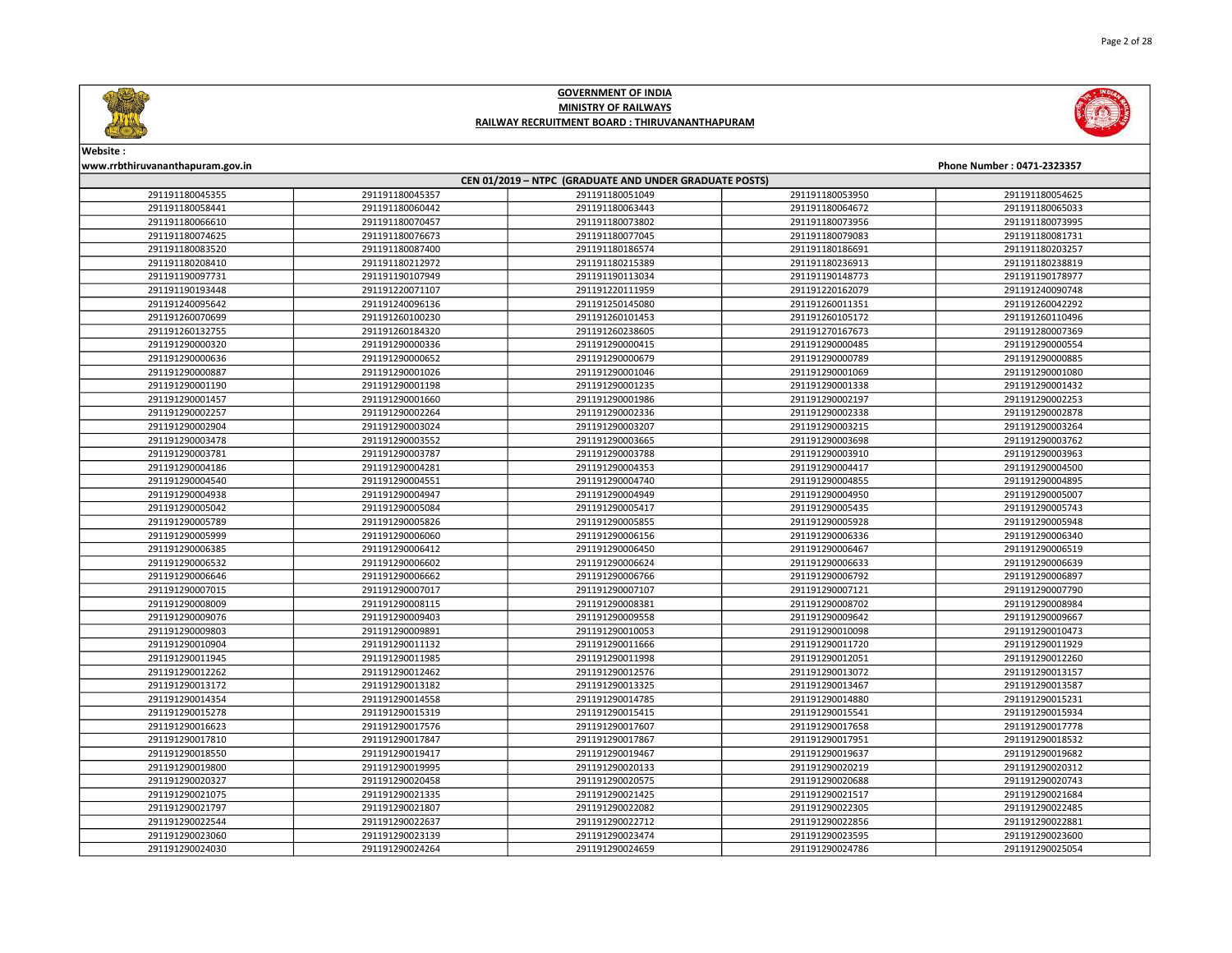



Website :

### www.rrbthiruvananthapuram.gov.in Phone Number : 0471-2323357 CEN 01/2019 – NTPC (GRADUATE AND UNDER GRADUATE POSTS) 291191290025126 291191290025623 291191290025716 291191290026037 291191290026243 291191290026349 291191290026486 291191290026742 291191290027167 291191290027393 291191290027423 291191290027668 291191290028083 291191290028214 291191290028415 291191290028505 291191290028764 291191290029064 291191290029279 291191290029766 291191290029975 291191290030028 291191290030614 291191290030821 291191290031233 291191290031538 291191290031539 291191290032615 291191290033147 291191290033233 291191290033387 291191290033430 291191290033947 291191290034046 291191290034074 291191290034524 291191290035254 291191290035350 291191290035589 291191290036013 291191290036494 291191290036671 291191290036777 291191290036942 291191290037051 291191290037301 291191290037387 291191290037582 291191290038027 291191290038467 291191290038496 291191290038630 291191290038798 291191290039026 291191290039111 291191290039328 291191290039589 291191290039633 291191290039893 291191290039942 291191290040417 291191290040513 291191290040514 291191290041086 291191290041241 291191290041598 291191290041879 291191290041926 291191290042111 291191290042132 291191290042520 291191290042563 291191290042914 291191290043192 291191290043217 291191290043367 291191290043943 291191290043969 291191290044138 291191290044268 291191290044760 291191290044826 291191290044864 291191290044936 291191290045059 291191290045140 291191290045520 291191290045782 291191290046511 291191290046701 291191290046717 291191290046781 291191290047348 291191290047725 291191290047758 291191290047780 291191290048016 291191290048107 291191290048143 291191290048145 291191290048222 291191290048495 291191290048566 291191290048801 291191290048860 291191290048883 291191290048894 291191290048900 291191290049005 291191290049145 291191290049311 291191290049317 291191290049415 291191290049458 291191290049484 291191290049663 291191290049963 291191290049968 291191290049979 291191290050167 291191290050203 291191290050534 291191290050702 291191290050824 291191290051085 291191290051164 291191290051239 291191290051257 291191290051660 291191290051790 291191290052420 291191290052611 291191290052868 291191290052910 291191290053084 291191290053107 291191290053381 291191290053502 291191290053510 291191290053704 291191290053785 291191290053858 291191290054260 291191290054371 291191290054467 291191290054544 291191290054646 291191290054649 291191290055931 291191290055945 291191290055986 291191290055989 291191290056066 291191290056192 291191290056197 291191290056207 291191290056322 291191290056323 291191290056337 291191290057206 291191290057451 291191290057758 291191290057782 291191290057823 291191290058068 291191290058122 291191290058401 291191290058740 291191290060258 291191290060426 291191290060604 291191290060925 291191290062296 291191290062643 291191290062721 291191290062872 291191290062933 291191290063065 291191290063181 291191290063302 291191290063522 291191290063719 291191290063750 291191290064461 291191290064611 291191290064867 291191290065042 291191290065338 291191290065458 291191290065515 291191290066052 291191290066053 291191290066396 291191290066480 291191290066614 291191290067023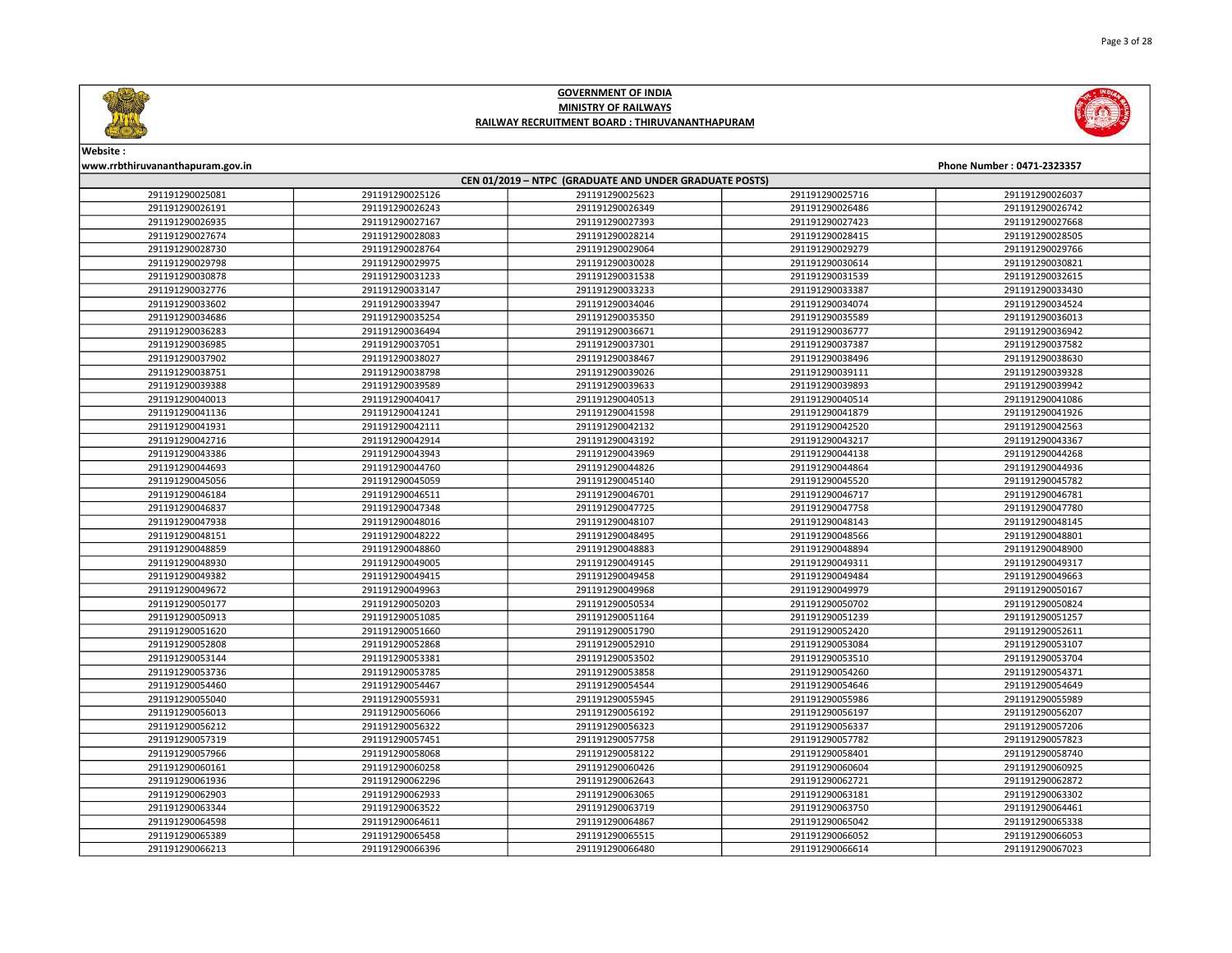



### Website :

| CEN 01/2019 - NTPC (GRADUATE AND UNDER GRADUATE POSTS) |                 |                 |                 |                 |  |
|--------------------------------------------------------|-----------------|-----------------|-----------------|-----------------|--|
| 291191290067118                                        | 291191290067951 | 291191290067981 | 291191290068036 | 291191290068077 |  |
| 291191290068199                                        | 291191290068243 | 291191290068258 | 291191290068283 | 291191290068514 |  |
| 291191290068710                                        | 291191290069037 | 291191290069066 | 291191290069080 | 291191290069094 |  |
| 291191290069108                                        | 291191290069127 | 291191290069498 | 291191290069552 | 291191290069642 |  |
| 291191290069658                                        | 291191290069718 | 291191290069719 | 291191290069733 | 291191290069883 |  |
| 291191290069982                                        | 291191290070642 | 291191290070879 | 291191290070915 | 291191290070995 |  |
| 291191290071255                                        | 291191290071319 | 291191290071323 | 291191290071428 | 291191290071509 |  |
| 291191290071513                                        | 291191290071515 | 291191290071539 | 291191290071589 | 291191290071607 |  |
| 291191290071613                                        | 291191290071725 | 291191290072017 | 291191290072205 | 291191290072339 |  |
| 291191290072728                                        | 291191290072810 | 291191290072895 | 291191290072989 | 291191290072994 |  |
| 291191290073083                                        | 291191290073104 | 291191290073128 | 291191290073129 | 291191290073134 |  |
| 291191290073135                                        | 291191290073207 | 291191290073342 | 291191290073356 | 291191290073545 |  |
| 291191290073762                                        | 291191290074166 | 291191290074591 | 291191290074964 | 291191290075072 |  |
| 291191290075171                                        | 291191290075214 | 291191290075231 | 291191290075551 | 291191290075624 |  |
| 291191290076113                                        | 291191290076279 | 291191290076551 | 291191290076596 | 291191290076622 |  |
| 291191290076646                                        | 291191290076985 | 291191290077106 | 291191290077133 | 291191290077906 |  |
| 291191290077922                                        | 291191290077954 | 291191290077993 | 291191290078124 | 291191290078472 |  |
| 291191290078579                                        | 291191290078647 | 291191290078665 | 291191290078679 | 291191290078927 |  |
| 291191290078955                                        | 291191290079024 | 291191290079268 | 291191290079384 | 291191290079571 |  |
| 291191290079607                                        | 291191290079619 | 291191290079903 | 291191290079977 | 291191290080365 |  |
| 291191290080960                                        | 291191290081030 | 291191290081325 | 291191290081503 | 291191290081576 |  |
| 291191290081865                                        | 291191290081961 | 291191290081971 | 291191290081979 | 291191290083120 |  |
| 291191290083318                                        | 291191290083453 | 291191290083586 | 291191290083814 | 291191290083837 |  |
| 291191290083952                                        | 291191290083987 | 291191290084264 | 291191290084304 | 291191290084423 |  |
| 291191290084531                                        | 291191290084534 | 291191290084536 | 291191290084829 | 291191290084864 |  |
| 291191290085137                                        | 291191290085181 | 291191290085278 | 291191290085346 | 291191290085392 |  |
| 291191290085406                                        | 291191290085424 | 291191290085624 | 291191290085669 | 291191290085676 |  |
| 291191290085686                                        | 291191290085820 | 291191290085860 | 291191290085978 | 291191290086294 |  |
| 291191290086329                                        | 291191290086333 | 291191290086567 | 291191290086602 | 291191290087126 |  |
| 291191290087147                                        | 291191290087490 | 291191290087600 | 291191290087919 | 291191290087983 |  |
| 291191290088305                                        | 291191290088509 | 291191290089138 | 291191290089155 | 291191290089333 |  |
| 291191290089614                                        | 291191290089784 | 291191290089923 | 291191290090285 | 291191290090298 |  |
| 291191290090438                                        | 291191290090550 | 291191290090723 | 291191290090724 | 291191290090725 |  |
| 291191290090735                                        | 291191290090793 | 291191290090798 | 291191290090947 | 291191290091028 |  |
| 291191290091447                                        | 291191290091532 | 291191290091666 | 291191290091957 | 291191290091969 |  |
| 291191290091979                                        | 291191290092044 | 291191290092367 | 291191290092530 | 291191290092574 |  |
| 291191290092876                                        | 291191290092931 | 291191290093068 | 291191290093175 | 291191290093298 |  |
| 291191290093304                                        | 291191290093706 | 291191290093776 | 291191290094089 | 291191290094135 |  |
| 291191290094161                                        | 291191290094427 | 291191290094448 | 291191290094459 | 291191290094563 |  |
| 291191290094571                                        | 291191290094624 | 291191290094726 | 291191290094846 | 291191290094871 |  |
| 291191290095011                                        | 291191290095286 | 291191290095358 | 291191290095387 | 291191290095518 |  |
| 291191290095578                                        | 291191290095585 | 291191290095706 | 291191290095822 | 291191290095974 |  |
| 291191290096030                                        | 291191290096237 | 291191290096276 | 291191290096464 | 291191290096502 |  |
| 291191290096514                                        | 291191290096727 | 291191290096800 | 291191290096861 | 291191290096899 |  |
| 291191290096946                                        | 291191290096993 | 291191290097106 | 291191290097108 | 291191290097369 |  |
| 291191290097406                                        | 291191290097508 | 291191290097632 | 291191290097866 | 291191290097992 |  |
| 291191290098060                                        | 291191290098321 | 291191290098439 | 291191290098814 | 291191290099068 |  |
| 291191290099088                                        | 291191290099164 | 291191290099204 | 291191290099297 | 291191290099301 |  |
| 291191290099314                                        | 291191290099339 | 291191290099446 | 291191290099455 | 291191290099500 |  |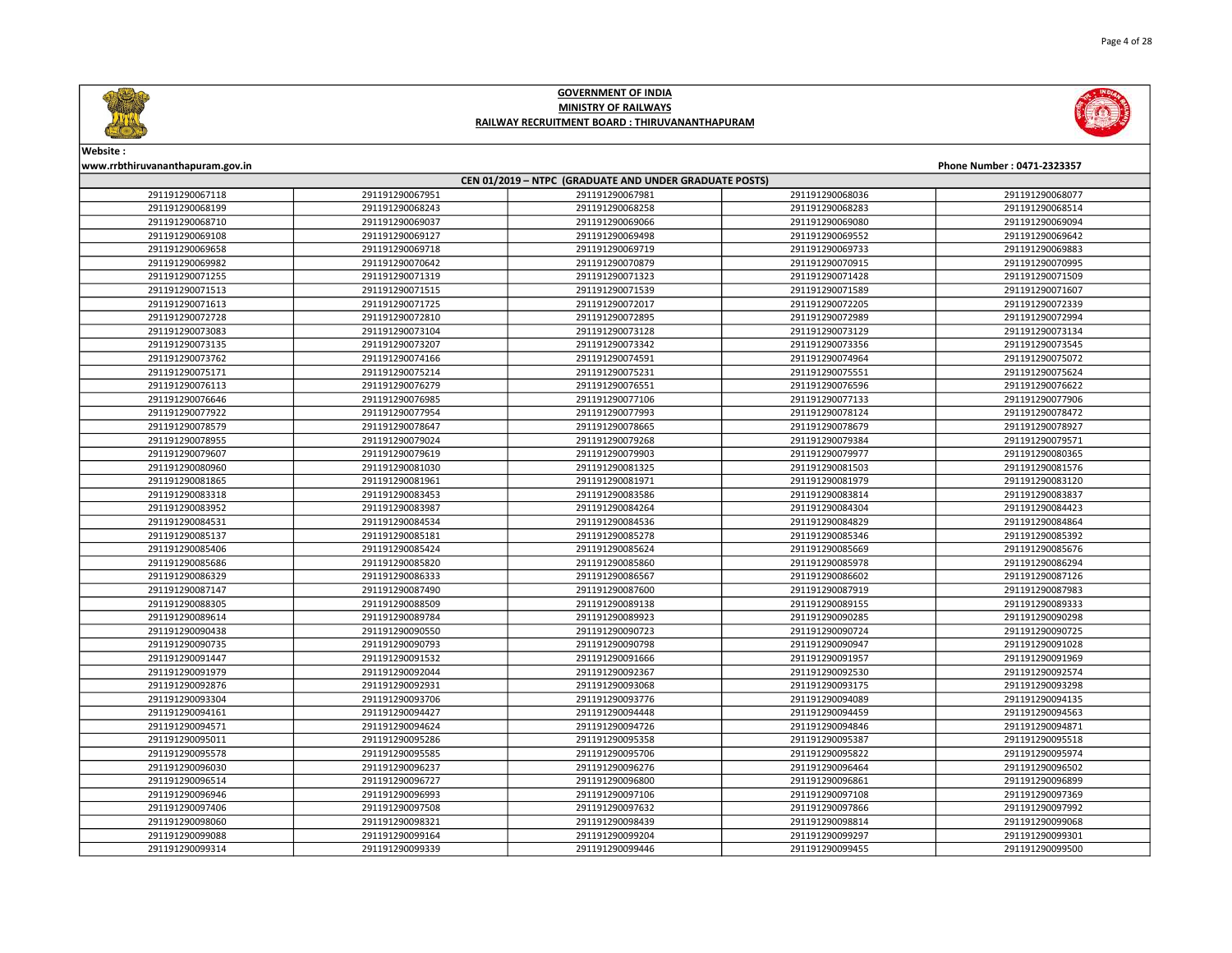



Website :

### www.rrbthiruvananthapuram.gov.in Phone Number : 0471-2323357 CEN 01/2019 – NTPC (GRADUATE AND UNDER GRADUATE POSTS) 291191290099731 291191290100098 291191290100288 291191290100323 291191290100700 291191290100775 291191290100790 291191290100898 291191290100948 291191290101258 291191290101274 291191290101436 291191290101722 291191290101743 291191290101794 291191290102027 291191290102076 291191290102128 291191290102137 291191290102272 291191290102407 291191290102548 291191290102650 291191290102872 291191290103310 291191290103327 291191290103385 291191290103703 291191290103919 291191290103937 291191290104056 291191290104059 291191290104173 291191290104174 291191290104210 291191290104219 291191290104251 291191290104307 291191290104321 291191290104326 291191290104413 291191290104444 291191290104581 291191290104582 291191290104638 291191290104697 291191290105091 291191290105341 291191290105481 291191290105783 291191290106087 291191290106143 291191290106465 291191290106685 291191290106895 291191290107053 291191290107200 291191290107347 291191290107352 291191290107368 291191290107422 291191290107457 291191290107893 291191290107912 291191290107957 291191290108186 291191290108368 291191290108449 291191290108628 291191290108914 291191290109027 291191290109080 291191290109205 291191290109398 291191290109484 291191290109600 291191290109824 291191290109897 291191290109980 291191290110005 291191290110149 291191290110306 291191290110339 291191290110391 291191290110798 291191290110912 291191290110916 291191290110991 291191290111115 291191290111214 291191290111399 291191290111485 291191290111527 291191290111570 291191290112021 291191290112195 291191290112375 291191290112395 291191290112802 291191290112806 291191290112845 291191290112858 291191290112907 291191290112950 291191290113167 291191290113168 291191290113175 291191290113454 291191290113633 291191290113702 291191290113978 291191290114311 291191290114347 291191290114352 291191290114455 291191290114486 291191290114518 291191290114617 291191290114749 291191290114828 291191290114979 291191290115042 291191290115059 291191290115178 291191290115317 291191290115383 291191290115421 291191290115477 291191290115506 291191290115648 291191290115758 291191290115898 291191290115945 291191290115974 291191290115976 291191290116027 291191290116145 291191290116237 291191290116293 291191290116654 291191290117171 291191290117214 291191290117279 291191290117316 291191290117391 291191290117396 291191290117406 291191290117430 291191290117678 291191290117794 291191290117837 291191290117984 291191290118119 291191290118326 291191290118389 291191290118452 291191290118645 291191290118667 291191290118675 291191290118698 291191290118951 291191290119017 291191290119197 291191290119270 291191290119519 291191290119643 291191290119673 291191290119764 291191290119855 291191290119885 291191290120000 291191290120040 291191290120126 291191290120221 291191290120354 291191290120509 291191290120561 291191290120772 291191290120773 291191290120778 291191290120894 291191290121008 291191290121225 291191290121265 291191290121293 291191290121370 291191290121668 291191290121691 291191290121810 291191290121862 291191290121882 291191290121901 291191290121986 291191290122071 291191290122254 291191290122287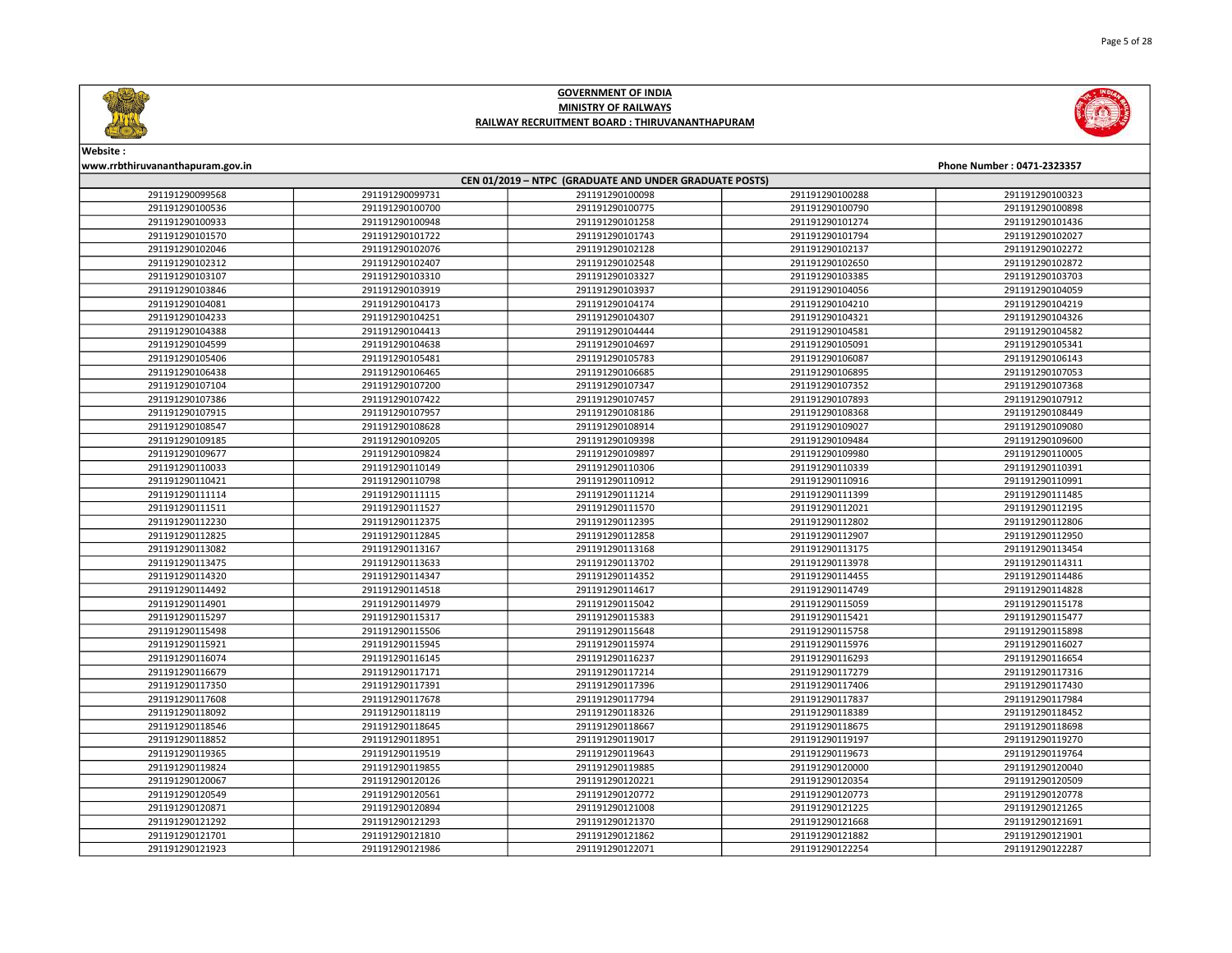



### Website :

| CEN 01/2019 - NTPC (GRADUATE AND UNDER GRADUATE POSTS) |                 |                 |                 |                 |  |
|--------------------------------------------------------|-----------------|-----------------|-----------------|-----------------|--|
| 291191290122373                                        | 291191290122439 | 291191290122441 | 291191290122451 | 291191290122458 |  |
| 291191290122492                                        | 291191290122527 | 291191290122529 | 291191290122532 | 291191290122681 |  |
| 291191290122722                                        | 291191290122742 | 291191290122830 | 291191290122930 | 291191290122986 |  |
| 291191290123119                                        | 291191290123209 | 291191290123268 | 291191290123285 | 291191290123287 |  |
| 291191290123298                                        | 291191290123417 | 291191290123689 | 291191290123888 | 291191290123904 |  |
| 291191290123906                                        | 291191290124171 | 291191290124181 | 291191290124216 | 291191290124236 |  |
| 291191290124312                                        | 291191290124321 | 291191290124377 | 291191290124487 | 291191290124526 |  |
| 291191290124539                                        | 291191290124562 | 291191290124669 | 291191290124695 | 291191290124704 |  |
| 291191290124913                                        | 291191290124924 | 291191290125332 | 291191290125817 | 291191290125819 |  |
| 291191290125876                                        | 291191290125881 | 291191290125906 | 291191290125917 | 291191290126061 |  |
| 291191290126099                                        | 291191290126170 | 291191290126267 | 291191290126289 | 291191290126292 |  |
| 291191290126328                                        | 291191290126368 | 291191290126561 | 291191290126671 | 291191290126851 |  |
| 291191290127048                                        | 291191290127066 | 291191290127070 | 291191290127173 | 291191290127192 |  |
| 291191290127251                                        | 291191290127307 | 291191290127576 | 291191290127604 | 291191290127711 |  |
| 291191290128106                                        | 291191290128187 | 291191290128350 | 291191290128521 | 291191290128755 |  |
| 291191290128913                                        | 291191290128943 | 291191290128971 | 291191290129098 | 291191290129102 |  |
| 291191290129124                                        | 291191290129198 | 291191290129320 | 291191290129418 | 291191290129481 |  |
| 291191290129516                                        | 291191290129542 | 291191290129598 | 291191290130024 | 291191290130058 |  |
| 291191290130128                                        | 291191290130255 | 291191290130415 | 291191290130660 | 291191290130762 |  |
| 291191290130851                                        | 291191290130881 | 291191290130893 | 291191290130921 | 291191290130948 |  |
| 291191290130986                                        | 291191290131025 | 291191290131106 | 291191290131309 | 291191290131460 |  |
| 291191290131461                                        | 291191290131512 | 291191290131515 | 291191290131555 | 291191290131897 |  |
| 291191290131910                                        | 291191290131923 | 291191290132144 | 291191290132162 | 291191290132260 |  |
| 291191290132369                                        | 291191290132378 | 291191290132601 | 291191290132627 | 291191290132629 |  |
| 291191290132701                                        | 291191290132814 | 291191290132946 | 291191290133010 | 291191290133086 |  |
| 291191290133197                                        | 291191290133219 | 291191290133410 | 291191290133478 | 291191290133558 |  |
| 291191290133608                                        | 291191290133646 | 291191290133768 | 291191290133837 | 291191290133878 |  |
| 291191290134264                                        | 291191290134267 | 291191290134286 | 291191290134308 | 291191290134354 |  |
| 291191290134355                                        | 291191290134450 | 291191290134487 | 291191290134509 | 291191290134564 |  |
| 291191290134604                                        | 291191290134614 | 291191290134768 | 291191290134826 | 291191290134871 |  |
| 291191290134876                                        | 291191290134886 | 291191290134906 | 291191290135131 | 291191290135219 |  |
| 291191290135233                                        | 291191290135250 | 291191290135265 | 291191290135300 | 291191290135347 |  |
| 291191290135602                                        | 291191290135708 | 291191290135756 | 291191290135872 | 291191290136006 |  |
| 291191290136159                                        | 291191290136200 | 291191290136268 | 291191290136278 | 291191290136296 |  |
| 291191290136315                                        | 291191290136347 | 291191290136513 | 291191290136574 | 291191290136588 |  |
| 291191290136711                                        | 291191290136832 | 291191290136900 | 291191290136927 | 291191290136939 |  |
| 291191290136968                                        | 291191290136997 | 291191290137038 | 291191290137074 | 291191290137143 |  |
| 291191290137206                                        | 291191290137223 | 291191290137236 | 291191290137367 | 291191290137391 |  |
| 291191290137417                                        | 291191290137508 | 291191290137516 | 291191290137524 | 291191290137891 |  |
| 291191290138110                                        | 291191290138195 | 291191290138377 | 291191290138383 | 291191290138421 |  |
| 291191290138547                                        | 291191290138589 | 291191290138598 | 291191290138618 | 291191290138624 |  |
| 291191290138681                                        | 291191290138743 | 291191290138909 | 291191290139127 | 291191290139374 |  |
| 291191290139418                                        | 291191290139452 | 291191290139482 | 291191290139539 | 291191290139543 |  |
| 291191290139724                                        | 291191290139737 | 291191290139745 | 291191290139838 | 291191290139934 |  |
| 291191290139952                                        | 291191290139977 | 291191290140130 | 291191290140146 | 291191290140246 |  |
| 291191290140286                                        | 291191290140321 | 291191290140335 | 291191290140370 | 291191290140386 |  |
| 291191290140446                                        | 291191290140492 | 291191290141017 | 291191290141287 | 291191290141471 |  |
| 291191290141746                                        | 291191290142363 | 291191290142395 | 291191290142455 | 291191290142534 |  |
| 291191290142579                                        | 291191290142805 | 291191290142858 | 291191290143018 | 291191290143183 |  |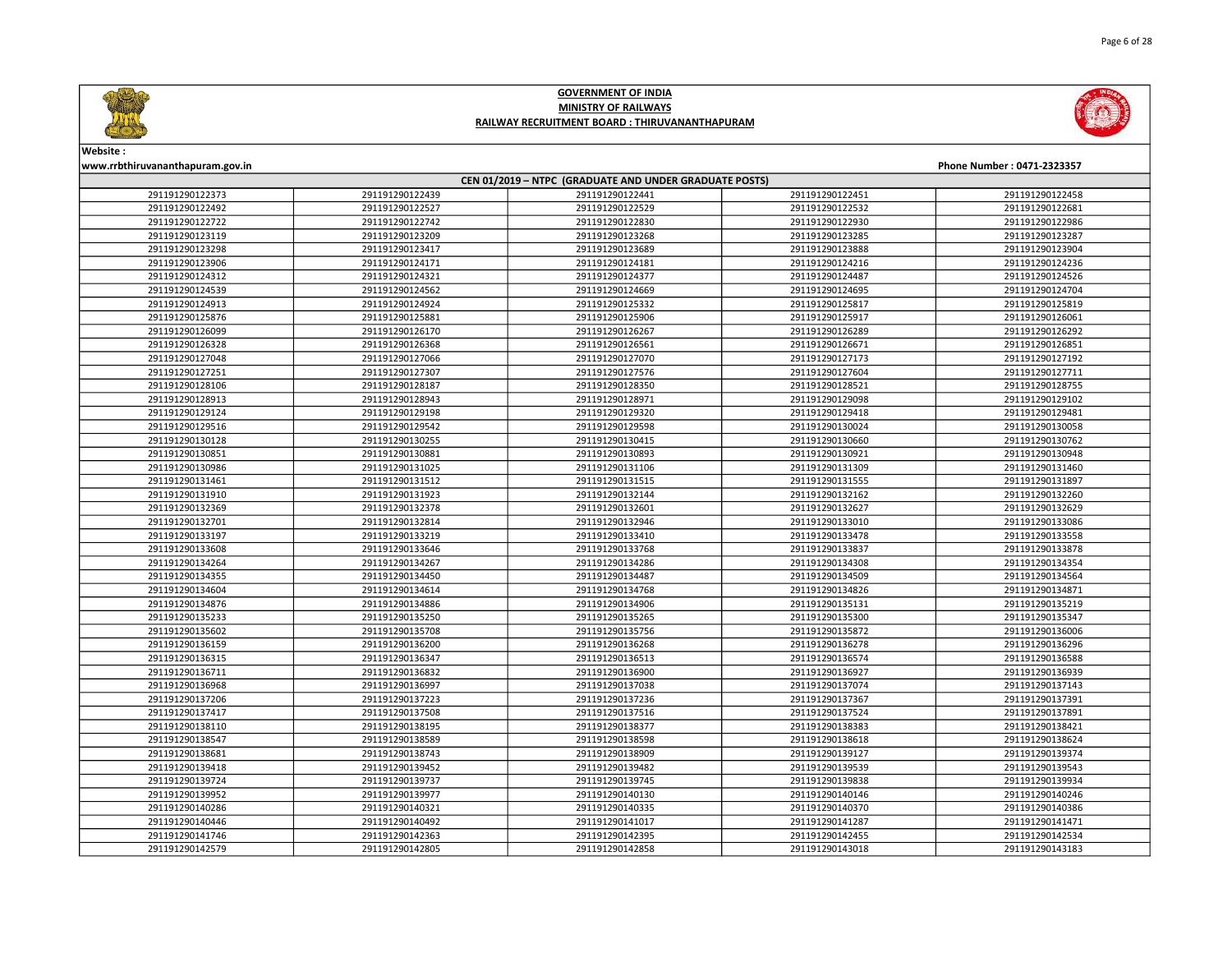



# Website :

| CEN 01/2019 - NTPC (GRADUATE AND UNDER GRADUATE POSTS) |                 |                 |                 |                 |  |
|--------------------------------------------------------|-----------------|-----------------|-----------------|-----------------|--|
| 291191290143451                                        | 291191290143481 | 291191290143522 | 291191290143683 | 291191290143703 |  |
| 291191290143779                                        | 291191290144037 | 291191290144158 | 291191290144611 | 291191290144681 |  |
| 291191290144786                                        | 291191290144844 | 291191290144852 | 291191290144855 | 291191290145096 |  |
| 291191290145254                                        | 291191290145381 | 291191290145580 | 291191290145633 | 291191290146061 |  |
| 291191290146110                                        | 291191290146131 | 291191290146392 | 291191290146467 | 291191290146551 |  |
| 291191290146634                                        | 291191290146817 | 291191290146898 | 291191290146904 | 291191290147147 |  |
| 291191290147149                                        | 291191290147185 | 291191290147315 | 291191290147342 | 291191290147374 |  |
| 291191290147437                                        | 291191290147778 | 291191290147786 | 291191290147794 | 291191290147801 |  |
| 291191290147843                                        | 291191290147905 | 291191290148040 | 291191290148050 | 291191290148095 |  |
| 291191290148148                                        | 291191290148151 | 291191290148287 | 291191290148395 | 291191290148429 |  |
| 291191290148606                                        | 291191290148619 | 291191290148689 | 291191290148715 | 291191290148726 |  |
| 291191290148797                                        | 291191290148803 | 291191290148929 | 291191290148959 | 291191290148971 |  |
| 291191290149001                                        | 291191290149075 | 291191290149257 | 291191290149293 | 291191290149387 |  |
| 291191290149424                                        | 291191290149648 | 291191290149753 | 291191290149793 | 291191290149805 |  |
| 291191290150203                                        | 291191290150365 | 291191290150429 | 291191290150460 | 291191290150470 |  |
| 291191290150534                                        | 291191290150556 | 291191290150613 | 291191290150815 | 291191290150845 |  |
| 291191290150932                                        | 291191290151048 | 291191290151246 | 291191290151562 | 291191290151651 |  |
| 291191290151701                                        | 291191290151783 | 291191290151891 | 291191290151974 | 291191290151978 |  |
| 291191290151980                                        | 291191290152034 | 291191290152266 | 291191290152677 | 291191290152747 |  |
| 291191290152857                                        | 291191290152981 | 291191290153005 | 291191290153163 | 291191290153242 |  |
| 291191290153292                                        | 291191290153300 | 291191290153301 | 291191290153374 | 291191290153388 |  |
| 291191290153420                                        | 291191290153624 | 291191290153645 | 291191290153799 | 291191290153992 |  |
| 291191290154097                                        | 291191290154114 | 291191290154115 | 291191290154145 | 291191290154163 |  |
| 291191290154173                                        | 291191290154183 | 291191290154232 | 291191290154247 | 291191290154461 |  |
| 291191290154504                                        | 291191290154506 | 291191290154559 | 291191290154660 | 291191290154749 |  |
| 291191290154763                                        | 291191290154917 | 291191290154919 | 291191290154956 | 291191290155233 |  |
| 291191290155296                                        | 291191290155607 | 291191290155617 | 291191290155628 | 291191290155676 |  |
| 291191290155678                                        | 291191290155765 | 291191290155861 | 291191290155932 | 291191290156208 |  |
| 291191290156384                                        | 291191290156475 | 291191290156542 | 291191290156920 | 291191290156968 |  |
| 291191290157041                                        | 291191290157162 | 291191290157409 | 291191290157425 | 291191290157439 |  |
| 291191290157534                                        | 291191290157820 | 291191290157830 | 291191290157853 | 291191290157863 |  |
| 291191290157866                                        | 291191290157911 | 291191290157973 | 291191290157989 | 291191290158170 |  |
| 291191290158348                                        | 291191290158382 | 291191290158396 | 291191290158481 | 291191290158499 |  |
| 291191290158762                                        | 291191290158811 | 291191290158954 | 291191290159013 | 291191290159045 |  |
| 291191290159153                                        | 291191290159180 | 291191290159258 | 291191290159310 | 291191290159362 |  |
| 291191290159485                                        | 291191290159504 | 291191290159584 | 291191290159587 | 291191290159611 |  |
| 291191290159687                                        | 291191290159711 | 291191290159977 | 291191290160069 | 291191290160071 |  |
| 291191290160115                                        | 291191290160430 | 291191290160563 | 291191290160702 | 291191290160765 |  |
| 291191290160780                                        | 291191290160804 | 291191290161012 | 291191290161073 | 291191290161180 |  |
| 291191290161238                                        | 291191290161332 | 291191290161352 | 291191290161472 | 291191290161529 |  |
| 291191290161558                                        | 291191290161563 | 291191290161640 | 291191290161669 | 291191290162466 |  |
| 291191290162634                                        | 291191290162743 | 291191290162945 | 291191290162964 | 291191290162994 |  |
| 291191290162995                                        | 291191290163000 | 291191290163007 | 291191290163038 | 291191290163317 |  |
| 291191290163361                                        | 291191290164235 | 291191290164257 | 291191290164292 | 291191290164326 |  |
| 291191290164359                                        | 291191290164438 | 291191290164473 | 291191290164599 | 291191290164711 |  |
| 291191290164760                                        | 291191290164849 | 291191290164855 | 291191290164857 | 291191290164934 |  |
| 291191290164947                                        | 291191290165049 | 291191290165109 | 291191290165121 | 291191290165308 |  |
| 291191290165325                                        | 291191290165409 | 291191290165438 | 291191290165608 | 291191290165619 |  |
| 291191290165648                                        | 291191290165740 | 291191290165832 | 291191290165838 | 291191290165949 |  |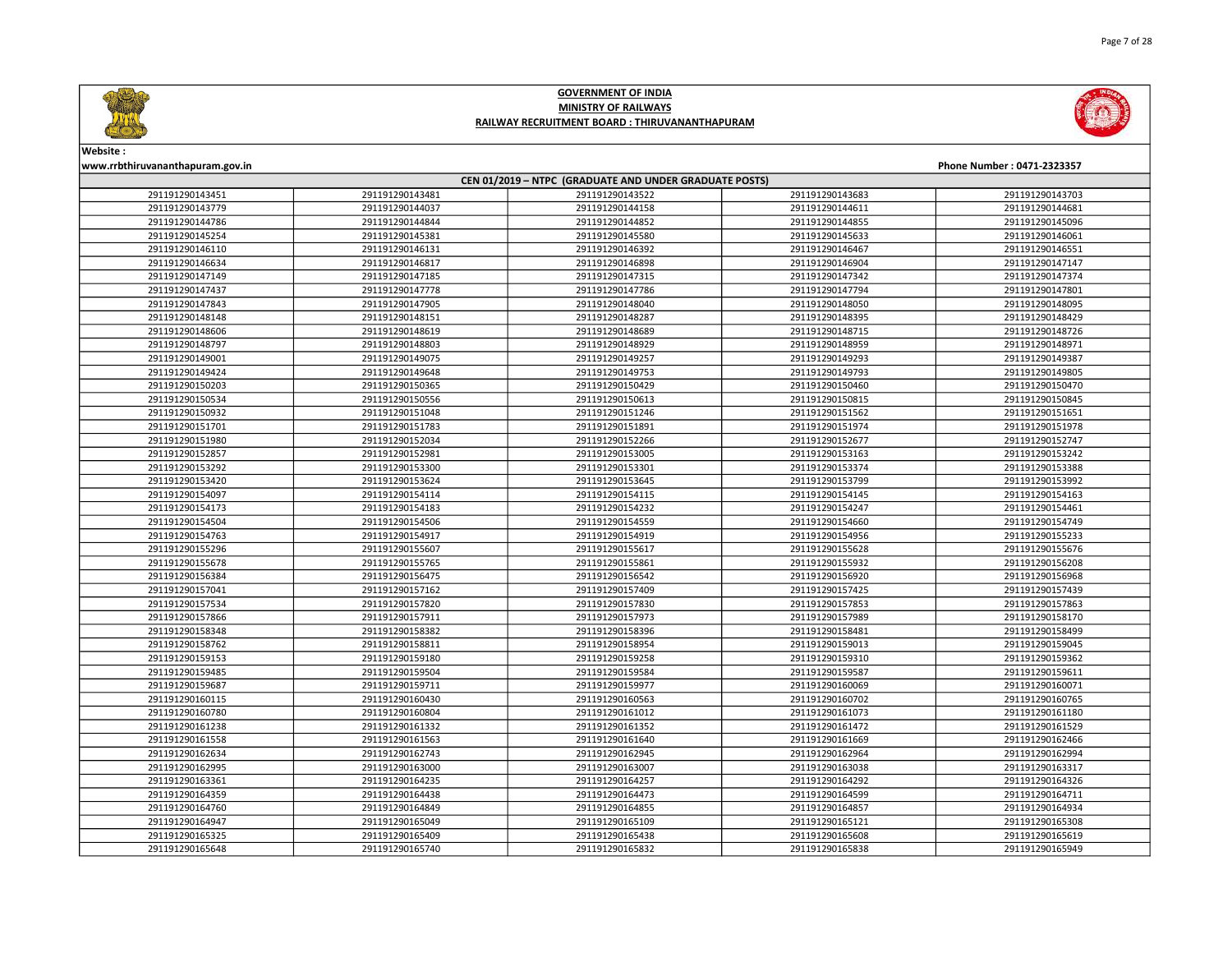



### Website :

| CEN 01/2019 - NTPC (GRADUATE AND UNDER GRADUATE POSTS) |                 |                 |                 |                 |  |
|--------------------------------------------------------|-----------------|-----------------|-----------------|-----------------|--|
| 291191290166176                                        | 291191290166344 | 291191290166384 | 291191290166701 | 291191290166709 |  |
| 291191290166795                                        | 291191290166799 | 291191290166801 | 291191290166849 | 291191290166891 |  |
| 291191290167887                                        | 291191290168008 | 291191290168276 | 291191290168766 | 291191290171077 |  |
| 291191290171080                                        | 291191290173108 | 291191290173546 | 291191290176564 | 291191290176833 |  |
| 291191290179442                                        | 291191290180269 | 291191290181462 | 291191290182538 | 291191290182823 |  |
| 291191290183837                                        | 291191290184292 | 291191290185082 | 291191290186309 | 291191290186832 |  |
| 291191290186851                                        | 291191290188157 | 291191290188200 | 291191290188584 | 291191290188644 |  |
| 291191290188652                                        | 291191290191090 | 291191290191283 | 291191290193619 | 291191290195520 |  |
| 291191290195752                                        | 291191290196436 | 291191290197513 | 291191290197687 | 291191290199761 |  |
| 291191290200267                                        | 291191290201393 | 291191290203481 | 291191290204547 | 291191290204682 |  |
| 291191290205326                                        | 291191290205574 | 291191290205736 | 291191290205868 | 291191290207284 |  |
| 291191290207512                                        | 291191290207591 | 291191290207879 | 291191290207963 | 291191290208001 |  |
| 291191290208404                                        | 291191290208408 | 291191290208411 | 291191290209061 | 291191290210994 |  |
| 291191290211661                                        | 291191290212245 | 291191290214354 | 291191290216390 | 291191290217311 |  |
| 291191290217330                                        | 291191290217909 | 291191290217947 | 291191290217958 | 291191290219568 |  |
| 291191290219654                                        | 291191290219751 | 291191290219874 | 291191290219924 | 291191290219975 |  |
| 291191290220023                                        | 291191290220036 | 291191290221207 | 291191290221367 | 291191290221752 |  |
| 291191290223413                                        | 291191290224544 | 291191290225477 | 291191290225625 | 291191290226380 |  |
| 291191290226780                                        | 291191290226983 | 291191290227009 | 291191290228617 | 291191290228645 |  |
| 291191290229235                                        | 291191290229250 | 291191290229634 | 291191290230356 | 291191290230377 |  |
| 291191290230622                                        | 291191290231809 | 291191290231917 | 291191290231932 | 291191290232650 |  |
| 291191290235863                                        | 291191290236020 | 291191290237938 | 291191290238843 | 291191290239021 |  |
| 291191290239304                                        | 291191290239314 | 291191290240605 | 291191290240973 | 291191290241950 |  |
| 291191290242743                                        | 291191290242812 | 291191290242964 | 291191290243995 | 291191290244644 |  |
| 291191290245240                                        | 291191290247229 | 291191290247431 | 291191290250547 | 291191290251521 |  |
| 291191290251691                                        | 291191290252837 | 291191290253824 | 291191290254115 | 291191290254513 |  |
| 291191290255593                                        | 291191290256058 | 291191290256498 | 291191290256593 | 291191290256916 |  |
| 291191290258905                                        | 291191290260556 | 291191290260639 | 291191290262366 | 291191290262660 |  |
| 291191290263281                                        | 291191290263536 | 291191290263739 | 291191290263858 | 291191290264416 |  |
| 291191290264573                                        | 291191290265308 | 291191290265351 | 291191290265714 | 291191290265930 |  |
| 291191290266401                                        | 291191290266488 | 291191290266562 | 291191290267001 | 291191290269056 |  |
| 291191290269953                                        | 291191290270629 | 291191290270740 | 291191290271753 | 291191290272676 |  |
| 291191290272846                                        | 291191290272855 | 291191290272927 | 291191290273351 | 291191290273767 |  |
| 291191290274661                                        | 291191290276473 | 291191290276792 | 291191290277056 | 291191290277103 |  |
| 291191300105869                                        | 291191310178481 | 291192110105615 | 291192120033810 | 291192120034004 |  |
| 291192120036127                                        | 291192120038243 | 291192120038421 | 291192120038668 | 291192120040696 |  |
| 291192120044506                                        | 291192120048934 | 291192120057988 | 291192120064221 | 291192120068813 |  |
| 291192120092185                                        | 291192120094076 | 291192120094371 | 291192120095374 | 291192120096143 |  |
| 291192120099599                                        | 291192120103316 | 291192120103409 | 291192120106730 | 291192120112903 |  |
| 291192120115393                                        | 291192120116395 | 291192120119561 | 291192120120325 | 291192120122230 |  |
| 291192120123914                                        | 291192120130839 | 291192120132304 | 291192120133628 | 291192120135225 |  |
| 291192120136206                                        | 291192120139087 | 291192120139869 | 291192120142276 | 291192120143333 |  |
| 291192120145012                                        | 291192120148747 | 291192120149986 | 291192120150355 | 291192120150917 |  |
| 291192120155014                                        | 291192120157078 | 291192120159670 | 291192120162411 | 291192120167099 |  |
| 291192130035212                                        | 291192130045118 | 291192130045735 | 291192130063921 | 291192130068410 |  |
| 291192130079812                                        | 291192130100023 | 291192130102206 | 291192130112003 | 291192130113953 |  |
| 291192130132777                                        | 291192130137423 | 291192130139063 | 291192130144345 | 291192130188262 |  |
| 291192130190977                                        | 291192130198871 | 291192130264848 | 291192140032294 | 291192140034457 |  |
| 291192140035311                                        | 291192140038285 | 291192140042209 | 291192140046661 | 291192140052279 |  |
|                                                        |                 |                 |                 |                 |  |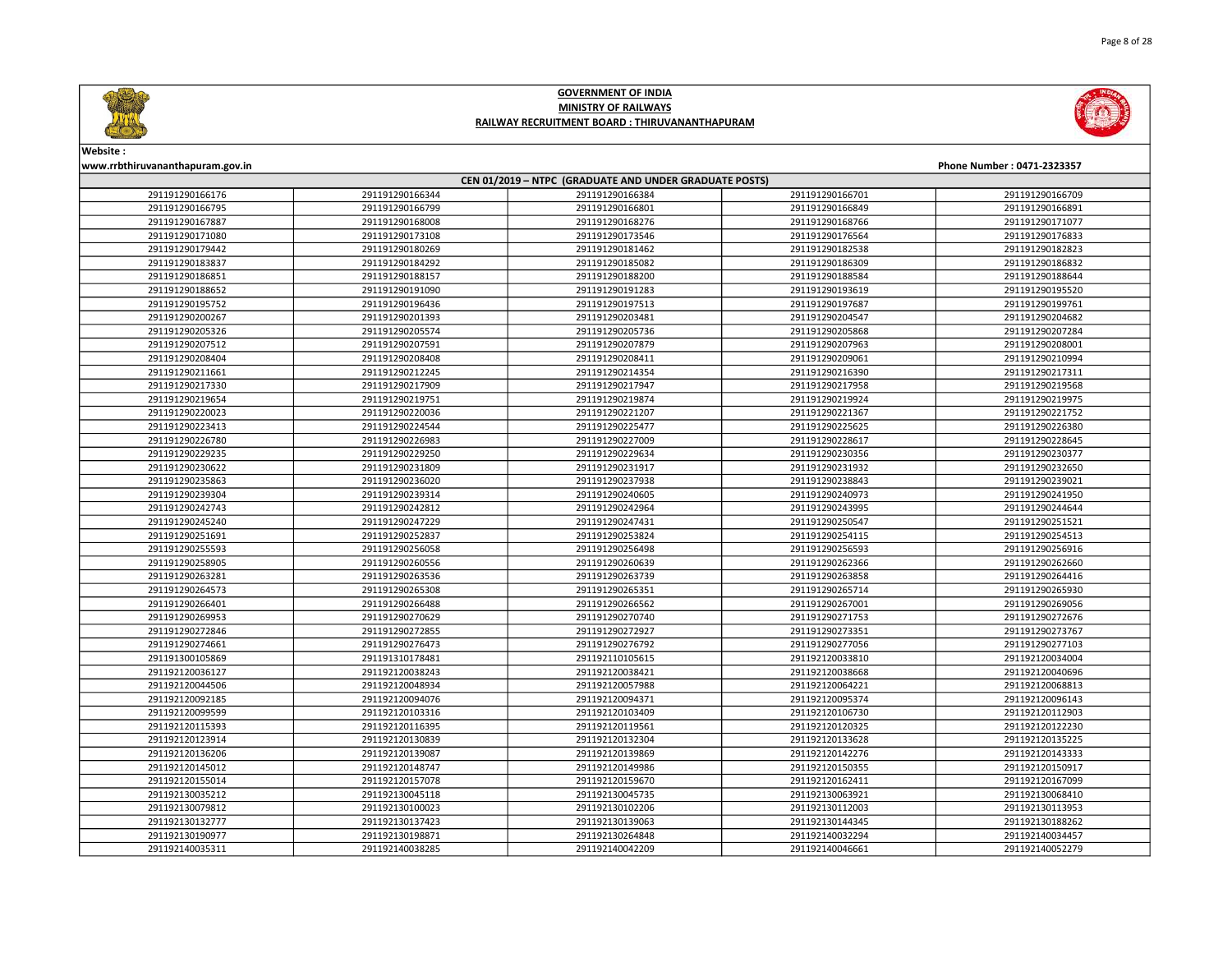

Website :

| www.rrbthiruvananthapuram.gov.in                       |                 |                 |                 | Phone Number: 0471-2323357 |  |
|--------------------------------------------------------|-----------------|-----------------|-----------------|----------------------------|--|
| CEN 01/2019 - NTPC (GRADUATE AND UNDER GRADUATE POSTS) |                 |                 |                 |                            |  |
| 291192140053732                                        | 291192140055255 | 291192140055264 | 291192140055470 | 291192140058363            |  |
| 291192140061431                                        | 291192140065094 | 291192140068384 | 291192140080763 | 291192140080844            |  |
| 291192140083282                                        | 291192140083716 | 291192140086621 | 291192140086655 | 291192140219778            |  |
| 291192150095401                                        | 291192150110650 | 291192150144281 | 291192150147402 | 291192150149739            |  |
| 291192150150281                                        | 291192150158266 | 291192160016264 | 291192160020526 | 291192160055677            |  |
| 291192160103631                                        | 291192160137773 | 291192160137806 | 291192170034121 | 291192170037158            |  |
| 291192170044073                                        | 291192170049985 | 291192170053731 | 291192170053856 | 291192170053954            |  |
| 291192170054838                                        | 291192170062222 | 291192170065426 | 291192170066319 | 291192170076215            |  |
| 291192170079037                                        | 291192170101867 | 291192170101933 | 291192170105909 | 291192170109196            |  |
| 291192170111711                                        | 291192170115072 | 291192170116226 | 291192170116676 | 291192170117732            |  |
| 291192170118944                                        | 291192170120540 | 291192170127755 | 291192170129032 | 291192170133274            |  |
| 291192170135408                                        | 291192170135832 | 291192170141401 | 291192170142305 | 291192170144497            |  |
| 291192170145479                                        | 291192170148597 | 291192170150063 | 291192170150079 | 291192170154725            |  |
| 291192170155671                                        | 291192170158274 | 291192170160401 | 291192170188467 | 291192170217038            |  |
| 291192180007054                                        | 291192180008746 | 291192180009042 | 291192180009303 | 291192180009866            |  |
| 291192180011798                                        | 291192180011891 | 291192180012088 | 291192180015007 | 291192180024056            |  |
| 291192180024971                                        | 291192180025540 | 291192180026538 | 291192180027192 | 291192180028098            |  |
| 291192180028778                                        | 291192180038262 | 291192180055027 | 291192180055632 | 291192180056680            |  |
| 291192180058659                                        | 291192180064955 | 291192180071008 | 291192180071118 | 291192180072762            |  |
| 291192180082073                                        | 291192180087197 | 291192180108784 | 291192180112117 | 291192180119304            |  |
| 291192180233401                                        | 291192190071724 | 291192190108996 | 291192190114481 | 291192190156381            |  |
| 291192190180522                                        | 291192190210458 | 291192190215824 | 291192190237605 | 291192220060496            |  |
| 291192220103563                                        | 291192220120428 | 291192220128450 | 291192220134744 | 291192220135567            |  |
| 291192220140848                                        | 291192220195604 | 291192220252542 | 291192240054053 | 291192240077246            |  |
| 291192240080496                                        | 291192240091853 | 291192240135854 | 291192240160413 | 291192240171757            |  |
| 291192260046129                                        | 291192260060663 | 291192260064286 | 291192260068817 | 291192260071961            |  |
| 291192260092887                                        | 291192260102200 | 291192260108733 | 291192260137798 | 291192260171753            |  |
| 291192260192303                                        | 291192260195910 | 291192260205767 | 291192270066244 | 291192270112959            |  |
| 291192270130002                                        | 291192270144662 | 291192270153898 | 291192270156574 | 291192270173372            |  |
| 291192270249098                                        | 291192270254662 | 291192280007337 | 291192280007456 | 291192280007465            |  |
| 291192280007562                                        | 291192280029074 | 291192280035033 | 291192280037499 | 291192280037815            |  |
| 291192280038466                                        | 291192280039663 | 291192280044074 | 291192280066056 | 291192280069280            |  |
| 291192280072453                                        | 291192280079760 | 291192280082442 | 291192280154665 | 291192290000340            |  |
| 291192290000474                                        | 291192290001161 | 291192290001227 | 291192290001409 | 291192290001429            |  |
| 291192290001585                                        | 291192290001793 | 291192290001874 | 291192290001947 | 291192290002357            |  |
| 291192290002519                                        | 291192290002693 | 291192290002868 | 291192290002942 | 291192290002989            |  |
| 291192290003120                                        | 291192290003442 | 291192290003966 | 291192290003979 | 291192290004065            |  |
| 291192290004404                                        | 291192290004418 | 291192290004716 | 291192290005183 | 291192290005185            |  |
| 291192290005327                                        | 291192290005501 | 291192290006477 | 291192290006732 | 291192290007075            |  |
| 291192290007093                                        | 291192290007808 | 291192290007818 | 291192290008245 | 291192290008417            |  |
| 291192290008812                                        | 291192290008853 | 291192290008872 | 291192290008953 | 291192290009017            |  |
| 291192290009107                                        | 291192290009148 | 291192290009150 | 291192290009194 | 291192290009299            |  |
| 291192290009345                                        | 291192290009351 | 291192290009360 | 291192290009372 | 291192290009418            |  |
| 291192290009551                                        | 291192290009590 | 291192290009672 | 291192290009681 | 291192290009684            |  |
| 291192290009948                                        | 291192290009997 | 291192290010156 | 291192290010190 | 291192290010363            |  |
| 291192290010741                                        | 291192290011053 | 291192290011094 | 291192290011173 | 291192290011604            |  |
| 291192290011621                                        | 291192290011626 | 291192290011627 | 291192290011742 | 291192290011757            |  |
| 291192290011767                                        | 291192290011868 | 291192290011967 | 291192290012046 | 291192290012097            |  |
| 291192290012188                                        | 291192290012192 | 291192290012242 | 291192290012309 | 291192290012371            |  |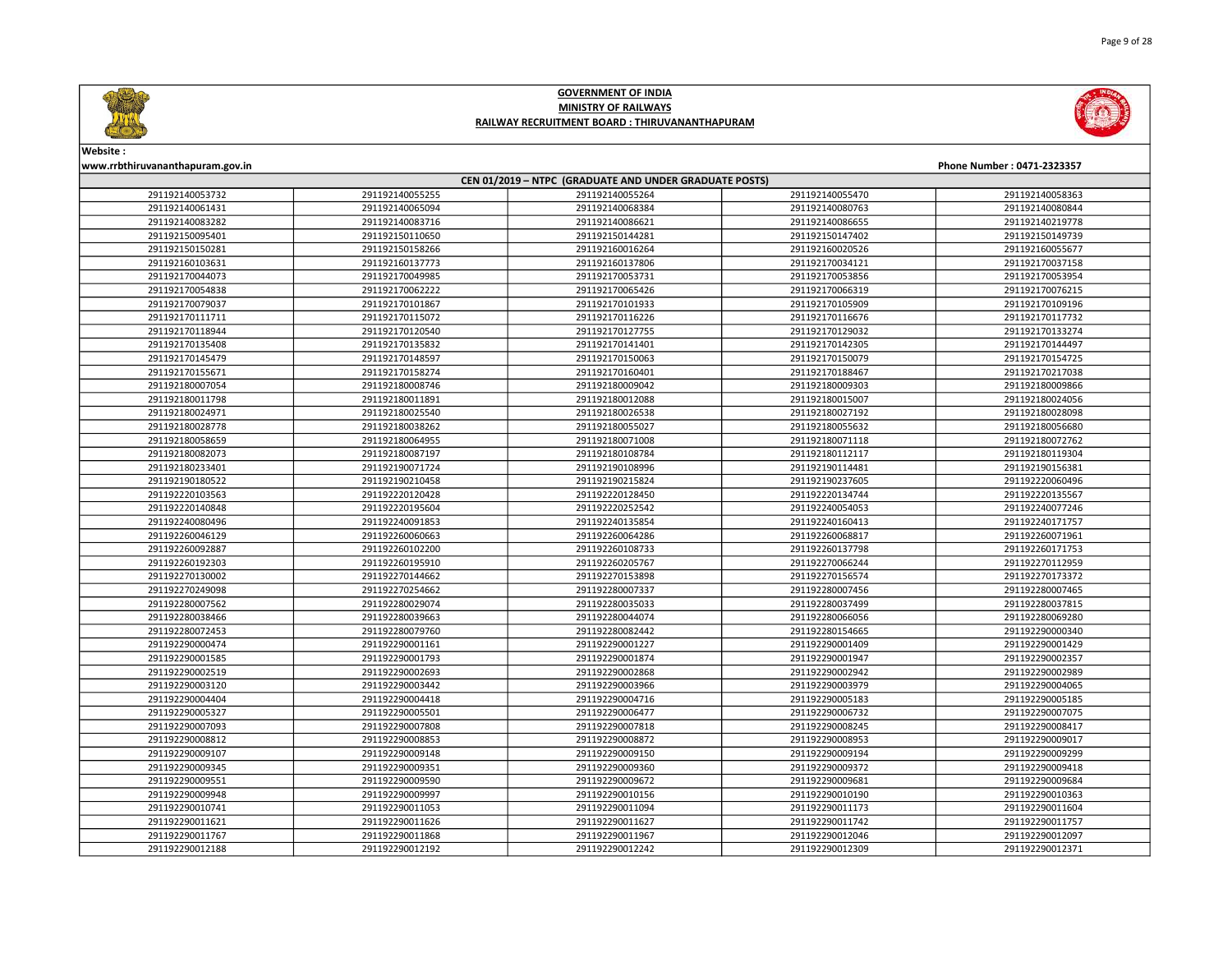





# Website :

| CEN 01/2019 - NTPC (GRADUATE AND UNDER GRADUATE POSTS) |                 |                 |                 |                 |  |
|--------------------------------------------------------|-----------------|-----------------|-----------------|-----------------|--|
| 291192290012578                                        | 291192290012607 | 291192290012897 | 291192290012930 | 291192290013125 |  |
| 291192290013291                                        | 291192290013489 | 291192290013534 | 291192290013579 | 291192290013647 |  |
| 291192290013654                                        | 291192290013774 | 291192290013778 | 291192290013806 | 291192290013923 |  |
| 291192290014000                                        | 291192290014076 | 291192290014205 | 291192290014240 | 291192290014288 |  |
| 291192290014291                                        | 291192290014311 | 291192290014404 | 291192290014438 | 291192290014570 |  |
| 291192290014636                                        | 291192290014653 | 291192290014661 | 291192290014776 | 291192290014924 |  |
| 291192290014973                                        | 291192290015164 | 291192290015268 | 291192290015287 | 291192290015384 |  |
| 291192290015389                                        | 291192290015416 | 291192290015426 | 291192290015439 | 291192290015445 |  |
| 291192290015732                                        | 291192290015765 | 291192290015825 | 291192290016135 | 291192290016205 |  |
| 291192290016234                                        | 291192290016313 | 291192290016322 | 291192290016552 | 291192290016560 |  |
| 291192290016582                                        | 291192290016885 | 291192290016913 | 291192290016986 | 291192290017011 |  |
| 291192290017239                                        | 291192290017280 | 291192290017385 | 291192290017563 | 291192290017577 |  |
| 291192290017580                                        | 291192290017707 | 291192290018009 | 291192290018016 | 291192290018035 |  |
| 291192290018146                                        | 291192290018163 | 291192290018207 | 291192290018208 | 291192290018390 |  |
| 291192290018449                                        | 291192290018517 | 291192290018628 | 291192290018696 | 291192290018810 |  |
| 291192290018870                                        | 291192290018898 | 291192290018923 | 291192290018964 | 291192290019039 |  |
| 291192290019073                                        | 291192290019159 | 291192290019160 | 291192290019177 | 291192290019295 |  |
| 291192290019406                                        | 291192290019530 | 291192290019562 | 291192290019570 | 291192290019604 |  |
| 291192290019605                                        | 291192290019606 | 291192290019625 | 291192290019713 | 291192290019795 |  |
| 291192290019923                                        | 291192290019945 | 291192290020059 | 291192290020385 | 291192290020392 |  |
| 291192290020396                                        | 291192290020438 | 291192290020446 | 291192290020502 | 291192290020598 |  |
| 291192290020613                                        | 291192290020666 | 291192290020729 | 291192290020742 | 291192290020747 |  |
| 291192290020803                                        | 291192290020816 | 291192290020828 | 291192290020960 | 291192290021063 |  |
| 291192290021252                                        | 291192290021486 | 291192290021522 | 291192290021549 | 291192290021618 |  |
| 291192290021710                                        | 291192290021722 | 291192290021783 | 291192290021803 | 291192290021893 |  |
| 291192290021931                                        | 291192290022150 | 291192290022232 | 291192290022261 | 291192290022316 |  |
| 291192290022325                                        | 291192290022343 | 291192290022350 | 291192290022448 | 291192290022450 |  |
| 291192290022603                                        | 291192290022669 | 291192290022766 | 291192290022792 | 291192290022795 |  |
| 291192290022831                                        | 291192290023080 | 291192290023082 | 291192290023097 | 291192290023136 |  |
| 291192290023230                                        | 291192290023340 | 291192290023403 | 291192290023503 | 291192290023518 |  |
| 291192290023688                                        | 291192290024120 | 291192290024126 | 291192290024334 | 291192290024342 |  |
| 291192290024374                                        | 291192290024424 | 291192290024479 | 291192290024492 | 291192290024580 |  |
| 291192290024698                                        | 291192290024752 | 291192290024755 | 291192290024772 | 291192290024804 |  |
| 291192290025060                                        | 291192290025167 | 291192290025320 | 291192290025573 | 291192290025722 |  |
| 291192290025734                                        | 291192290026079 | 291192290026087 | 291192290026109 | 291192290026158 |  |
| 291192290026200                                        | 291192290026268 | 291192290026379 | 291192290026531 | 291192290026536 |  |
| 291192290026656                                        | 291192290026671 | 291192290026731 | 291192290026747 | 291192290026854 |  |
| 291192290027111                                        | 291192290027199 | 291192290027265 | 291192290027323 | 291192290027363 |  |
| 291192290027478                                        | 291192290027481 | 291192290027529 | 291192290027539 | 291192290027772 |  |
| 291192290027799                                        | 291192290027978 | 291192290028032 | 291192290028112 | 291192290028149 |  |
| 291192290028487                                        | 291192290028747 | 291192290028811 | 291192290028964 | 291192290029031 |  |
| 291192290029061                                        | 291192290029078 | 291192290029091 | 291192290029111 | 291192290029147 |  |
| 291192290029345                                        | 291192290029520 | 291192290029615 | 291192290029673 | 291192290029777 |  |
| 291192290029809                                        | 291192290029818 | 291192290029868 | 291192290030021 | 291192290030027 |  |
| 291192290030185                                        | 291192290030264 | 291192290030287 | 291192290030369 | 291192290030472 |  |
| 291192290030541                                        | 291192290030552 | 291192290030628 | 291192290030684 | 291192290030805 |  |
| 291192290032380                                        | 291192290032398 | 291192290032411 | 291192290032598 | 291192290033711 |  |
| 291192290033918                                        | 291192290034198 | 291192290035200 | 291192290035327 | 291192290036347 |  |
| 291192290036691                                        | 291192290037169 | 291192290037303 | 291192290037428 | 291192290037446 |  |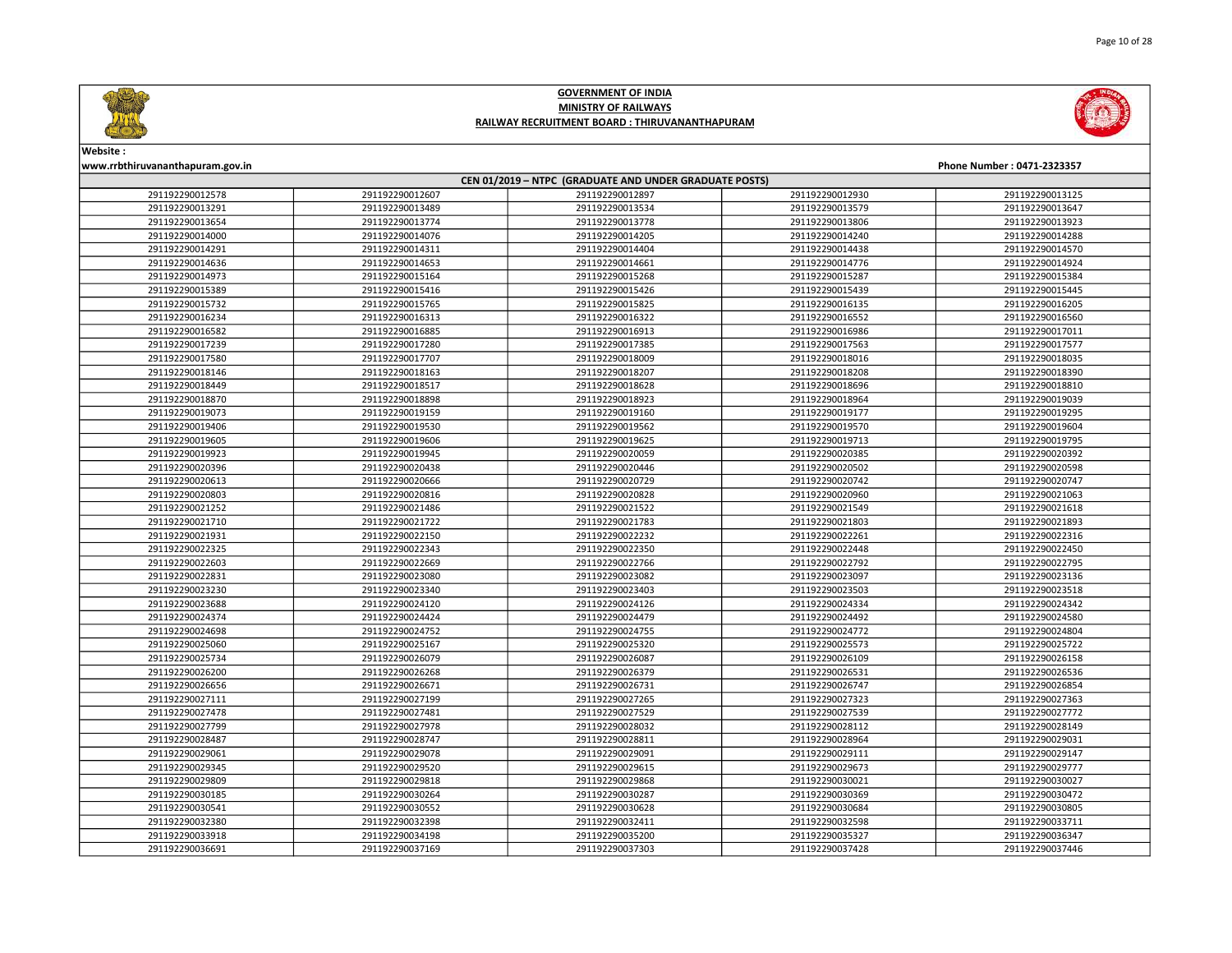

Page 11 of 28

### GOVERNMENT OF INDIA MINISTRY OF RAILWAYS RAILWAY RECRUITMENT BOARD : THIRUVANANTHAPURAM



| CEN 01/2019 - NTPC (GRADUATE AND UNDER GRADUATE POSTS) |                 |                 |                 |                 |
|--------------------------------------------------------|-----------------|-----------------|-----------------|-----------------|
| 291192290039301                                        | 291192290039362 | 291192290039373 | 291192290039408 | 291192290039415 |
| 291192290039850                                        | 291192290040900 | 291192290044241 | 291192290044796 | 291192290044978 |
| 291192290045234                                        | 291192290046277 | 291192290046868 | 291192290047732 | 291192290048190 |
| 291192290048256                                        | 291192290048906 | 291192290050819 | 291192290050891 | 291192290051947 |
| 291192290052649                                        | 291192290053400 | 291192290053619 | 291192290053652 | 291192290053755 |
| 291192290053779                                        | 291192290053992 | 291192290054210 | 291192290054243 | 291192290054456 |
| 291192290054727                                        | 291192290054752 | 291192290055881 | 291192290056384 | 291192290057717 |
| 291192290058113                                        | 291192290058731 | 291192290060071 | 291192290060584 | 291192290061171 |
| 291192290061814                                        | 291192290062697 | 291192290062908 | 291192290062953 | 291192290063094 |
| 291192290064124                                        | 291192290064330 | 291192290064380 | 291192290064902 | 291192290065110 |
| 291192290065336                                        | 291192290065869 | 291192290066623 | 291192290067244 | 291192290067255 |
| 291192290067381                                        | 291192290067699 | 291192290069377 | 291192290070244 | 291192290070296 |
| 291192290070626                                        | 291192290070707 | 291192290070854 | 291192290071794 | 291192290071859 |
| 291192290072151                                        | 291192290072288 | 291192290072430 | 291192290072970 | 291192290073035 |
| 291192290074852                                        | 291192290075930 | 291192290076115 | 291192290076282 | 291192290076584 |
| 291192290077004                                        | 291192290077036 | 291192290077983 | 291192290078112 | 291192290079624 |
| 291192290079738                                        | 291192290080231 | 291192290080394 | 291192290080544 | 291192290080760 |
| 291192290081320                                        | 291192290082054 | 291192290082213 | 291192290083174 | 291192290083337 |
| 291192290083798                                        | 291192290083890 | 291192290084314 | 291192290084817 | 291192290085305 |
| 291192290085343                                        | 291192290085504 | 291192290085861 | 291192290086910 | 291192290087018 |
| 291192290088030                                        | 291192290088332 | 291192290088347 | 291192290088369 | 291192290088785 |
| 291192290088798                                        | 291192290089845 | 291192290090834 | 291192290091149 | 291192290092535 |
| 291192290092605                                        | 291192290093238 | 291192290094781 | 291192290095717 | 291192290095906 |
| 291192290096068                                        | 291192290096229 | 291192290099190 | 291192290099412 | 291192290099558 |
| 291192290099945                                        | 291192290100174 | 291192290100944 | 291192290101078 | 291192290101134 |
| 291192290101310                                        | 291192290101488 | 291192290101647 | 291192290102106 | 291192290102265 |
| 291192290102375                                        | 291192290102586 | 291192290103074 | 291192290103125 | 291192290103232 |
| 291192290103301                                        | 291192290103605 | 291192290103705 | 291192290103785 | 291192290104007 |
| 291192290104057                                        | 291192290104253 | 291192290105008 | 291192290105034 | 291192290105058 |
| 291192290105528                                        | 291192290105683 | 291192290105691 | 291192290105702 | 291192290106139 |
| 291192290106150                                        | 291192290106209 | 291192290106555 | 291192290106579 | 291192290106657 |
| 291192290106901                                        | 291192290107301 | 291192290107894 | 291192290108039 | 291192290108057 |
| 291192290108058                                        | 291192290108086 | 291192290108188 | 291192290108293 | 291192290109431 |
| 291192290109463                                        | 291192290109574 | 291192290110357 | 291192290110820 | 291192290110933 |
| 291192290110982                                        | 291192290111300 | 291192290111416 | 291192290111495 | 291192290112082 |
| 291192290112093                                        | 291192290112369 | 291192290113160 | 291192290114011 | 291192290114177 |
| 291192290114338                                        | 291192290114479 | 291192290114601 | 291192290115281 | 291192290115359 |
| 291192290115568                                        | 291192290116444 | 291192290116549 | 291192290116681 | 291192290117104 |
| 291192290117195                                        | 291192290117240 | 291192290117302 | 291192290117569 | 291192290117584 |
| 291192290117587                                        | 291192290117831 | 291192290118331 | 291192290118558 | 291192290119322 |
| 291192290119601                                        | 291192290119636 | 291192290119645 | 291192290119705 | 291192290119796 |
| 291192290120215                                        | 291192290120242 | 291192290120284 | 291192290120381 | 291192290120594 |
| 291192290120666                                        | 291192290120680 | 291192290120853 | 291192290120854 | 291192290120958 |
| 291192290121280                                        | 291192290121526 | 291192290121630 | 291192290122012 | 291192290122065 |
| 291192290122081                                        | 291192290122107 | 291192290122112 | 291192290122169 | 291192290122270 |
| 291192290122410                                        | 291192290122553 | 291192290122713 | 291192290122735 | 291192290122753 |
| 291192290122822                                        | 291192290122919 | 291192290123424 | 291192290123471 | 291192290123504 |
| 291192290123569                                        | 291192290123602 | 291192290123705 | 291192290123740 | 291192290123758 |
| 291192290123796                                        | 291192290124001 | 291192290124223 | 291192290124240 | 291192290124256 |

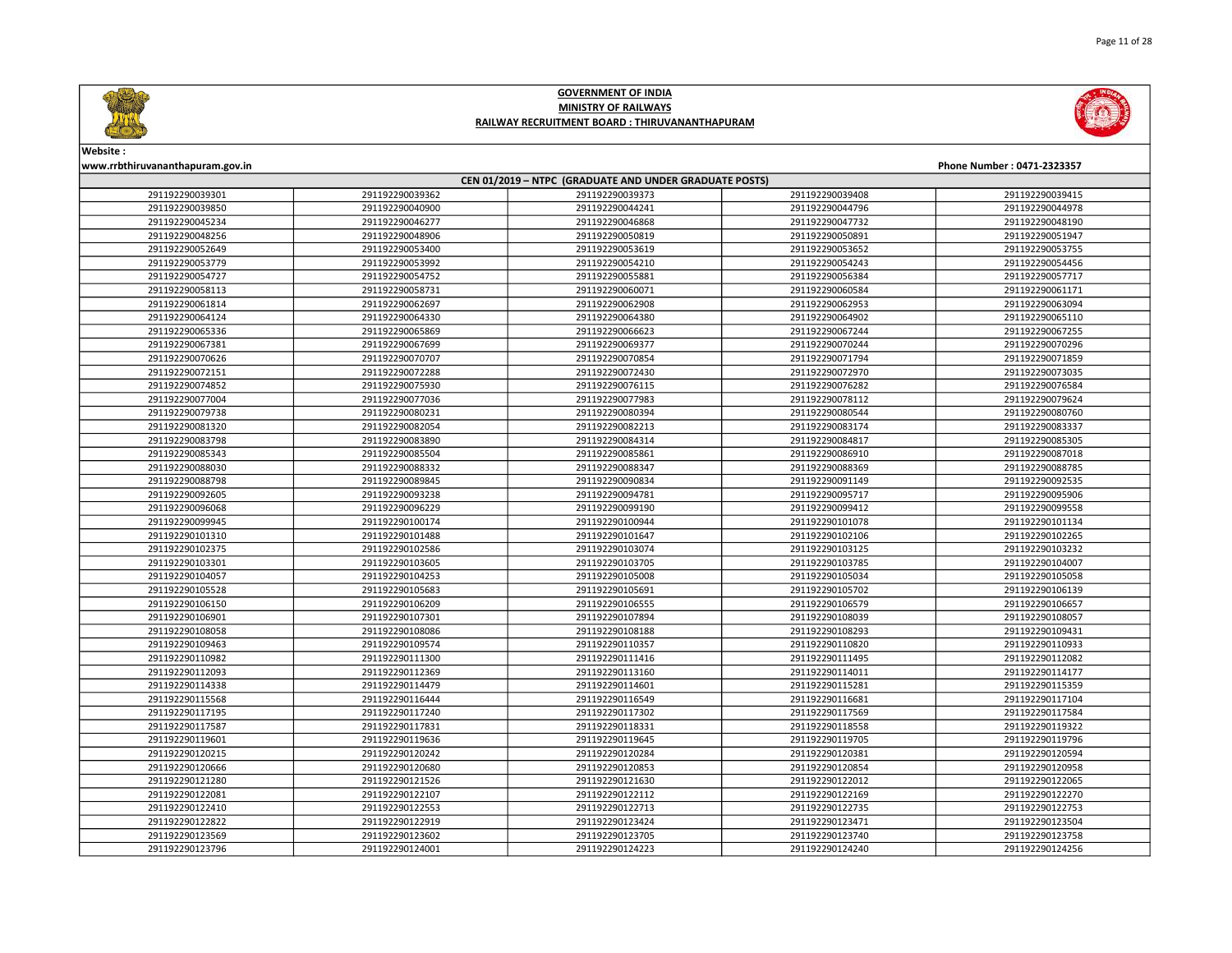



# Website :

### www.rrbthiruvananthapuram.gov.in Phone Number : 0471-2323357 CEN 01/2019 – NTPC (GRADUATE AND UNDER GRADUATE POSTS) 291192290124426 291192290124438 291192290124794 291192290125240 291192290126244 291192290126370 291192290126734 291192290126741 291192290126802 291192290126933 291192290126955 291192290126976 291192290127091 291192290127284 291192290127335 291192290127461 291192290127562 291192290127571 291192290127693 291192290127725 291192290127791 291192290127935 291192290128312 291192290128376 291192290128474 291192290128500 291192290128608 291192290128706 291192290128908 291192290128916 291192290128918 291192290129086 291192290129490 291192290129581 291192290129641 291192290129850 291192290129929 291192290129937 291192290130112 291192290130308 291192290130469 291192290130648 291192290130717 291192290131066 291192290131089 291192290131234 291192290131249 291192290131279 291192290131413 291192290131839 291192290131866 291192290132111 291192290132119 291192290132201 291192290132598 291192290132712 291192290132806 291192290132854 291192290132893 291192290132991 291192290133164 291192290133166 291192290133199 291192290133310 291192290134167 291192290134418 291192290134476 291192290134702 291192290134978 291192290134987 291192290135059 291192290135299 291192290135416 291192290135516 291192290135584 291192290135760 291192290136113 291192290136309 291192290136494 291192290136615 291192290136866 291192290136924 291192290137217 291192290137302 291192290137376 291192290137450 291192290138239 291192290138472 291192290138517 291192290139091 291192290139377 291192290139791 291192290140304 291192290140548 291192290140826 291192290140955 291192290141104 291192290141113 291192290141405 291192290141526 291192290141669 291192290141704 291192290141942 291192290142265 291192290142706 291192290143168 291192290143223 291192290143358 291192290143521 291192290143553 291192290143600 291192290144153 291192290144567 291192290145217 291192290145309 291192290145383 291192290145432 291192290145643 291192290145956 291192290146120 291192290147524 291192290147951 291192290148018 291192290148476 291192290149584 291192290149888 291192290150342 291192290150489 291192290150647 291192290150668 291192290150703 291192290150734 291192290150816 291192290151053 291192290151091 291192290151105 291192290151286 291192290151480 291192290151591 291192290151686 291192290151792 291192290152692 291192290152874 291192290153351 291192290153708 291192290153949 291192290154109 291192290154125 291192290154580 291192290154689 291192290154758 291192290154791 291192290155443 291192290155467 291192290155706 291192290155714 291192290157087 291192290157340 291192290157690 291192290157763 291192290157891 291192290158605 291192290159071 291192290159689 291192290160490 291192290160530 291192290161358 291192290161385 291192290161952 291192290162215 291192290162449 291192290163148 291192290163503 291192290164156 291192290164272 291192290164802 291192290164931 291192290165023 291192290165271 291192290165604 291192290165721 291192290165799 291192290166214 291192290166256 291192290166959 291192290178960 291192290201616 291192290211443 291192290240179 291192290250999 291192290254849 291192290256858 291192300130404 291192300171778 291192300174820 291192310051533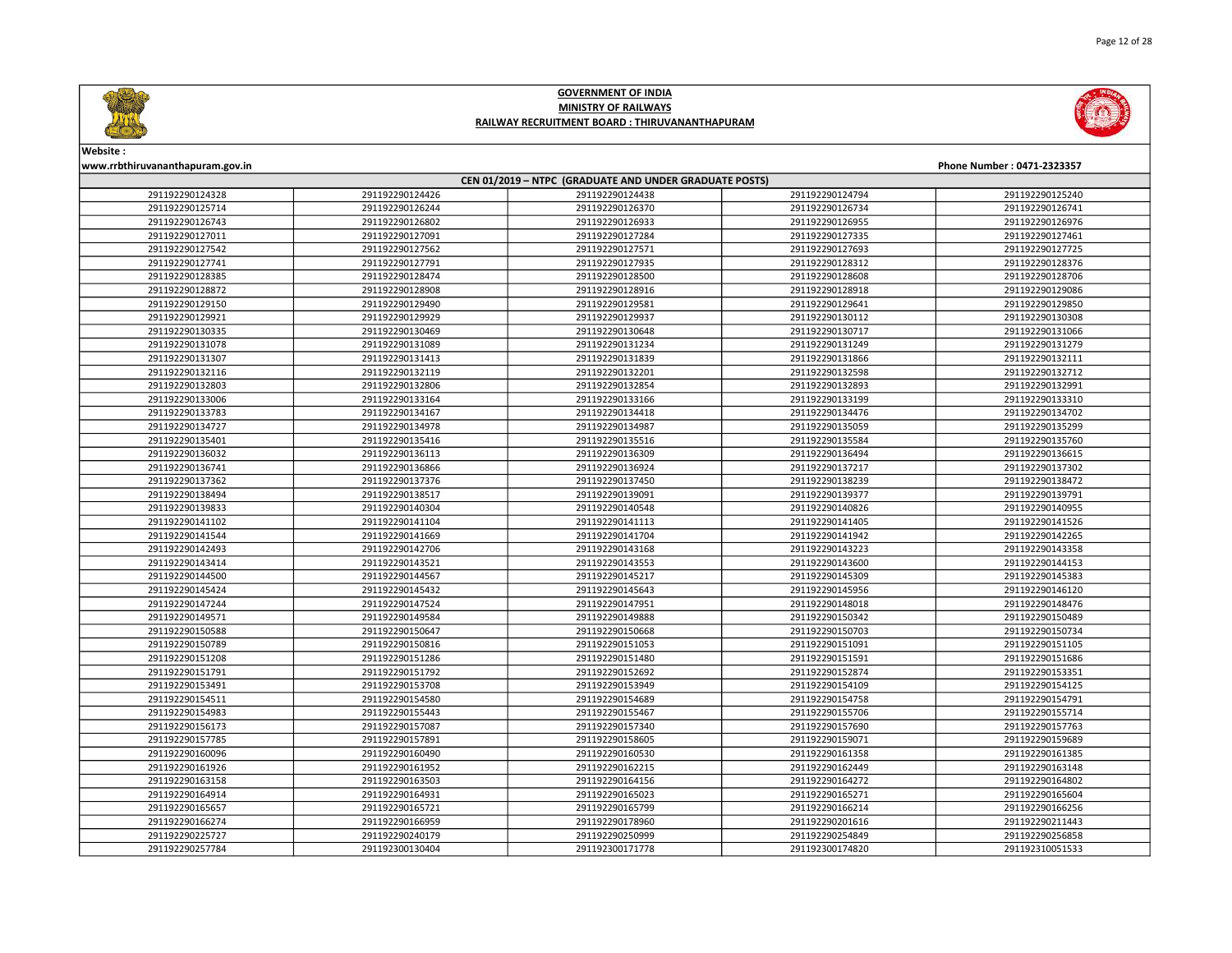

Page 13 of 28

### GOVERNMENT OF INDIA MINISTRY OF RAILWAYS RAILWAY RECRUITMENT BOARD : THIRUVANANTHAPURAM



| CEN 01/2019 - NTPC (GRADUATE AND UNDER GRADUATE POSTS) |                 |                 |                 |                 |  |
|--------------------------------------------------------|-----------------|-----------------|-----------------|-----------------|--|
| 291193110103415                                        | 291193120030679 | 291193120030901 | 291193120031253 | 291193120031496 |  |
| 291193120031864                                        | 291193120031901 | 291193120032226 | 291193120032679 | 291193120033043 |  |
| 291193120033809                                        | 291193120034005 | 291193120036319 | 291193120036757 | 291193120037207 |  |
| 291193120037221                                        | 291193120037363 | 291193120037501 | 291193120037634 | 291193120037865 |  |
| 291193120037866                                        | 291193120038005 | 291193120038484 | 291193120038606 | 291193120039489 |  |
| 291193120039495                                        | 291193120039529 | 291193120039746 | 291193120039772 | 291193120039884 |  |
| 291193120039947                                        | 291193120040425 | 291193120040429 | 291193120040441 | 291193120040447 |  |
| 291193120040449                                        | 291193120040450 | 291193120040529 | 291193120041001 | 291193120041051 |  |
| 291193120041058                                        | 291193120041698 | 291193120041782 | 291193120041792 | 291193120042022 |  |
| 291193120042139                                        | 291193120042593 | 291193120042935 | 291193120042966 | 291193120043133 |  |
| 291193120043200                                        | 291193120043472 | 291193120044289 | 291193120044567 | 291193120044602 |  |
| 291193120044675                                        | 291193120044684 | 291193120044843 | 291193120044871 | 291193120044926 |  |
| 291193120045106                                        | 291193120045268 | 291193120045301 | 291193120045503 | 291193120045553 |  |
| 291193120045661                                        | 291193120046139 | 291193120046157 | 291193120046238 | 291193120051230 |  |
| 291193120051246                                        | 291193120051271 | 291193120051795 | 291193120052112 | 291193120052700 |  |
| 291193120057740                                        | 291193120057990 | 291193120059940 | 291193120060507 | 291193120060678 |  |
| 291193120062409                                        | 291193120063688 | 291193120063695 | 291193120064029 | 291193120064034 |  |
| 291193120064036                                        | 291193120064038 | 291193120064071 | 291193120064073 | 291193120064118 |  |
| 291193120064125                                        | 291193120064219 | 291193120064229 | 291193120064258 | 291193120064429 |  |
| 291193120064451                                        | 291193120064617 | 291193120065823 | 291193120066285 | 291193120068346 |  |
| 291193120068361                                        | 291193120068773 | 291193120069148 | 291193120069374 | 291193120069414 |  |
| 291193120069696                                        | 291193120070053 | 291193120070083 | 291193120070117 | 291193120070149 |  |
| 291193120070171                                        | 291193120070172 | 291193120070175 | 291193120070882 | 291193120071023 |  |
| 291193120071067                                        | 291193120071190 | 291193120071658 | 291193120071927 | 291193120072559 |  |
| 291193120074707                                        | 291193120074712 | 291193120075129 | 291193120075523 | 291193120075524 |  |
| 291193120075628                                        | 291193120075630 | 291193120077214 | 291193120077294 | 291193120078653 |  |
| 291193120079043                                        | 291193120079717 | 291193120079763 | 291193120080439 | 291193120082433 |  |
| 291193120087351                                        | 291193120087609 | 291193120089668 | 291193120089968 | 291193120090739 |  |
| 291193120090806                                        | 291193120091022 | 291193120091233 | 291193120091240 | 291193120091417 |  |
| 291193120092472                                        | 291193120092512 | 291193120092797 | 291193120092857 | 291193120092888 |  |
| 291193120092892                                        | 291193120092938 | 291193120092945 | 291193120092953 | 291193120093038 |  |
| 291193120093176                                        | 291193120093336 | 291193120093434 | 291193120093614 | 291193120093682 |  |
| 291193120093715                                        | 291193120093753 | 291193120093860 | 291193120093876 | 291193120093893 |  |
| 291193120093895                                        | 291193120093913 | 291193120094068 | 291193120094095 | 291193120094265 |  |
| 291193120094294                                        | 291193120094618 | 291193120094928 | 291193120095643 | 291193120095692 |  |
| 291193120095698                                        | 291193120095809 | 291193120095860 | 291193120097016 | 291193120097051 |  |
| 291193120097092                                        | 291193120097177 | 291193120097618 | 291193120098116 | 291193120098179 |  |
| 291193120098239                                        | 291193120098504 | 291193120098760 | 291193120098843 | 291193120098892 |  |
| 291193120098914                                        | 291193120099089 | 291193120099224 | 291193120099226 | 291193120099228 |  |
| 291193120099323                                        | 291193120099421 | 291193120099692 | 291193120099990 | 291193120100034 |  |
| 291193120100079                                        | 291193120100173 | 291193120100206 | 291193120100956 | 291193120101384 |  |
| 291193120101402                                        | 291193120102050 | 291193120102525 | 291193120102824 | 291193120102834 |  |
| 291193120102848                                        | 291193120102922 | 291193120103086 | 291193120103142 | 291193120103632 |  |
| 291193120104659                                        | 291193120104661 | 291193120104876 | 291193120104892 | 291193120104910 |  |
| 291193120105060                                        | 291193120105166 | 291193120105234 | 291193120105237 | 291193120105472 |  |
| 291193120105544                                        | 291193120105576 | 291193120105600 | 291193120105848 | 291193120106212 |  |
| 291193120106217                                        | 291193120106276 | 291193120106287 | 291193120106603 | 291193120106622 |  |
| 291193120106624                                        | 291193120106740 | 291193120106753 | 291193120106970 | 291193120106987 |  |
| 291193120107408                                        | 291193120107616 | 291193120107621 | 291193120107681 | 291193120107682 |  |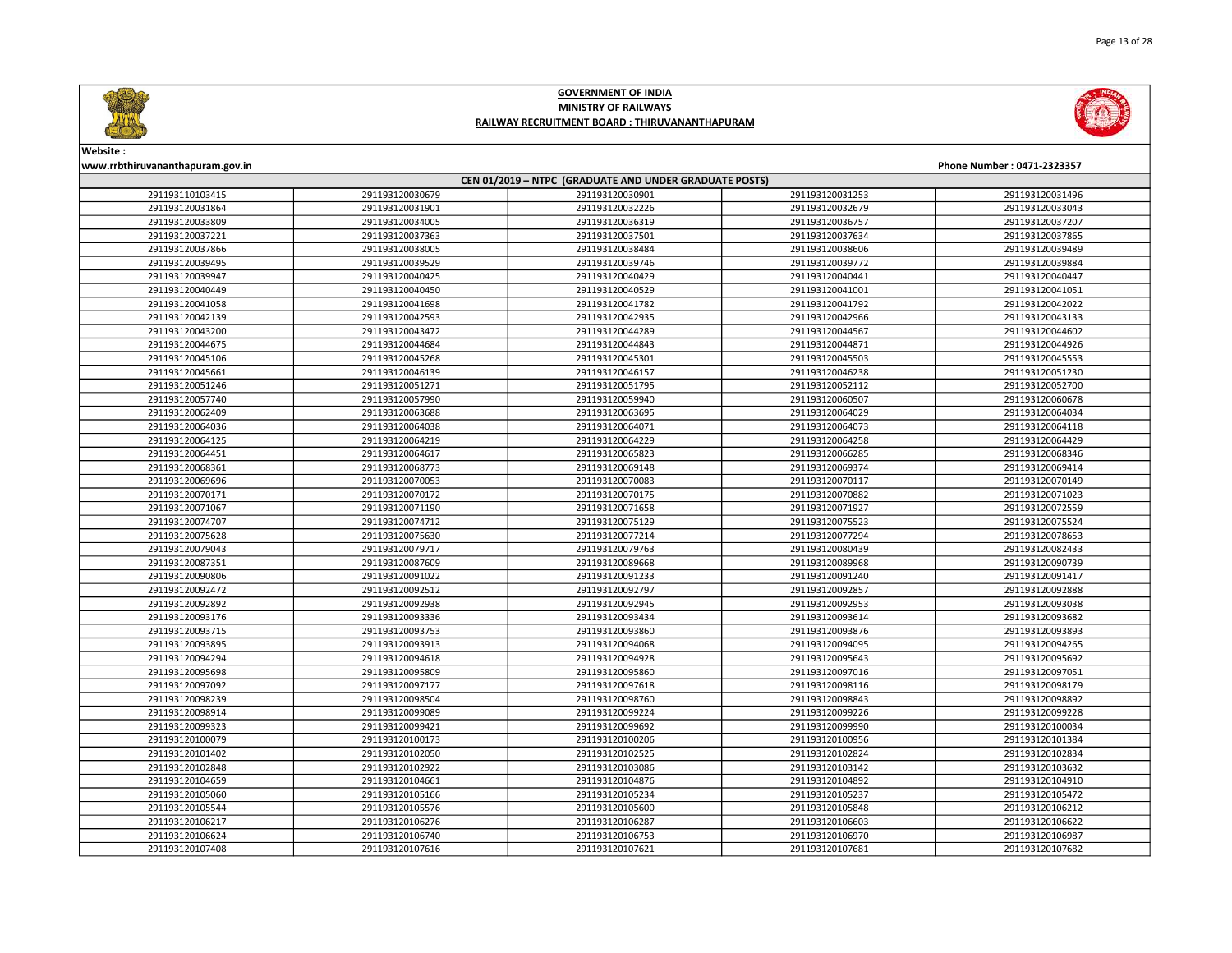

Page 14 of 28

### GOVERNMENT OF INDIA MINISTRY OF RAILWAYS RAILWAY RECRUITMENT BOARD : THIRUVANANTHAPURAM



# Website :

| www.rrbthiruvananthapuram.gov.in<br>Phone Number: 0471-2323357 |                 |                 |                 |                 |  |
|----------------------------------------------------------------|-----------------|-----------------|-----------------|-----------------|--|
| CEN 01/2019 - NTPC (GRADUATE AND UNDER GRADUATE POSTS)         |                 |                 |                 |                 |  |
| 291193120107731                                                | 291193120107733 | 291193120107740 | 291193120107859 | 291193120107860 |  |
| 291193120107866                                                | 291193120107876 | 291193120107884 | 291193120108496 | 291193120108504 |  |
| 291193120108540                                                | 291193120108730 | 291193120108741 | 291193120108768 | 291193120108775 |  |
| 291193120108795                                                | 291193120108800 | 291193120108803 | 291193120108807 | 291193120108817 |  |
| 291193120108822                                                | 291193120108846 | 291193120108865 | 291193120108950 | 291193120108962 |  |
| 291193120108963                                                | 291193120109045 | 291193120109050 | 291193120109152 | 291193120109153 |  |
| 291193120109168                                                | 291193120109187 | 291193120109198 | 291193120109210 | 291193120109280 |  |
| 291193120109287                                                | 291193120109568 | 291193120109786 | 291193120109799 | 291193120110136 |  |
| 291193120110273                                                | 291193120110292 | 291193120110294 | 291193120110340 | 291193120110483 |  |
| 291193120110532                                                | 291193120110605 | 291193120111449 | 291193120111458 | 291193120111460 |  |
| 291193120111462                                                | 291193120111466 | 291193120111666 | 291193120111740 | 291193120111743 |  |
| 291193120111776                                                | 291193120111787 | 291193120112068 | 291193120112100 | 291193120112133 |  |
| 291193120112142                                                | 291193120112185 | 291193120112188 | 291193120112305 | 291193120112461 |  |
| 291193120112462                                                | 291193120112465 | 291193120112490 | 291193120112511 | 291193120112534 |  |
| 291193120112539                                                | 291193120112544 | 291193120112552 | 291193120112567 | 291193120112580 |  |
| 291193120112605                                                | 291193120112608 | 291193120112622 | 291193120112631 | 291193120112632 |  |
| 291193120112644                                                | 291193120112662 | 291193120112672 | 291193120112798 | 291193120112916 |  |
| 291193120112951                                                | 291193120113159 | 291193120113187 | 291193120113224 | 291193120113308 |  |
| 291193120113309                                                | 291193120113310 | 291193120113419 | 291193120113690 | 291193120113895 |  |
| 291193120113927                                                | 291193120114255 | 291193120114390 | 291193120114401 | 291193120114468 |  |
| 291193120114727                                                | 291193120114940 | 291193120115246 | 291193120115400 | 291193120115411 |  |
| 291193120116077                                                | 291193120116088 | 291193120116099 | 291193120116366 | 291193120116391 |  |
| 291193120116396                                                | 291193120116404 | 291193120116513 | 291193120116562 | 291193120116567 |  |
| 291193120116568                                                | 291193120116573 | 291193120116869 | 291193120116870 | 291193120117186 |  |
| 291193120117521                                                | 291193120117681 | 291193120117714 | 291193120117716 | 291193120117726 |  |
| 291193120117884                                                | 291193120118012 | 291193120118028 | 291193120118035 | 291193120118037 |  |
| 291193120118110                                                | 291193120118158 | 291193120118164 | 291193120118432 | 291193120118437 |  |
| 291193120118533                                                | 291193120118560 | 291193120118662 | 291193120118744 | 291193120118804 |  |
| 291193120118833                                                | 291193120118864 | 291193120118868 | 291193120118879 | 291193120118902 |  |
| 291193120118962                                                | 291193120118963 | 291193120119254 | 291193120119276 | 291193120119288 |  |
| 291193120119305                                                | 291193120119337 | 291193120119452 | 291193120119458 | 291193120119476 |  |
| 291193120119493                                                | 291193120119494 | 291193120119504 | 291193120119548 | 291193120119571 |  |
| 291193120119682                                                | 291193120120266 | 291193120120322 | 291193120120392 | 291193120120601 |  |
| 291193120122214                                                | 291193120122217 | 291193120122789 | 291193120122959 | 291193120124297 |  |
| 291193120124355                                                | 291193120125269 | 291193120125321 | 291193120125508 | 291193120125536 |  |
| 291193120125567                                                | 291193120125648 | 291193120125948 | 291193120126023 | 291193120126025 |  |
| 291193120126312                                                | 291193120126724 | 291193120127661 | 291193120127718 | 291193120127987 |  |
| 291193120128228                                                | 291193120128341 | 291193120128363 | 291193120128991 | 291193120129088 |  |
| 291193120129110                                                | 291193120129129 | 291193120129204 | 291193120129324 | 291193120129378 |  |
| 291193120129669                                                | 291193120129679 | 291193120129682 | 291193120129790 | 291193120129869 |  |
| 291193120129872                                                | 291193120129903 | 291193120129970 | 291193120129973 | 291193120129978 |  |
| 291193120129993                                                | 291193120130240 | 291193120130271 | 291193120130345 | 291193120130369 |  |
| 291193120130568                                                | 291193120130595 | 291193120130685 | 291193120130715 | 291193120130747 |  |
| 291193120130814                                                | 291193120130823 | 291193120131283 | 291193120131393 | 291193120131452 |  |
| 291193120131533                                                | 291193120131549 | 291193120131624 | 291193120131648 | 291193120131731 |  |
| 291193120131880                                                | 291193120131989 | 291193120131993 | 291193120132007 | 291193120132035 |  |
| 291193120132041                                                | 291193120132085 | 291193120132215 | 291193120132217 | 291193120132219 |  |
| 291193120132237                                                | 291193120132298 | 291193120132366 | 291193120132436 | 291193120132442 |  |
| 291193120132500                                                | 291193120132511 | 291193120132512 | 291193120132513 | 291193120132516 |  |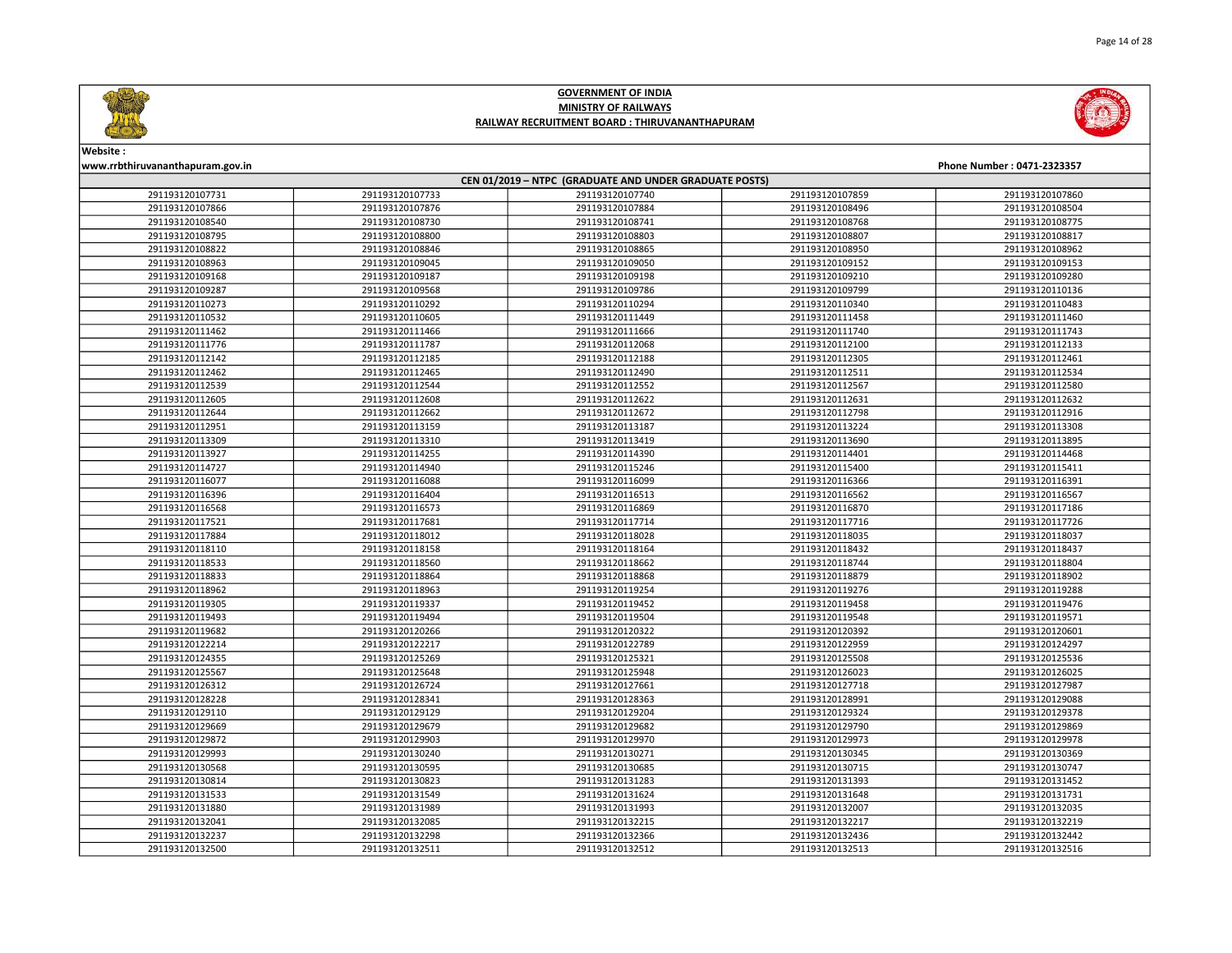



Website :

### www.rrbthiruvananthapuram.gov.in Phone Number : 0471-2323357 CEN 01/2019 – NTPC (GRADUATE AND UNDER GRADUATE POSTS) 291193120132651 291193120132689 291193120132772 291193120133089 291193120133262 291193120133504 291193120133510 291193120133515 291193120133865 291193120134014 291193120134035 291193120134149 291193120134366 291193120134376 291193120134482 291193120134845 291193120135120 291193120135148 291193120135171 291193120135224 291193120135500 291193120135565 291193120135851 291193120135927 291193120136582 291193120137147 291193120137474 291193120138476 291193120139125 291193120139410 291193120139432 291193120139619 291193120139750 291193120139848 291193120139872 291193120139929 291193120140037 291193120140629 291193120140632 291193120140770 291193120141682 291193120141726 291193120141865 291193120141868 291193120142099 291193120142141 291193120142587 291193120142601 291193120143102 291193120143228 291193120143229 291193120143230 291193120143266 291193120143777 291193120143787 291193120143795 291193120143854 291193120143871 291193120143921 291193120143967 291193120144025 291193120144051 291193120144057 291193120144084 291193120144233 291193120144235 291193120144238 291193120144392 291193120144475 291193120144688 291193120144699 291193120144798 291193120144829 291193120144843 291193120144888 291193120144892 291193120144968 291193120144998 291193120145066 291193120145089 291193120145437 291193120145493 291193120145517 291193120145525 291193120145650 291193120145664 291193120145698 291193120145699 291193120145905 291193120145943 291193120146103 291193120146142 291193120146166 291193120146190 291193120146195 291193120146199 291193120146207 291193120146235 291193120146254 291193120146270 291193120146317 291193120146337 291193120146480 291193120146493 291193120146699 291193120146702 291193120146709 291193120146772 291193120147072 291193120147263 291193120147275 291193120147289 291193120147478 291193120147537 291193120147596 291193120147606 291193120147623 291193120147670 291193120147871 291193120148233 291193120148372 291193120148373 291193120148377 291193120148451 291193120148510 291193120148527 291193120148552 291193120148553 291193120148744 291193120148860 291193120148913 291193120149141 291193120149317 291193120149334 291193120149375 291193120149463 291193120149504 291193120149552 291193120149561 291193120149670 291193120149827 291193120149832 291193120149864 291193120149873 291193120150000 291193120150108 291193120150255 291193120150264 291193120150286 291193120150298 291193120150300 291193120150381 291193120150403 291193120150493 291193120150921 291193120151377 291193120152038 291193120152466 291193120153248 291193120153763 291193120153851 291193120153875 291193120154011 291193120154012 291193120154584 291193120154606 291193120154831 291193120154950 291193120155115 291193120155275 291193120155290 291193120155532 291193120156169 291193120156389 291193120156395 291193120156967 291193120156982 291193120157391 291193120157408 291193120157538 291193120157982 291193120158001 291193120158007 291193120158112 291193120158144 291193120158221 291193120158227 291193120158361 291193120158386 291193120158467 291193120158643 291193120158698 291193120158961 291193120159073 291193120159124 291193120159125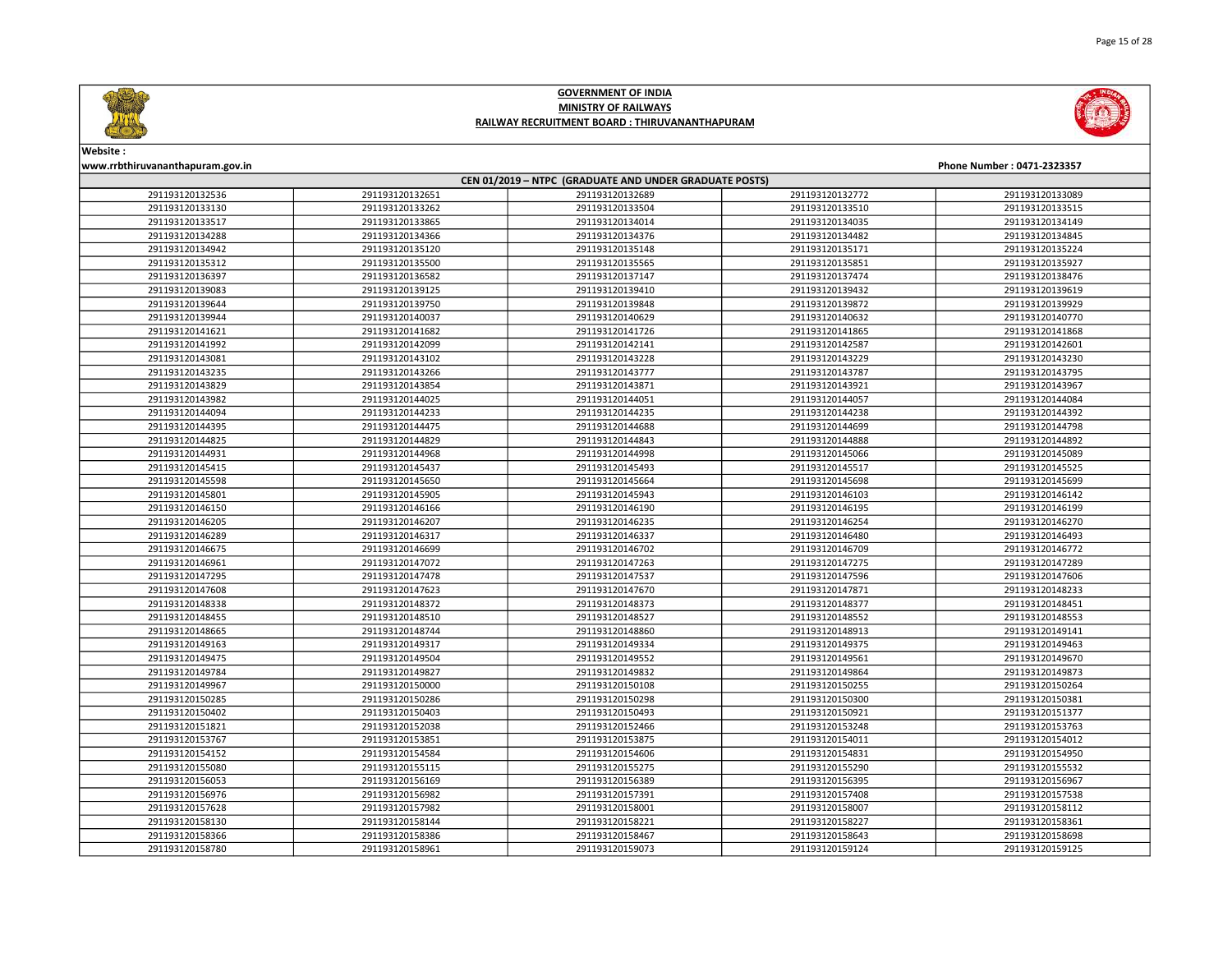



| CEN 01/2019 - NTPC (GRADUATE AND UNDER GRADUATE POSTS) |                 |                 |                 |                 |  |
|--------------------------------------------------------|-----------------|-----------------|-----------------|-----------------|--|
| 291193120159196                                        | 291193120159557 | 291193120159580 | 291193120159724 | 291193120159798 |  |
| 291193120159825                                        | 291193120159829 | 291193120159846 | 291193120159949 | 291193120160064 |  |
| 291193120160093                                        | 291193120160144 | 291193120160148 | 291193120160165 | 291193120160168 |  |
| 291193120160173                                        | 291193120160185 | 291193120160197 | 291193120160212 | 291193120160224 |  |
| 291193120160237                                        | 291193120160240 | 291193120160260 | 291193120160266 | 291193120160275 |  |
| 291193120160284                                        | 291193120160285 | 291193120160382 | 291193120160398 | 291193120160431 |  |
| 291193120160475                                        | 291193120160515 | 291193120160666 | 291193120160774 | 291193120160776 |  |
| 291193120160820                                        | 291193120160850 | 291193120160887 | 291193120160917 | 291193120161005 |  |
| 291193120161018                                        | 291193120161096 | 291193120161155 | 291193120161356 | 291193120161427 |  |
| 291193120161655                                        | 291193120161930 | 291193120162078 | 291193120162181 | 291193120162186 |  |
| 291193120162203                                        | 291193120162207 | 291193120162313 | 291193120162395 | 291193120162423 |  |
| 291193120162497                                        | 291193120162638 | 291193120162771 | 291193120162969 | 291193120163059 |  |
| 291193120163081                                        | 291193120163087 | 291193120163131 | 291193120163533 | 291193120163620 |  |
| 291193120163633                                        | 291193120163645 | 291193120163793 | 291193120163794 | 291193120163810 |  |
| 291193120163885                                        | 291193120163888 | 291193120163903 | 291193120163907 | 291193120163908 |  |
| 291193120164375                                        | 291193120164381 | 291193120164963 | 291193120165339 | 291193120165357 |  |
| 291193120165372                                        | 291193120165373 | 291193120165669 | 291193120165706 | 291193120165709 |  |
| 291193120165855                                        | 291193120166029 | 291193120166031 | 291193120166032 | 291193120166462 |  |
| 291193120166483                                        | 291193120166734 | 291193120166907 | 291193120167011 | 291193120167059 |  |
| 291193120167600                                        | 291193120168034 | 291193120170594 | 291193120171696 | 291193120172452 |  |
| 291193120172869                                        | 291193120174386 | 291193130008074 | 291193130008925 | 291193130009568 |  |
| 291193130010733                                        | 291193130011682 | 291193130022517 | 291193130102879 | 291193130127832 |  |
| 291193130128408                                        | 291193130130657 | 291193130132718 | 291193130134119 | 291193130136205 |  |
| 291193130143686                                        | 291193130143807 | 291193130147394 | 291193130147593 | 291193130158387 |  |
| 291193130163524                                        | 291193150007622 | 291193150013951 | 291193150016525 | 291193150016798 |  |
| 291193150016914                                        | 291193150022404 | 291193150023037 | 291193150117373 | 291193150124867 |  |
| 291193150153916                                        | 291193150158610 | 291193150163099 | 291193160011336 | 291193160135173 |  |
| 291193160140273                                        | 291193160146550 | 291193160168095 | 291193160171888 | 291193160174825 |  |
| 291193160178753                                        | 291193170000114 | 291193170000116 | 291193170000161 | 291193170000183 |  |
| 291193170000220                                        | 291193170000235 | 291193170000251 | 291193170011333 | 291193170014890 |  |
| 291193170026160                                        | 291193170027780 | 291193170029805 | 291193180008660 | 291193180009297 |  |
| 291193180010454                                        | 291193180025310 | 291193180027492 | 291193190010402 | 291193190018130 |  |
| 291193190021271                                        | 291193190021345 | 291193190027194 | 291193190028188 | 291193190029634 |  |
| 291193200007306                                        | 291193200025863 | 291193210000173 | 291193240008592 | 291193250030301 |  |
| 291193260008086                                        | 291193260008486 | 291193260008581 | 291193260008776 | 291193260013473 |  |
| 291193260013964                                        | 291193260017299 | 291193260019565 | 291193260023686 | 291193260025776 |  |
| 291193260026551                                        | 291193260026710 | 291193260029728 | 291193270016084 | 291193270027985 |  |
| 291193270096834                                        | 291193270097863 | 291193270113327 | 291193270129224 | 291193270131511 |  |
| 291193270144985                                        | 291193270206728 | 291193280004956 | 291193280007290 | 291193280007334 |  |
| 291193280007343                                        | 291193280007364 | 291193280007398 | 291193280007401 | 291193280007404 |  |
| 291193280007420                                        | 291193280007422 | 291193280007454 | 291193280007457 | 291193280007460 |  |
| 291193280007461                                        | 291193280007475 | 291193280007478 | 291193280007492 | 291193280007493 |  |
| 291193280007504                                        | 291193280009207 | 291193280009887 | 291193280010440 | 291193280012556 |  |
| 291193280012990                                        | 291193280013946 | 291193280014887 | 291193280016724 | 291193280017465 |  |
| 291193280021161                                        | 291193280021720 | 291193280021981 | 291193280023641 | 291193280027238 |  |
| 291193280027801                                        | 291193290002475 | 291193290007026 | 291193290007175 | 291193290007639 |  |
| 291193290009763                                        | 291193290010466 | 291193290012351 | 291193290013032 | 291193290013458 |  |
| 291193290014162                                        | 291193290015034 | 291193290015043 | 291193290015540 | 291193290016328 |  |
| 291193290016430                                        | 291193290016998 | 291193290017581 | 291193290017598 | 291193290018058 |  |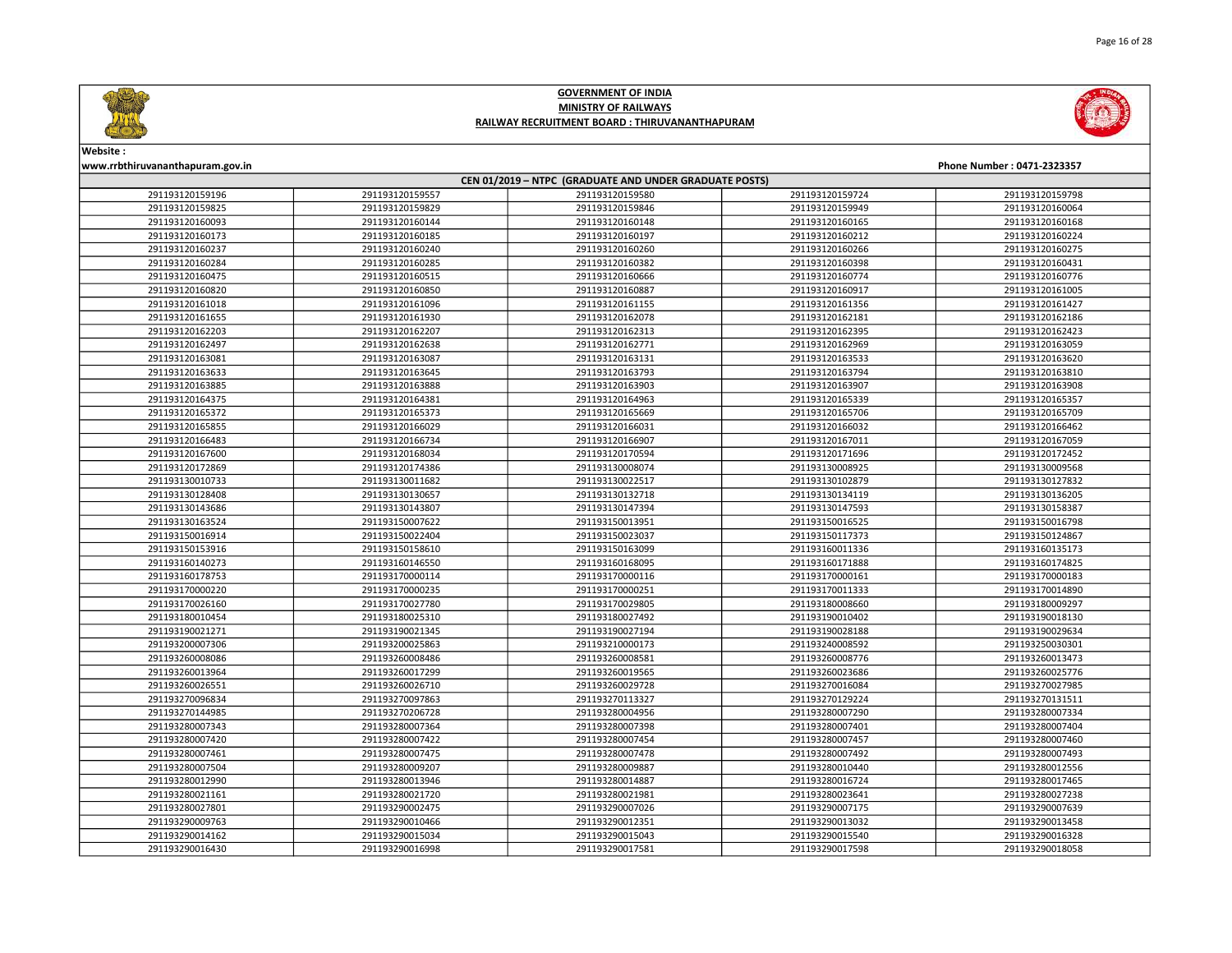

Page 17 of 28

### GOVERNMENT OF INDIA MINISTRY OF RAILWAYS RAILWAY RECRUITMENT BOARD : THIRUVANANTHAPURAM



| CEN 01/2019 - NTPC (GRADUATE AND UNDER GRADUATE POSTS) |                 |                 |                 |                 |  |
|--------------------------------------------------------|-----------------|-----------------|-----------------|-----------------|--|
| 291193290018469                                        | 291193290018945 | 291193290021128 | 291193290021130 | 291193290022160 |  |
| 291193290022449                                        | 291193290022799 | 291193290022960 | 291193290023292 | 291193290023689 |  |
| 291193290024688                                        | 291193290024816 | 291193290025383 | 291193290025642 | 291193290025988 |  |
| 291193290026787                                        | 291193290027379 | 291193290028021 | 291193290028263 | 291193290028348 |  |
| 291193290029229                                        | 291193290029369 | 291193300000019 | 291193300007414 | 291193300012557 |  |
| 291193300022067                                        | 291193300022522 | 291193300025123 | 291193300025357 | 291193310008102 |  |
| 291194120031224                                        | 291194120054990 | 291194120066304 | 291194120071059 | 291194120105817 |  |
| 291194120106130                                        | 291194120106313 | 291194120106779 | 291194120109102 | 291194120116709 |  |
| 291194120126841                                        | 291194120143210 | 291194120148544 | 291194120157599 | 291194130054884 |  |
| 291194130079581                                        | 291194130087179 | 291194130088840 | 291194130090345 | 291194130111685 |  |
| 291194130135777                                        | 291194130198432 | 291194130199459 | 291194130199637 | 291194130220143 |  |
| 291194140033608                                        | 291194140034476 | 291194140034914 | 291194140034917 | 291194140035286 |  |
| 291194140035502                                        | 291194140036452 | 291194140037486 | 291194140037725 | 291194140038328 |  |
| 291194140038688                                        | 291194140038718 | 291194140038734 | 291194140039506 | 291194140039796 |  |
| 291194140039921                                        | 291194140042199 | 291194140042270 | 291194140043240 | 291194140044437 |  |
| 291194140044473                                        | 291194140049149 | 291194140050659 | 291194140051107 | 291194140051313 |  |
| 291194140052224                                        | 291194140056293 | 291194140056368 | 291194140058234 | 291194140058708 |  |
| 291194140059561                                        | 291194140059610 | 291194140060659 | 291194140061406 | 291194140061759 |  |
| 291194140062508                                        | 291194140063654 | 291194140063804 | 291194140064820 | 291194140064831 |  |
| 291194140065119                                        | 291194140065552 | 291194140065554 | 291194140065703 | 291194140065800 |  |
| 291194140066001                                        | 291194140067007 | 291194140068566 | 291194140068997 | 291194140069319 |  |
| 291194140069361                                        | 291194140069371 | 291194140071105 | 291194140072546 | 291194140073467 |  |
| 291194140073986                                        | 291194140074792 | 291194140075411 | 291194140075709 | 291194140077391 |  |
| 291194140077565                                        | 291194140079280 | 291194140080090 | 291194140080310 | 291194140080395 |  |
| 291194140083618                                        | 291194140089193 | 291194140089433 | 291194140089461 | 291194140090164 |  |
| 291194140178983                                        | 291194140182563 | 291194140185294 | 291194140187771 | 291194140194266 |  |
| 291194140201099                                        | 291194140202062 | 291194140202681 | 291194140204017 | 291194140205407 |  |
| 291194140207229                                        | 291194140212386 | 291194140214729 | 291194140215415 | 291194140216524 |  |
| 291194140219753                                        | 291194140222840 | 291194140223482 | 291194140224862 | 291194140227528 |  |
| 291194140234615                                        | 291194140235482 | 291194140235643 | 291194140235736 | 291194140237552 |  |
| 291194150043483                                        | 291194150107211 | 291194150134945 | 291194150137705 | 291194150145023 |  |
| 291194160092846                                        | 291194160094644 | 291194160095842 | 291194160118402 | 291194160159187 |  |
| 291194170038768                                        | 291194170051033 | 291194170063925 | 291194170068220 | 291194170089631 |  |
| 291194170090841                                        | 291194170097278 | 291194170119249 | 291194170121829 | 291194170134748 |  |
| 291194170210439                                        | 291194170234611 | 291194180031003 | 291194180037086 | 291194180038302 |  |
| 291194180040090                                        | 291194180040212 | 291194180042512 | 291194180044946 | 291194180045753 |  |
| 291194180045999                                        | 291194180047510 | 291194180047548 | 291194180050747 | 291194180051784 |  |
| 291194180052590                                        | 291194180053642 | 291194180054980 | 291194180059530 | 291194180065857 |  |
| 291194180067185                                        | 291194180070439 | 291194180071128 | 291194180072635 | 291194180072691 |  |
| 291194180083597                                        | 291194180088940 | 291194180156798 | 291194180179029 | 291194180179068 |  |
| 291194180179654                                        | 291194180179742 | 291194180179763 | 291194180179865 | 291194180180230 |  |
| 291194180186666                                        | 291194180187549 | 291194180188667 | 291194180188668 | 291194180189804 |  |
| 291194180192384                                        | 291194180194002 | 291194180194028 | 291194180195429 | 291194180197982 |  |
| 291194180199508                                        | 291194180208537 | 291194180212330 | 291194180214130 | 291194180219972 |  |
| 291194180226247                                        | 291194180232212 | 291194180235838 | 291194180237491 | 291194180237840 |  |
| 291194190018160                                        | 291194190022843 | 291194190036147 | 291194190064309 | 291194190092383 |  |
| 291194190097901                                        | 291194190125562 | 291194190140519 | 291194190145844 | 291194190155436 |  |
| 291194190165759                                        | 291194190187730 | 291194190202275 | 291194190212382 | 291194190219225 |  |
| 291194190239422                                        | 291194220109176 | 291194220126683 | 291194220208509 | 291194230122953 |  |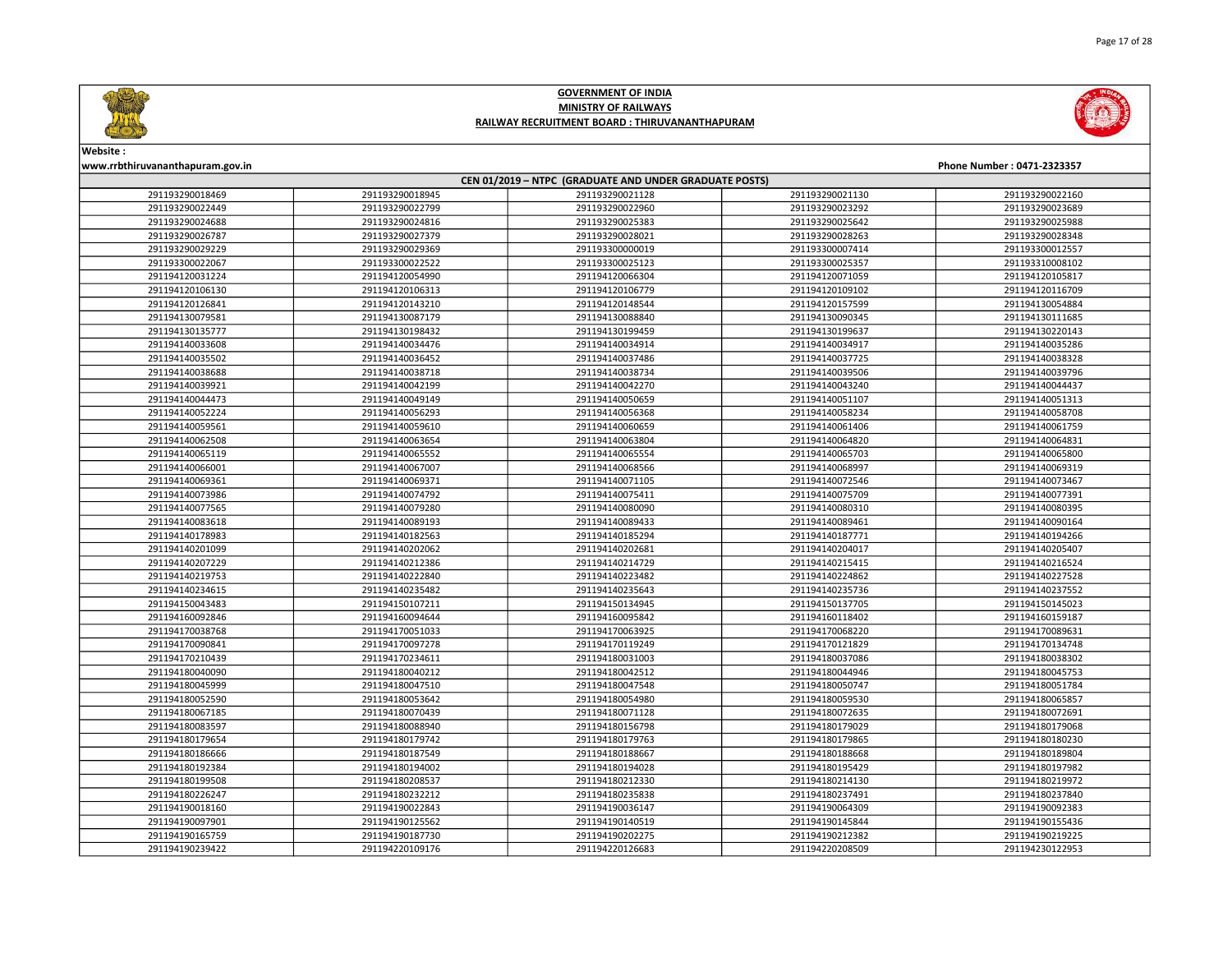

Page 18 of 28

### GOVERNMENT OF INDIA MINISTRY OF RAILWAYS RAILWAY RECRUITMENT BOARD : THIRUVANANTHAPURAM



Website :

### www.rrbthiruvananthapuram.gov.in Phone Number : 0471-2323357 CEN 01/2019 – NTPC (GRADUATE AND UNDER GRADUATE POSTS) 291194230138385 291194240160634 291194260036376 291194260078612 291194260108528 291194260142713 291194260145199 291194260175483 291194260212464 291194260235098 291194270062420 291194270105142 291194270118594 291194270128993 291194270132223 291194270140184 291194270169788 291194270171519 291194270172009 291194270174603 291194270178179 291194270206754 291194270259008 291194280011530 291194280059764 291194280060728 291194280072564 291194280094842 291194290001117 291194290001420 291194290001712 291194290001735 291194290001826 291194290002032 291194290002234 291194290002361 291194290002473 291194290002571 291194290002643 291194290002715 291194290002842 291194290002994 291194290003399 291194290003445 291194290003577 291194290003580 291194290003658 291194290003659 291194290003780 291194290003817 291194290003989 291194290004013 291194290004085 291194290004179 291194290004320 291194290004357 291194290004381 291194290004433 291194290004531 291194290004567 291194290004804 291194290004914 291194290004942 291194290004973 291194290005522 291194290005542 291194290005642 291194290005747 291194290006005 291194290006009 291194290007584 291194290008118 291194290008235 291194290009209 291194290009335 291194290009383 291194290009768 291194290009937 291194290010099 291194290010129 291194290010814 291194290010920 291194290011615 291194290011765 291194290011880 291194290011939 291194290012907 291194290013052 291194290013132 291194290013551 291194290013580 291194290014104 291194290015248 291194290015611 291194290016318 291194290016463 291194290017121 291194290017143 291194290017175 291194290017699 291194290018169 291194290018391 291194290018892 291194290018918 291194290019289 291194290019449 291194290019450 291194290019489 291194290019966 291194290019981 291194290020015 291194290020083 291194290020623 291194290020890 291194290021139 291194290021741 291194290022209 291194290022504 291194290022565 291194290022596 291194290023256 291194290023310 291194290023782 291194290023814 291194290024410 291194290024784 291194290024875 291194290025088 291194290025483 291194290025664 291194290026247 291194290026804 291194290028340 291194290028546 291194290028880 291194290028934 291194290029570 291194290029888 291194290030375 291194290030519 291194290031132 291194290031312 291194290031347 291194290031513 291194290031872 291194290031874 291194290031974 291194290032028 291194290032291 291194290032315 291194290032681 291194290032714 291194290033143 291194290033151 291194290033313 291194290033755 291194290033922 291194290034023 291194290034085 291194290034409 291194290034609 291194290034692 291194290034772 291194290034954 291194290035151 291194290035195 291194290035409 291194290035551 291194290035801 291194290036111 291194290036131 291194290036183 291194290036223 291194290036338 291194290036458 291194290036582 291194290036772 291194290036834 291194290036870 291194290036994 291194290037087 291194290037103 291194290037160 291194290037317 291194290037682 291194290037713 291194290037722 291194290037952 291194290038039 291194290038056 291194290038113 291194290038205

291194290038426 291194290038513 291194290038555 291194290038685

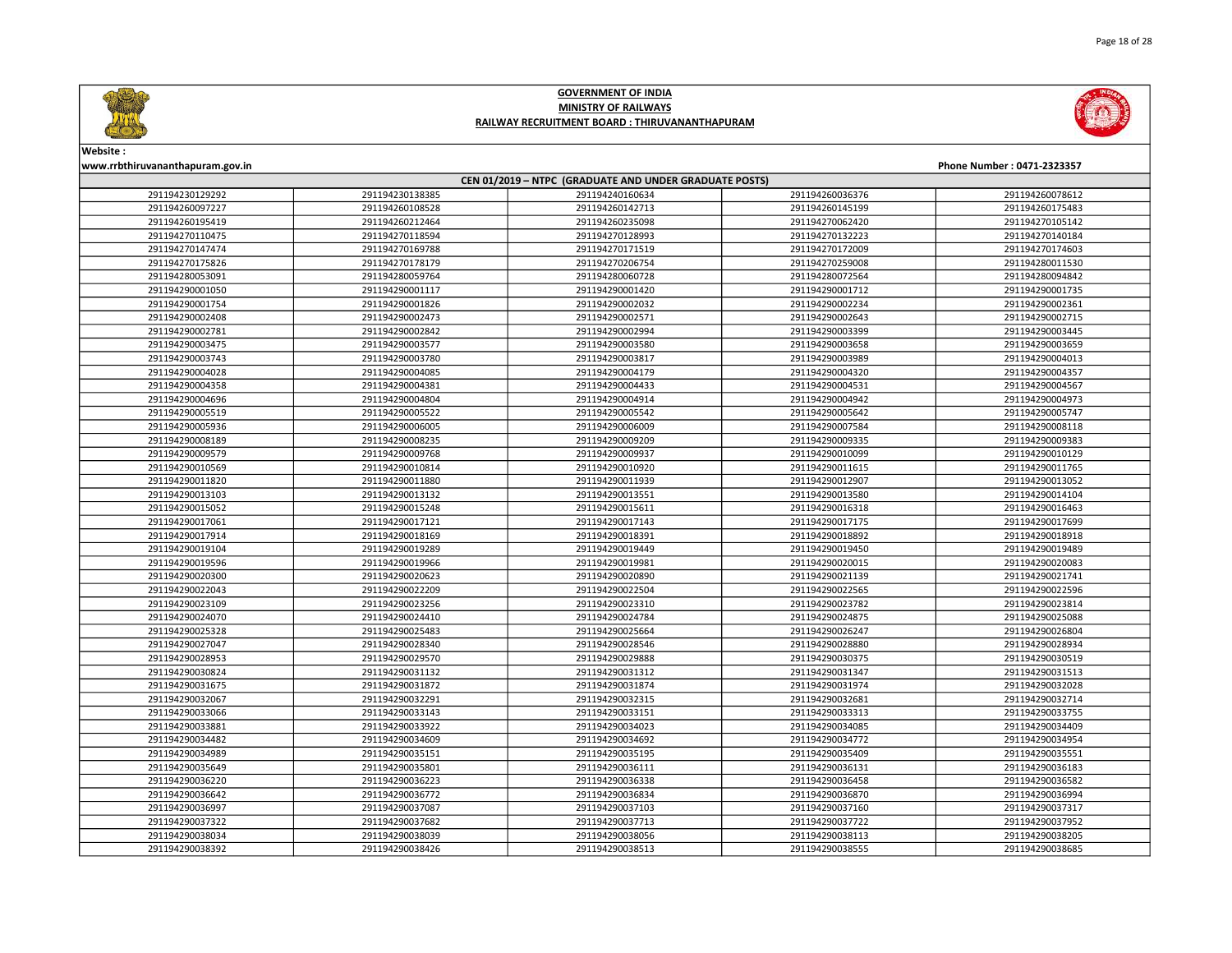



| CEN 01/2019 - NTPC (GRADUATE AND UNDER GRADUATE POSTS) |                 |                 |                 |                 |  |
|--------------------------------------------------------|-----------------|-----------------|-----------------|-----------------|--|
| 291194290038928                                        | 291194290039130 | 291194290039149 | 291194290039268 | 291194290039360 |  |
| 291194290039487                                        | 291194290039996 | 291194290040159 | 291194290040335 | 291194290040352 |  |
| 291194290040896                                        | 291194290041029 | 291194290041137 | 291194290041180 | 291194290041209 |  |
| 291194290041310                                        | 291194290041589 | 291194290041905 | 291194290041932 | 291194290041973 |  |
| 291194290042028                                        | 291194290042195 | 291194290042662 | 291194290042718 | 291194290042784 |  |
| 291194290042911                                        | 291194290042960 | 291194290042962 | 291194290043125 | 291194290043132 |  |
| 291194290043276                                        | 291194290043381 | 291194290043403 | 291194290043592 | 291194290043845 |  |
| 291194290043857                                        | 291194290043864 | 291194290043960 | 291194290044054 | 291194290044075 |  |
| 291194290044143                                        | 291194290044145 | 291194290044210 | 291194290044277 | 291194290044356 |  |
| 291194290044444                                        | 291194290044496 | 291194290044575 | 291194290044634 | 291194290044742 |  |
| 291194290044748                                        | 291194290044919 | 291194290044938 | 291194290044976 | 291194290045055 |  |
| 291194290045320                                        | 291194290045495 | 291194290045518 | 291194290045850 | 291194290045864 |  |
| 291194290045892                                        | 291194290045936 | 291194290046043 | 291194290046138 | 291194290046201 |  |
| 291194290046280                                        | 291194290046316 | 291194290046404 | 291194290046462 | 291194290046521 |  |
| 291194290046554                                        | 291194290046684 | 291194290046705 | 291194290046748 | 291194290046758 |  |
| 291194290046849                                        | 291194290047159 | 291194290047163 | 291194290047243 | 291194290047267 |  |
| 291194290047287                                        | 291194290047578 | 291194290047730 | 291194290047853 | 291194290047903 |  |
| 291194290047953                                        | 291194290048005 | 291194290048120 | 291194290048127 | 291194290048185 |  |
| 291194290048251                                        | 291194290048470 | 291194290048497 | 291194290048513 | 291194290048601 |  |
| 291194290048700                                        | 291194290048728 | 291194290048757 | 291194290048805 | 291194290048819 |  |
| 291194290048848                                        | 291194290049292 | 291194290049315 | 291194290049402 | 291194290049448 |  |
| 291194290049675                                        | 291194290050266 | 291194290050410 | 291194290050526 | 291194290050686 |  |
| 291194290050705                                        | 291194290050822 | 291194290051016 | 291194290051090 | 291194290051151 |  |
| 291194290051177                                        | 291194290051333 | 291194290051560 | 291194290051562 | 291194290051705 |  |
| 291194290051740                                        | 291194290051927 | 291194290051988 | 291194290052036 | 291194290052048 |  |
| 291194290052074                                        | 291194290052130 | 291194290052365 | 291194290052434 | 291194290052443 |  |
| 291194290052474                                        | 291194290052535 | 291194290052582 | 291194290052600 | 291194290052650 |  |
| 291194290052745                                        | 291194290052862 | 291194290053068 | 291194290053083 | 291194290053168 |  |
| 291194290053281                                        | 291194290053486 | 291194290053493 | 291194290053517 | 291194290053553 |  |
| 291194290053563                                        | 291194290053787 | 291194290053875 | 291194290053984 | 291194290054024 |  |
| 291194290054033                                        | 291194290054083 | 291194290054119 | 291194290054174 | 291194290054222 |  |
| 291194290054322                                        | 291194290054383 | 291194290054442 | 291194290054490 | 291194290054532 |  |
| 291194290054739                                        | 291194290054915 | 291194290055104 | 291194290055105 | 291194290055153 |  |
| 291194290055319                                        | 291194290055345 | 291194290055382 | 291194290055582 | 291194290055589 |  |
| 291194290055663                                        | 291194290055779 | 291194290055839 | 291194290055841 | 291194290055904 |  |
| 291194290055929                                        | 291194290055952 | 291194290056029 | 291194290056093 | 291194290056094 |  |
| 291194290056203                                        | 291194290056253 | 291194290056404 | 291194290056437 | 291194290057227 |  |
| 291194290057405                                        | 291194290057417 | 291194290057733 | 291194290057795 | 291194290057903 |  |
| 291194290058012                                        | 291194290058149 | 291194290058300 | 291194290058580 | 291194290058591 |  |
| 291194290058602                                        | 291194290058609 | 291194290058719 | 291194290058745 | 291194290058781 |  |
| 291194290058962                                        | 291194290058981 | 291194290058991 | 291194290059413 | 291194290059524 |  |
| 291194290059673                                        | 291194290059687 | 291194290059723 | 291194290059916 | 291194290059981 |  |
| 291194290060012                                        | 291194290060058 | 291194290060090 | 291194290060195 | 291194290060334 |  |
| 291194290060338                                        | 291194290060387 | 291194290060429 | 291194290060551 | 291194290060702 |  |
| 291194290060735                                        | 291194290060811 | 291194290061012 | 291194290061130 | 291194290061306 |  |
| 291194290061463                                        | 291194290061497 | 291194290061654 | 291194290061686 | 291194290061825 |  |
| 291194290061849                                        | 291194290062085 | 291194290062366 | 291194290062430 | 291194290062659 |  |
| 291194290062805                                        | 291194290062814 | 291194290062835 | 291194290062971 | 291194290063106 |  |
| 291194290063357                                        | 291194290063359 | 291194290063524 | 291194290063865 | 291194290063868 |  |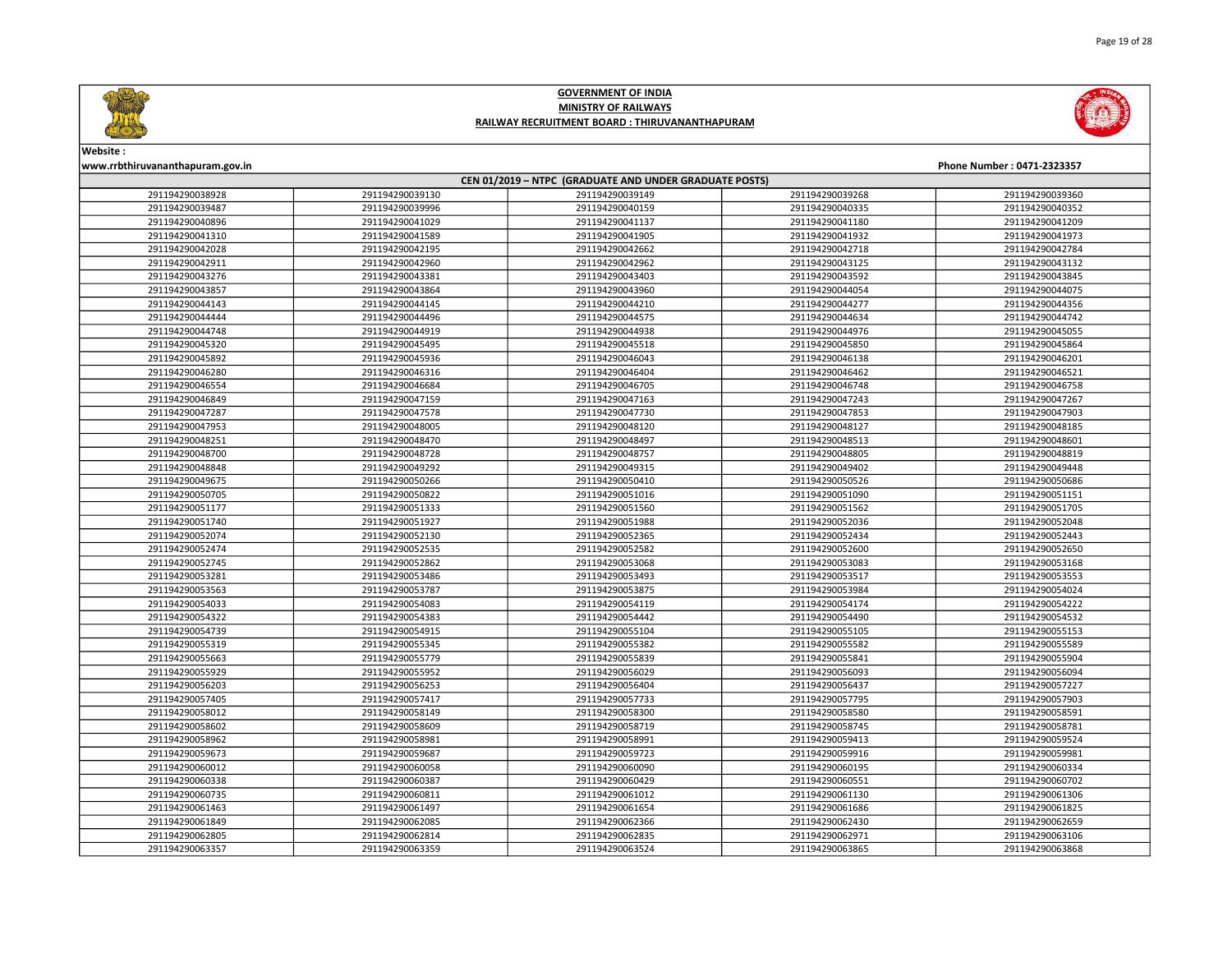

Page 20 of 28



### GOVERNMENT OF INDIA MINISTRY OF RAILWAYS RAILWAY RECRUITMENT BOARD : THIRUVANANTHAPURAM



### Website :

|                 |                 | CEN 01/2019 - NTPC (GRADUATE AND UNDER GRADUATE POSTS) |                 |                 |
|-----------------|-----------------|--------------------------------------------------------|-----------------|-----------------|
| 291194290064014 | 291194290064165 | 291194290064331                                        | 291194290064477 | 291194290064551 |
| 291194290064730 | 291194290064754 | 291194290064863                                        | 291194290064920 | 291194290065171 |
| 291194290065214 | 291194290065337 | 291194290065496                                        | 291194290065626 | 291194290065978 |
| 291194290065996 | 291194290066082 | 291194290066083                                        | 291194290066106 | 291194290066311 |
| 291194290066424 | 291194290066518 | 291194290066727                                        | 291194290066878 | 291194290066954 |
| 291194290066956 | 291194290067157 | 291194290067214                                        | 291194290067310 | 291194290067363 |
| 291194290067464 | 291194290067498 | 291194290067634                                        | 291194290067675 | 291194290067679 |
| 291194290067733 | 291194290067750 | 291194290067755                                        | 291194290067804 | 291194290067807 |
| 291194290067847 | 291194290067912 | 291194290068003                                        | 291194290068005 | 291194290068098 |
| 291194290068114 | 291194290068154 | 291194290068172                                        | 291194290068180 | 291194290068300 |
| 291194290068321 | 291194290068499 | 291194290068551                                        | 291194290068614 | 291194290068687 |
| 291194290068868 | 291194290068972 | 291194290069164                                        | 291194290069210 | 291194290069635 |
| 291194290069643 | 291194290069704 | 291194290069795                                        | 291194290069824 | 291194290069999 |
| 291194290070017 | 291194290070113 | 291194290070337                                        | 291194290070514 | 291194290070763 |
| 291194290070785 | 291194290070877 | 291194290071152                                        | 291194290071459 | 291194290071464 |
| 291194290071648 | 291194290071701 | 291194290071790                                        | 291194290071850 | 291194290071970 |
| 291194290072075 | 291194290072097 | 291194290072374                                        | 291194290072552 | 291194290072590 |
| 291194290072974 | 291194290072980 | 291194290073061                                        | 291194290073085 | 291194290073292 |
| 291194290073419 | 291194290073492 | 291194290073549                                        | 291194290073556 | 291194290073759 |
| 291194290073846 | 291194290074030 | 291194290074083                                        | 291194290074169 | 291194290074212 |
| 291194290074300 | 291194290074310 | 291194290074482                                        | 291194290074746 | 291194290074763 |
| 291194290074978 | 291194290075002 | 291194290075018                                        | 291194290075254 | 291194290075306 |
| 291194290075374 | 291194290075482 | 291194290075520                                        | 291194290075582 | 291194290075668 |
| 291194290075681 | 291194290075752 | 291194290075757                                        | 291194290076185 | 291194290076572 |
| 291194290076607 | 291194290076627 | 291194290076683                                        | 291194290076852 | 291194290076977 |
| 291194290077015 | 291194290077105 | 291194290077139                                        | 291194290077183 | 291194290077445 |
| 291194290077631 | 291194290077807 | 291194290077808                                        | 291194290077853 | 291194290077902 |
| 291194290078016 | 291194290078030 | 291194290078061                                        | 291194290078109 | 291194290078114 |
| 291194290078163 | 291194290078166 | 291194290078311                                        | 291194290078533 | 291194290078552 |
| 291194290078705 | 291194290078782 | 291194290078933                                        | 291194290079323 | 291194290079349 |
| 291194290079522 | 291194290079557 | 291194290079570                                        | 291194290079713 | 291194290079753 |
| 291194290079756 | 291194290080042 | 291194290080168                                        | 291194290080195 | 291194290080620 |
| 291194290080652 | 291194290081041 | 291194290081191                                        | 291194290081250 | 291194290081351 |
| 291194290081358 | 291194290081379 | 291194290081385                                        | 291194290081406 | 291194290081456 |
| 291194290081502 | 291194290081528 | 291194290081616                                        | 291194290081715 | 291194290081781 |
| 291194290081841 | 291194290081876 | 291194290081926                                        | 291194290082282 | 291194290082391 |
| 291194290082648 | 291194290082665 | 291194290082683                                        | 291194290082733 | 291194290082795 |
| 291194290082819 | 291194290082854 | 291194290083194                                        | 291194290083280 | 291194290083554 |
| 291194290083620 | 291194290083656 | 291194290083768                                        | 291194290083805 | 291194290083811 |
| 291194290083839 | 291194290083847 | 291194290083881                                        | 291194290084084 | 291194290084307 |
| 291194290084330 | 291194290084332 | 291194290084341                                        | 291194290084471 | 291194290084494 |
| 291194290084508 | 291194290084572 | 291194290084578                                        | 291194290084876 | 291194290085019 |
| 291194290085221 | 291194290085261 | 291194290085262                                        | 291194290085303 | 291194290085318 |
| 291194290085490 | 291194290085506 | 291194290085512                                        | 291194290085534 | 291194290085563 |
| 291194290085587 | 291194290085655 | 291194290085740                                        | 291194290085788 | 291194290085960 |
| 291194290085969 | 291194290085999 | 291194290086051                                        | 291194290086068 | 291194290086192 |
| 291194290086251 | 291194290086312 | 291194290086349                                        | 291194290086375 | 291194290086391 |
| 291194290086511 | 291194290086780 | 291194290086783                                        | 291194290087012 | 291194290087015 |
| 291194290087028 | 291194290087112 | 291194290087130                                        | 291194290087150 | 291194290087165 |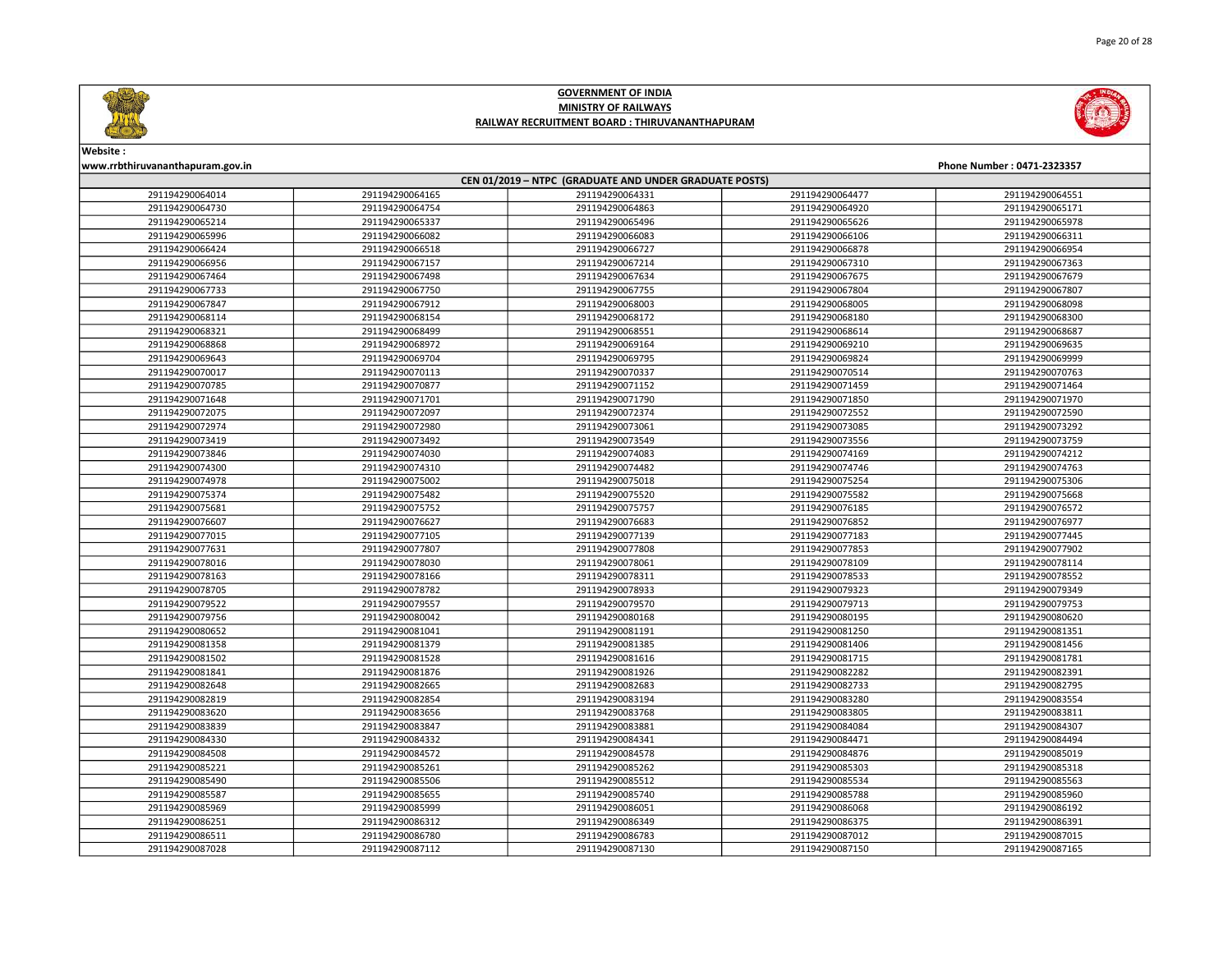



| CEN 01/2019 - NTPC (GRADUATE AND UNDER GRADUATE POSTS) |                 |                 |                 |                 |  |
|--------------------------------------------------------|-----------------|-----------------|-----------------|-----------------|--|
| 291194290087195                                        | 291194290087432 | 291194290087550 | 291194290088184 | 291194290088459 |  |
| 291194290088561                                        | 291194290088646 | 291194290088776 | 291194290089102 | 291194290089115 |  |
| 291194290089315                                        | 291194290089746 | 291194290089958 | 291194290090223 | 291194290090253 |  |
| 291194290090297                                        | 291194290090308 | 291194290090640 | 291194290090719 | 291194290090864 |  |
| 291194290090868                                        | 291194290090998 | 291194290091020 | 291194290091120 | 291194290091173 |  |
| 291194290091179                                        | 291194290091269 | 291194290091309 | 291194290091363 | 291194290091392 |  |
| 291194290091424                                        | 291194290091428 | 291194290091468 | 291194290091474 | 291194290091583 |  |
| 291194290091586                                        | 291194290091684 | 291194290091709 | 291194290091793 | 291194290091934 |  |
| 291194290092115                                        | 291194290092194 | 291194290092273 | 291194290092604 | 291194290092621 |  |
| 291194290092673                                        | 291194290092711 | 291194290092720 | 291194290092738 | 291194290092743 |  |
| 291194290092747                                        | 291194290093049 | 291194290093138 | 291194290093147 | 291194290093484 |  |
| 291194290093584                                        | 291194290093607 | 291194290093631 | 291194290093773 | 291194290093788 |  |
| 291194290093804                                        | 291194290094053 | 291194290094118 | 291194290094253 | 291194290094307 |  |
| 291194290094323                                        | 291194290094453 | 291194290094572 | 291194290094657 | 291194290094710 |  |
| 291194290095141                                        | 291194290095214 | 291194290095249 | 291194290095310 | 291194290095583 |  |
| 291194290095723                                        | 291194290095735 | 291194290095836 | 291194290095948 | 291194290095964 |  |
| 291194290096009                                        | 291194290096018 | 291194290096343 | 291194290096393 | 291194290096488 |  |
| 291194290096567                                        | 291194290096683 | 291194290096685 | 291194290096688 | 291194290096788 |  |
| 291194290096948                                        | 291194290096981 | 291194290097044 | 291194290097181 | 291194290097190 |  |
| 291194290097200                                        | 291194290097213 | 291194290097355 | 291194290097491 | 291194290097655 |  |
| 291194290097735                                        | 291194290097736 | 291194290098130 | 291194290098170 | 291194290098258 |  |
| 291194290098429                                        | 291194290098448 | 291194290098466 | 291194290098630 | 291194290098859 |  |
| 291194290099027                                        | 291194290099178 | 291194290099275 | 291194290099617 | 291194290099653 |  |
| 291194290099685                                        | 291194290099747 | 291194290100090 | 291194290100211 | 291194290100258 |  |
| 291194290100379                                        | 291194290100486 | 291194290100505 | 291194290100532 | 291194290100542 |  |
| 291194290100575                                        | 291194290100585 | 291194290100798 | 291194290100885 | 291194290101001 |  |
| 291194290101067                                        | 291194290101099 | 291194290101227 | 291194290101304 | 291194290101315 |  |
| 291194290101347                                        | 291194290101411 | 291194290101417 | 291194290101425 | 291194290102065 |  |
| 291194290102110                                        | 291194290102180 | 291194290102654 | 291194290102851 | 291194290102941 |  |
| 291194290103037                                        | 291194290103633 | 291194290103662 | 291194290103674 | 291194290103686 |  |
| 291194290103702                                        | 291194290103766 | 291194290103769 | 291194290103948 | 291194290104096 |  |
| 291194290104258                                        | 291194290104691 | 291194290104849 | 291194290105056 | 291194290105149 |  |
| 291194290105415                                        | 291194290105450 | 291194290105482 | 291194290105485 | 291194290105973 |  |
| 291194290106112                                        | 291194290106116 | 291194290106195 | 291194290106327 | 291194290106375 |  |
| 291194290106604                                        | 291194290106813 | 291194290107246 | 291194290107771 | 291194290107936 |  |
| 291194290109141                                        | 291194290109240 | 291194290109452 | 291194290109606 | 291194290109740 |  |
| 291194290109805                                        | 291194290109872 | 291194290109888 | 291194290109999 | 291194290110063 |  |
| 291194290110184                                        | 291194290110338 | 291194290110519 | 291194290110725 | 291194290110804 |  |
| 291194290110962                                        | 291194290111824 | 291194290112378 | 291194290114121 | 291194290114404 |  |
| 291194290114573                                        | 291194290114623 | 291194290114625 | 291194290114662 | 291194290114772 |  |
| 291194290114837                                        | 291194290115228 | 291194290115528 | 291194290115909 | 291194290116062 |  |
| 291194290116276                                        | 291194290116544 | 291194290116595 | 291194290116737 | 291194290117322 |  |
| 291194290118224                                        | 291194290118726 | 291194290119121 | 291194290119382 | 291194290119640 |  |
| 291194290119741                                        | 291194290120224 | 291194290120432 | 291194290120892 | 291194290121032 |  |
| 291194290121232                                        | 291194290121428 | 291194290122295 | 291194290122647 | 291194290123054 |  |
| 291194290123104                                        | 291194290123717 | 291194290123936 | 291194290123947 | 291194290123962 |  |
| 291194290124222                                        | 291194290124228 | 291194290124265 | 291194290124313 | 291194290124505 |  |
| 291194290124551                                        | 291194290124664 | 291194290124897 | 291194290124979 | 291194290125227 |  |
| 291194290125452                                        | 291194290126296 | 291194290126482 | 291194290126537 | 291194290126765 |  |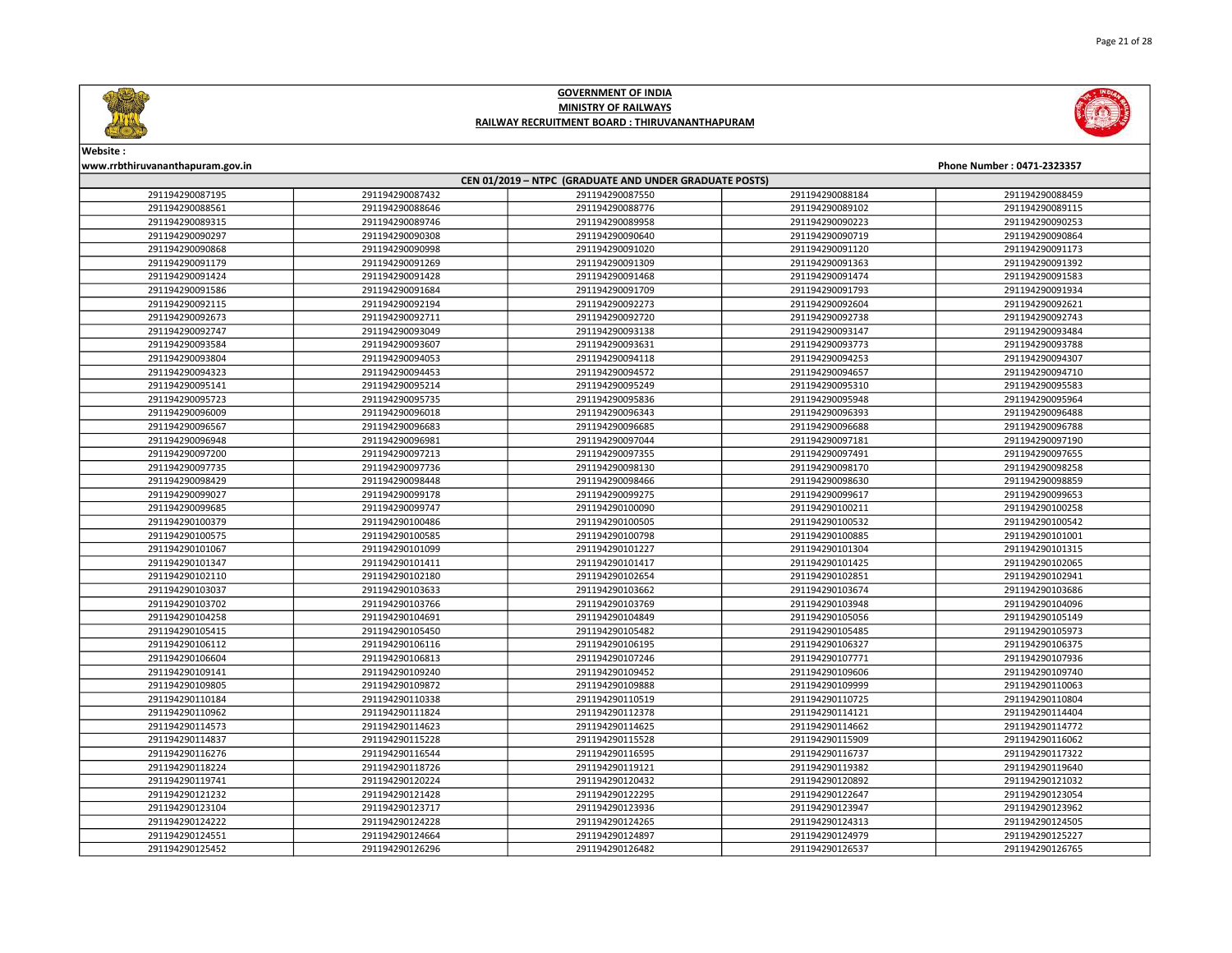



| CEN 01/2019 - NTPC (GRADUATE AND UNDER GRADUATE POSTS) |                 |                 |                 |                 |  |
|--------------------------------------------------------|-----------------|-----------------|-----------------|-----------------|--|
| 291194290126834                                        | 291194290126934 | 291194290126984 | 291194290127012 | 291194290127616 |  |
| 291194290128163                                        | 291194290128698 | 291194290128891 | 291194290128931 | 291194290128962 |  |
| 291194290129040                                        | 291194290129186 | 291194290129205 | 291194290129648 | 291194290130158 |  |
| 291194290130410                                        | 291194290130605 | 291194290130852 | 291194290130992 | 291194290131158 |  |
| 291194290131423                                        | 291194290131441 | 291194290131871 | 291194290132179 | 291194290132435 |  |
| 291194290132504                                        | 291194290132731 | 291194290132741 | 291194290132829 | 291194290132853 |  |
| 291194290133397                                        | 291194290133597 | 291194290133660 | 291194290134036 | 291194290134110 |  |
| 291194290134134                                        | 291194290134265 | 291194290134328 | 291194290134347 | 291194290134794 |  |
| 291194290135041                                        | 291194290135158 | 291194290135321 | 291194290135340 | 291194290135345 |  |
| 291194290135360                                        | 291194290135415 | 291194290135553 | 291194290135782 | 291194290136016 |  |
| 291194290136055                                        | 291194290136228 | 291194290136367 | 291194290136381 | 291194290136702 |  |
| 291194290136727                                        | 291194290136857 | 291194290136861 | 291194290136955 | 291194290137093 |  |
| 291194290137101                                        | 291194290137464 | 291194290137573 | 291194290137635 | 291194290137881 |  |
| 291194290138140                                        | 291194290138157 | 291194290138221 | 291194290138420 | 291194290138955 |  |
| 291194290139002                                        | 291194290139535 | 291194290139607 | 291194290139672 | 291194290139772 |  |
| 291194290140064                                        | 291194290140250 | 291194290140919 | 291194290141298 | 291194290141570 |  |
| 291194290141919                                        | 291194290141981 | 291194290142093 | 291194290142242 | 291194290142620 |  |
| 291194290142650                                        | 291194290142862 | 291194290142926 | 291194290142963 | 291194290142998 |  |
| 291194290143050                                        | 291194290143174 | 291194290143500 | 291194290143680 | 291194290144119 |  |
| 291194290144314                                        | 291194290144502 | 291194290144545 | 291194290144564 | 291194290145019 |  |
| 291194290145074                                        | 291194290145718 | 291194290145814 | 291194290145835 | 291194290146353 |  |
| 291194290146426                                        | 291194290146561 | 291194290146850 | 291194290147029 | 291194290147194 |  |
| 291194290147609                                        | 291194290148256 | 291194290148458 | 291194290148571 | 291194290148599 |  |
| 291194290148629                                        | 291194290148651 | 291194290149444 | 291194290149546 | 291194290149958 |  |
| 291194290150072                                        | 291194290150078 | 291194290150276 | 291194290150294 | 291194290150741 |  |
| 291194290151216                                        | 291194290151305 | 291194290151626 | 291194290151726 | 291194290151742 |  |
| 291194290151959                                        | 291194290152209 | 291194290152604 | 291194290152608 | 291194290152615 |  |
| 291194290152619                                        | 291194290152648 | 291194290152907 | 291194290152934 | 291194290152969 |  |
| 291194290153060                                        | 291194290153206 | 291194290153234 | 291194290153317 | 291194290153366 |  |
| 291194290153429                                        | 291194290153586 | 291194290153682 | 291194290153707 | 291194290153985 |  |
| 291194290154248                                        | 291194290154250 | 291194290154386 | 291194290154435 | 291194290154505 |  |
| 291194290154918                                        | 291194290155095 | 291194290155212 | 291194290155461 | 291194290156244 |  |
| 291194290156392                                        | 291194290156457 | 291194290156469 | 291194290156682 | 291194290156683 |  |
| 291194290156693                                        | 291194290156702 | 291194290156759 | 291194290156961 | 291194290157085 |  |
| 291194290157184                                        | 291194290157241 | 291194290157920 | 291194290158036 | 291194290158066 |  |
| 291194290158291                                        | 291194290158528 | 291194290158691 | 291194290159477 | 291194290159490 |  |
| 291194290159538                                        | 291194290159967 | 291194290160012 | 291194290161047 | 291194290161336 |  |
| 291194290161643                                        | 291194290161881 | 291194290161921 | 291194290162147 | 291194290162454 |  |
| 291194290162576                                        | 291194290162654 | 291194290162681 | 291194290162741 | 291194290163166 |  |
| 291194290163627                                        | 291194290163677 | 291194290163803 | 291194290163848 | 291194290164048 |  |
| 291194290164183                                        | 291194290164363 | 291194290164431 | 291194290164632 | 291194290164720 |  |
| 291194290164895                                        | 291194290164896 | 291194290165456 | 291194290165752 | 291194290166070 |  |
| 291194290166250                                        | 291194290166304 | 291194290166547 | 291194290166596 | 291194290166679 |  |
| 291194290166920                                        | 291194290167230 | 291194290167260 | 291194290167346 | 291194290167420 |  |
| 291194290167458                                        | 291194290167687 | 291194290167712 | 291194290167827 | 291194290167955 |  |
| 291194290168164                                        | 291194290168215 | 291194290168307 | 291194290168427 | 291194290168467 |  |
| 291194290168478                                        | 291194290168528 | 291194290168614 | 291194290168680 | 291194290168770 |  |
| 291194290168945                                        | 291194290168967 | 291194290169089 | 291194290169125 | 291194290169147 |  |
| 291194290169160                                        | 291194290169220 | 291194290169389 | 291194290169420 | 291194290169433 |  |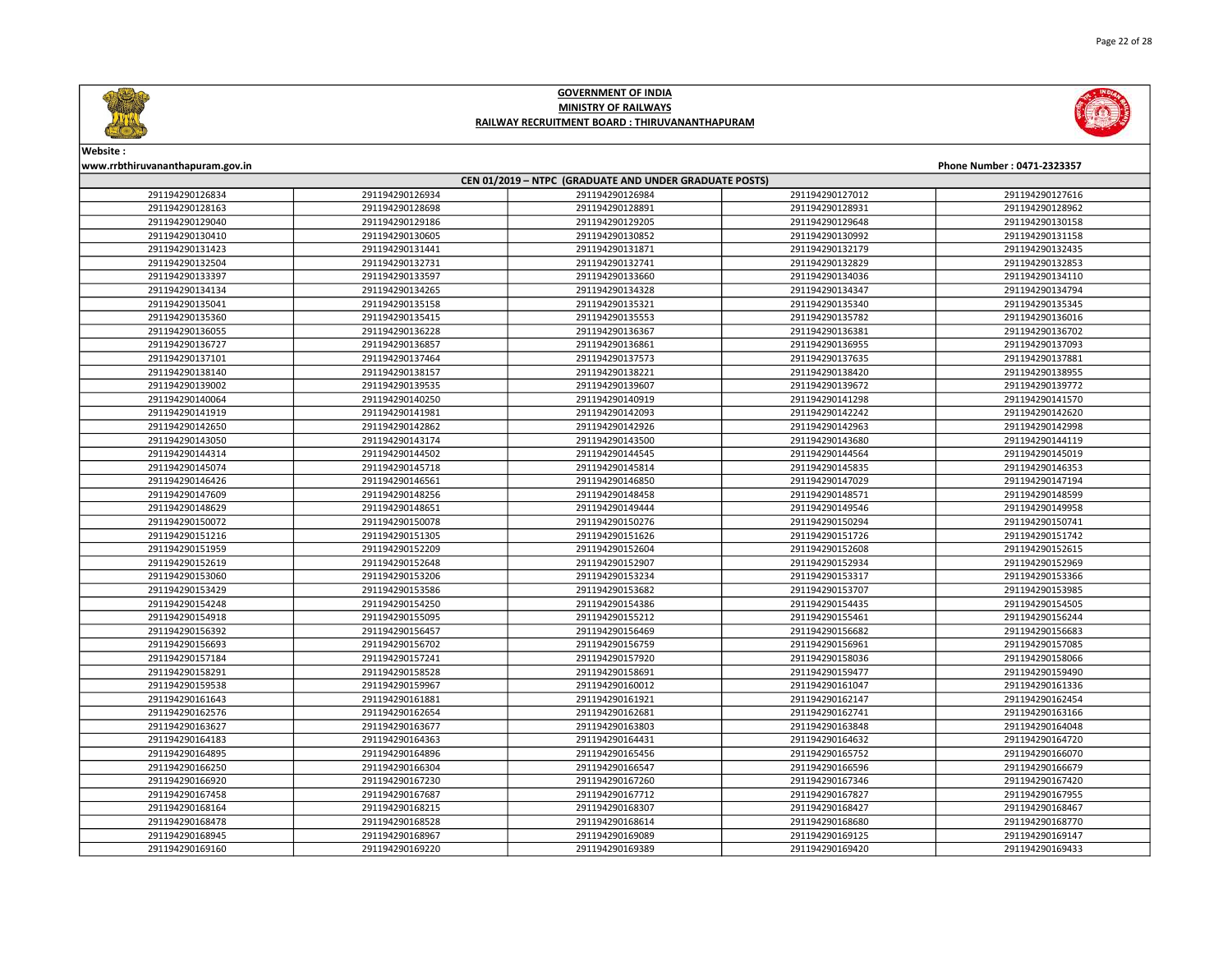



| CEN 01/2019 - NTPC (GRADUATE AND UNDER GRADUATE POSTS) |                 |                 |                 |                 |  |
|--------------------------------------------------------|-----------------|-----------------|-----------------|-----------------|--|
| 291194290169458                                        | 291194290169855 | 291194290169904 | 291194290169940 | 291194290169962 |  |
| 291194290170027                                        | 291194290170074 | 291194290170173 | 291194290170178 | 291194290170258 |  |
| 291194290170280                                        | 291194290170376 | 291194290170433 | 291194290170550 | 291194290170551 |  |
| 291194290170621                                        | 291194290170659 | 291194290170662 | 291194290170733 | 291194290170788 |  |
| 291194290170828                                        | 291194290171166 | 291194290171211 | 291194290171236 | 291194290171271 |  |
| 291194290171331                                        | 291194290171362 | 291194290171364 | 291194290171542 | 291194290171575 |  |
| 291194290171635                                        | 291194290171782 | 291194290171921 | 291194290171946 | 291194290171994 |  |
| 291194290172070                                        | 291194290172089 | 291194290172143 | 291194290172166 | 291194290172180 |  |
| 291194290172189                                        | 291194290172198 | 291194290172227 | 291194290172242 | 291194290172252 |  |
| 291194290172290                                        | 291194290172292 | 291194290172311 | 291194290172344 | 291194290172353 |  |
| 291194290172366                                        | 291194290172623 | 291194290172666 | 291194290172699 | 291194290172749 |  |
| 291194290172752                                        | 291194290172766 | 291194290172769 | 291194290172842 | 291194290172959 |  |
| 291194290172964                                        | 291194290173059 | 291194290173094 | 291194290173350 | 291194290173355 |  |
| 291194290173394                                        | 291194290173478 | 291194290173736 | 291194290173927 | 291194290173984 |  |
| 291194290174000                                        | 291194290174034 | 291194290174205 | 291194290174260 | 291194290174289 |  |
| 291194290174343                                        | 291194290174390 | 291194290174413 | 291194290174421 | 291194290174516 |  |
| 291194290174517                                        | 291194290174544 | 291194290174551 | 291194290174609 | 291194290174625 |  |
| 291194290174655                                        | 291194290174681 | 291194290174685 | 291194290174687 | 291194290174709 |  |
| 291194290174767                                        | 291194290174783 | 291194290174954 | 291194290175138 | 291194290175151 |  |
| 291194290175235                                        | 291194290175307 | 291194290175331 | 291194290175342 | 291194290175378 |  |
| 291194290175467                                        | 291194290175492 | 291194290175535 | 291194290175541 | 291194290175549 |  |
| 291194290175553                                        | 291194290175703 | 291194290175871 | 291194290175907 | 291194290175910 |  |
| 291194290176062                                        | 291194290176065 | 291194290176090 | 291194290176148 | 291194290176168 |  |
| 291194290176178                                        | 291194290176227 | 291194290176241 | 291194290176276 | 291194290176283 |  |
| 291194290176289                                        | 291194290176303 | 291194290176306 | 291194290176496 | 291194290176565 |  |
| 291194290176576                                        | 291194290176641 | 291194290176658 | 291194290176676 | 291194290176773 |  |
| 291194290176866                                        | 291194290176871 | 291194290177092 | 291194290177237 | 291194290177238 |  |
| 291194290177311                                        | 291194290177363 | 291194290177371 | 291194290177393 | 291194290177410 |  |
| 291194290177417                                        | 291194290177484 | 291194290177521 | 291194290177657 | 291194290177758 |  |
| 291194290177784                                        | 291194290177826 | 291194290177838 | 291194290177840 | 291194290177859 |  |
| 291194290177875                                        | 291194290178002 | 291194290178010 | 291194290178134 | 291194290178170 |  |
| 291194290178202                                        | 291194290178302 | 291194290178329 | 291194290178340 | 291194290178369 |  |
| 291194290178425                                        | 291194290178523 | 291194290178543 | 291194290178551 | 291194290178635 |  |
| 291194290178712                                        | 291194290178838 | 291194290178850 | 291194290178880 | 291194290179705 |  |
| 291194290179828                                        | 291194290179925 | 291194290180111 | 291194290180605 | 291194290180648 |  |
| 291194290180651                                        | 291194290181757 | 291194290181858 | 291194290182276 | 291194290182355 |  |
| 291194290182424                                        | 291194290182891 | 291194290183408 | 291194290183471 | 291194290183510 |  |
| 291194290183664                                        | 291194290183687 | 291194290183939 | 291194290183996 | 291194290184379 |  |
| 291194290184615                                        | 291194290185173 | 291194290185428 | 291194290185685 | 291194290185841 |  |
| 291194290185948                                        | 291194290186609 | 291194290186618 | 291194290186828 | 291194290187607 |  |
| 291194290188091                                        | 291194290188320 | 291194290188501 | 291194290188549 | 291194290188804 |  |
| 291194290189058                                        | 291194290189590 | 291194290189629 | 291194290189841 | 291194290189941 |  |
| 291194290190027                                        | 291194290190145 | 291194290190296 | 291194290190435 | 291194290190622 |  |
| 291194290191179                                        | 291194290191751 | 291194290191820 | 291194290191888 | 291194290191893 |  |
| 291194290192084                                        | 291194290192905 | 291194290192960 | 291194290193116 | 291194290193175 |  |
| 291194290193247                                        | 291194290193339 | 291194290193569 | 291194290193829 | 291194290194536 |  |
| 291194290194674                                        | 291194290194679 | 291194290194721 | 291194290194952 | 291194290195063 |  |
| 291194290195188                                        | 291194290195213 | 291194290195237 | 291194290195879 | 291194290196667 |  |
| 291194290196957                                        | 291194290197012 | 291194290197034 | 291194290197068 | 291194290197122 |  |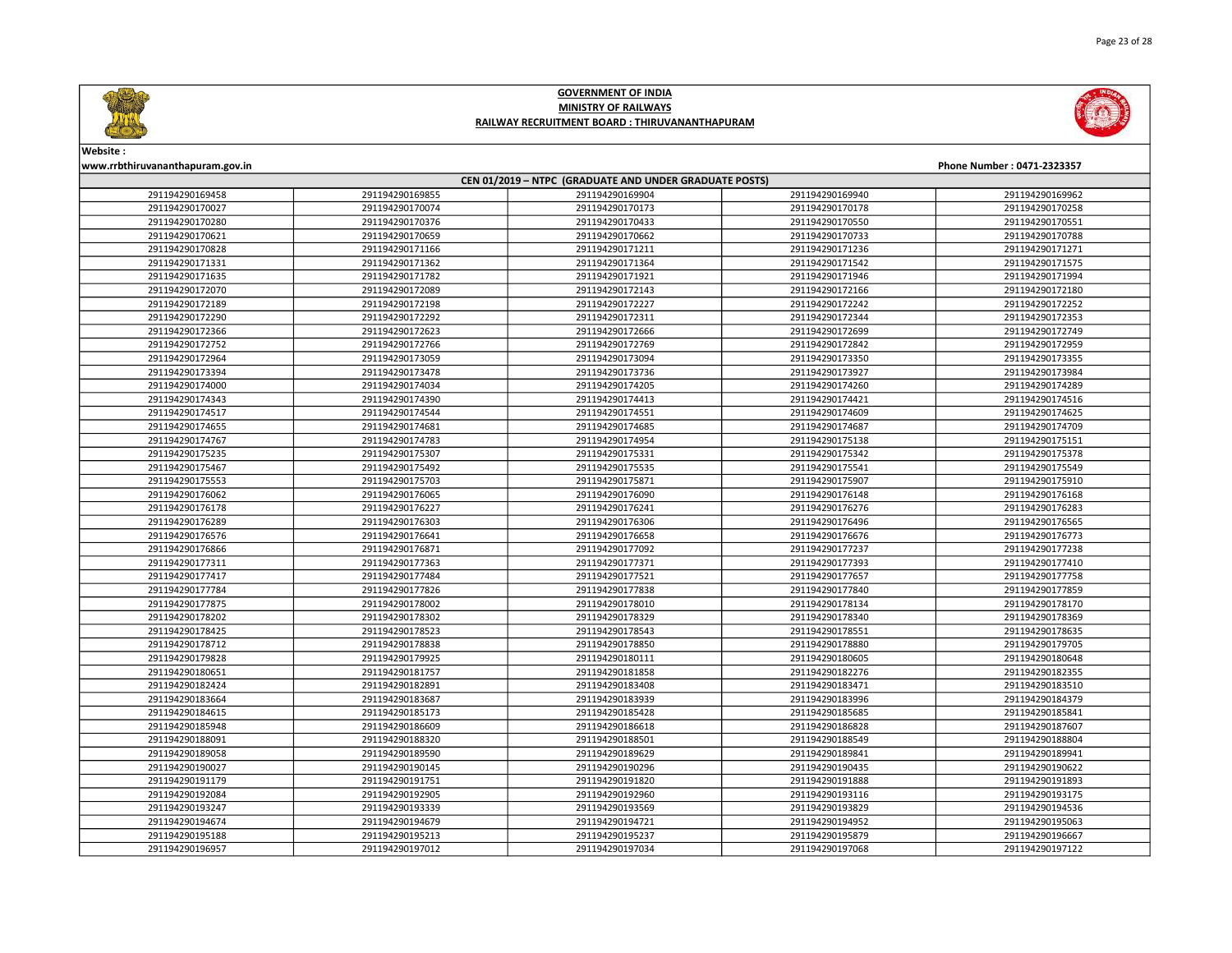





Website :

| CEN 01/2019 - NTPC (GRADUATE AND UNDER GRADUATE POSTS) |                 |                 |                 |                 |  |
|--------------------------------------------------------|-----------------|-----------------|-----------------|-----------------|--|
| 291194290197128                                        | 291194290197151 | 291194290197196 | 291194290197406 | 291194290197479 |  |
| 291194290197588                                        | 291194290197613 | 291194290197718 | 291194290198521 | 291194290198572 |  |
| 291194290198582                                        | 291194290198856 | 291194290199181 | 291194290199193 | 291194290199325 |  |
| 291194290199520                                        | 291194290199909 | 291194290201431 | 291194290201676 | 291194290201756 |  |
| 291194290201841                                        | 291194290202170 | 291194290202306 | 291194290202326 | 291194290202388 |  |
| 291194290202500                                        | 291194290202762 | 291194290203075 | 291194290203196 | 291194290203316 |  |
| 291194290203430                                        | 291194290203828 | 291194290204147 | 291194290204468 | 291194290204563 |  |
| 291194290204707                                        | 291194290204823 | 291194290204852 | 291194290204945 | 291194290205052 |  |
| 291194290205304                                        | 291194290205455 | 291194290205984 | 291194290206871 | 291194290206905 |  |
| 291194290207259                                        | 291194290207366 | 291194290207463 | 291194290207464 | 291194290207596 |  |
| 291194290207761                                        | 291194290207906 | 291194290207982 | 291194290208239 | 291194290209053 |  |
| 291194290209196                                        | 291194290209339 | 291194290209752 | 291194290210236 | 291194290210245 |  |
| 291194290210326                                        | 291194290210382 | 291194290210633 | 291194290210685 | 291194290210703 |  |
| 291194290210865                                        | 291194290211620 | 291194290211849 | 291194290212229 | 291194290212257 |  |
| 291194290212338                                        | 291194290212792 | 291194290213505 | 291194290213850 | 291194290213869 |  |
| 291194290214002                                        | 291194290214097 | 291194290214177 | 291194290214393 | 291194290214796 |  |
| 291194290215364                                        | 291194290215438 | 291194290215739 | 291194290215825 | 291194290215842 |  |
| 291194290215976                                        | 291194290216239 | 291194290216714 | 291194290216942 | 291194290216950 |  |
| 291194290217395                                        | 291194290217863 | 291194290218233 | 291194290218708 | 291194290218931 |  |
| 291194290219080                                        | 291194290219584 | 291194290219601 | 291194290219707 | 291194290219794 |  |
| 291194290220182                                        | 291194290220615 | 291194290220658 | 291194290220679 | 291194290220720 |  |
| 291194290220809                                        | 291194290220907 | 291194290221253 | 291194290221335 | 291194290221422 |  |
| 291194290221623                                        | 291194290221637 | 291194290222024 | 291194290222774 | 291194290222940 |  |
| 291194290223534                                        | 291194290223825 | 291194290224032 | 291194290224157 | 291194290224263 |  |
| 291194290224272                                        | 291194290224291 | 291194290224647 | 291194290225307 | 291194290225388 |  |
| 291194290225426                                        | 291194290225802 | 291194290226180 | 291194290226237 | 291194290226528 |  |
| 291194290226701                                        | 291194290226734 | 291194290226847 | 291194290226916 | 291194290227227 |  |
| 291194290227330                                        | 291194290228371 | 291194290228452 | 291194290228489 | 291194290228733 |  |
| 291194290229101                                        | 291194290229142 | 291194290229149 | 291194290229236 | 291194290229388 |  |
| 291194290230395                                        | 291194290230508 | 291194290230595 | 291194290230729 | 291194290230928 |  |
| 291194290231096                                        | 291194290231185 | 291194290231228 | 291194290231305 | 291194290231438 |  |
| 291194290231681                                        | 291194290231768 | 291194290231981 | 291194290232092 | 291194290232480 |  |
| 291194290232585                                        | 291194290232825 | 291194290232972 | 291194290232998 | 291194290233184 |  |
| 291194290233352                                        | 291194290233396 | 291194290233497 | 291194290233764 | 291194290233825 |  |
| 291194290233861                                        | 291194290233903 | 291194290233974 | 291194290234055 | 291194290234195 |  |
| 291194290235441                                        | 291194290235984 | 291194290237142 | 291194290237887 | 291194290238823 |  |
| 291194290238852                                        | 291194290238979 | 291194290239188 | 291194290239210 | 291194290239836 |  |
| 291194290240318                                        | 291194290240636 | 291194290240678 | 291194290240746 | 291194290240892 |  |
| 291194290241948                                        | 291194290241962 | 291194290242024 | 291194290242254 | 291194290242470 |  |
| 291194290243200                                        | 291194290243525 | 291194290244058 | 291194290244276 | 291194290244314 |  |
| 291194290244436                                        | 291194290244504 | 291194290244788 | 291194290245187 | 291194290245299 |  |
| 291194290245610                                        | 291194290245683 | 291194290245707 | 291194290245720 | 291194290245749 |  |
| 291194290245750                                        | 291194290245755 | 291194290245781 | 291194290246170 | 291194290246541 |  |
| 291194290246604                                        | 291194290246630 | 291194290246731 | 291194290246963 | 291194290246978 |  |
| 291194290247850                                        | 291194290247854 | 291194290247878 | 291194290247891 | 291194290248033 |  |
| 291194290248138                                        | 291194290248147 | 291194290248157 | 291194290248259 | 291194290248509 |  |
| 291194290248594                                        | 291194290248807 | 291194290249058 | 291194290249101 | 291194290249363 |  |
| 291194290249531                                        | 291194290250096 | 291194290250259 | 291194290250403 | 291194290250570 |  |
| 291194290250648                                        | 291194290250661 | 291194290250871 | 291194290251516 | 291194290251845 |  |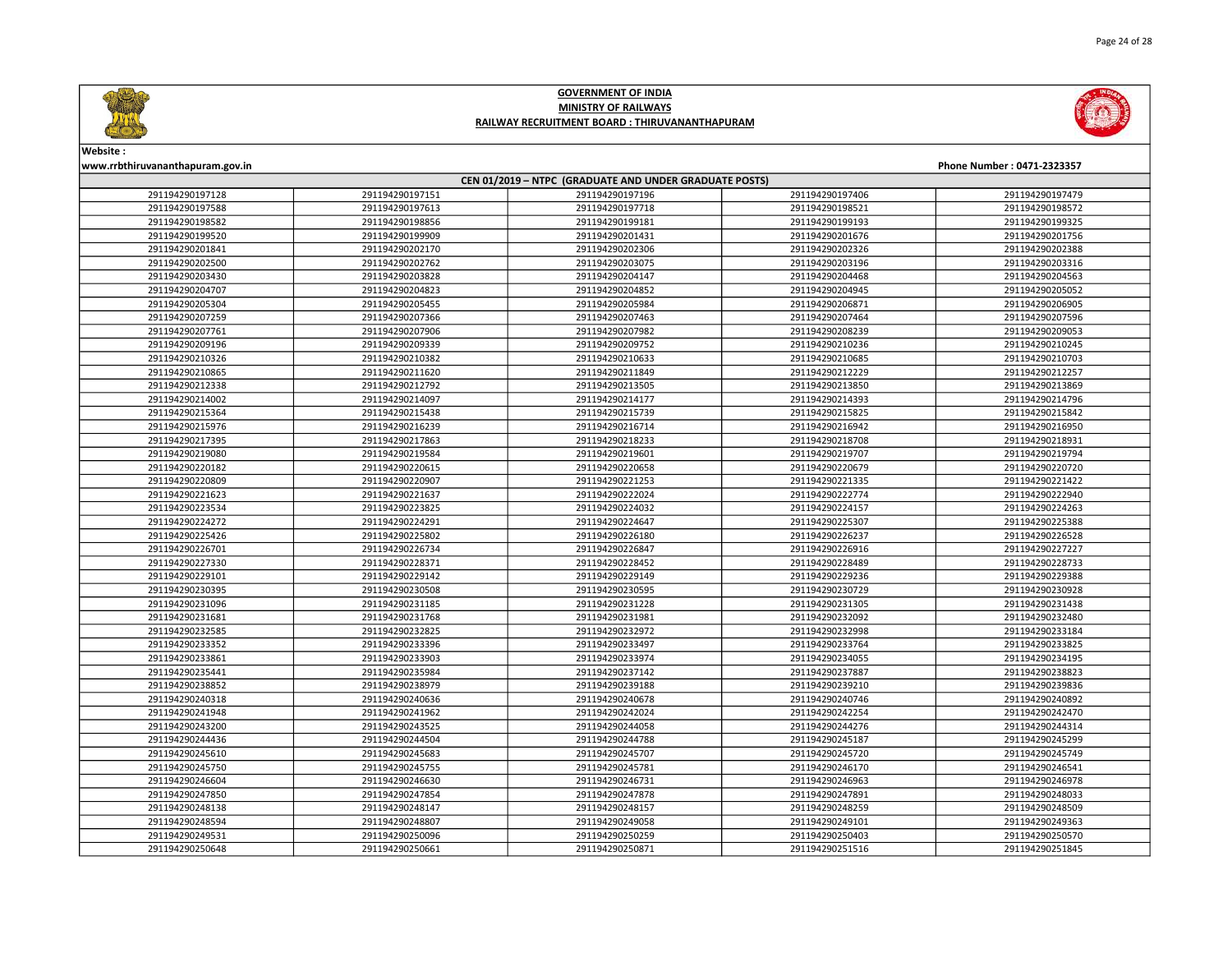

Page 25 of 28



### GOVERNMENT OF INDIA MINISTRY OF RAILWAYS RAILWAY RECRUITMENT BOARD : THIRUVANANTHAPURAM



# Website :

| CEN 01/2019 - NTPC (GRADUATE AND UNDER GRADUATE POSTS) |                 |                 |                 |                 |  |
|--------------------------------------------------------|-----------------|-----------------|-----------------|-----------------|--|
| 291194290252113                                        | 291194290252165 | 291194290252521 | 291194290252907 | 291194290252973 |  |
| 291194290252998                                        | 291194290253027 | 291194290253179 | 291194290253549 | 291194290253577 |  |
| 291194290253740                                        | 291194290253891 | 291194290253972 | 291194290253988 | 291194290254496 |  |
| 291194290254978                                        | 291194290254996 | 291194290255024 | 291194290255130 | 291194290255263 |  |
| 291194290255331                                        | 291194290255382 | 291194290255455 | 291194290255565 | 291194290255584 |  |
| 291194290255716                                        | 291194290255824 | 291194290256445 | 291194290256912 | 291194290256995 |  |
| 291194290257086                                        | 291194290257353 | 291194290257517 | 291194290257724 | 291194290258175 |  |
| 291194290258595                                        | 291194290258614 | 291194290258859 | 291194290259240 | 291194290259626 |  |
| 291194290259723                                        | 291194290259959 | 291194290260040 | 291194290260225 | 291194290260406 |  |
| 291194290260420                                        | 291194290260712 | 291194290260963 | 291194290261551 | 291194290261683 |  |
| 291194290261997                                        | 291194290262154 | 291194290262273 | 291194290262905 | 291194290263270 |  |
| 291194290263757                                        | 291194290263894 | 291194290264079 | 291194290264099 | 291194290264197 |  |
| 291194290264213                                        | 291194290264246 | 291194290264359 | 291194290264517 | 291194290264564 |  |
| 291194290265888                                        | 291194290266245 | 291194290266410 | 291194290266710 | 291194290266730 |  |
| 291194290267177                                        | 291194290267187 | 291194290267262 | 291194290267355 | 291194290267435 |  |
| 291194290267798                                        | 291194290268112 | 291194290268256 | 291194290268619 | 291194290268965 |  |
| 291194290269206                                        | 291194290270205 | 291194290270702 | 291194290270794 | 291194290271130 |  |
| 291194290271247                                        | 291194290272038 | 291194290272146 | 291194290272813 | 291194290272850 |  |
| 291194290272924                                        | 291194290272951 | 291194290273141 | 291194290273210 | 291194290273272 |  |
| 291194290273340                                        | 291194290273774 | 291194290273788 | 291194290273871 | 291194290273883 |  |
| 291194290274139                                        | 291194290274682 | 291194290274837 | 291194290275298 | 291194290276116 |  |
| 291194290276146                                        | 291194290276169 | 291194290276305 | 291194290276319 | 291194290276470 |  |
| 291194290276582                                        | 291194290277019 | 291194300000124 | 291194310248721 | 291195120008477 |  |
| 291195120010427                                        | 291195120010434 | 291195120010559 | 291195120010878 | 291195120013304 |  |
| 291195120013781                                        | 291195120014764 | 291195120015487 | 291195120017432 | 291195120017921 |  |
| 291195120020775                                        | 291195120020922 | 291195120021357 | 291195120021415 | 291195120021689 |  |
| 291195120022688                                        | 291195120022758 | 291195120023325 | 291195120023442 | 291195120027995 |  |
| 291195120028305                                        | 291195120029312 | 291195120110445 | 291195130008586 | 291195130009201 |  |
| 291195130009832                                        | 291195130009881 | 291195130009918 | 291195130011077 | 291195130015481 |  |
| 291195130019068                                        | 291195130019345 | 291195130023189 | 291195130023721 | 291195130024766 |  |
| 291195130026444                                        | 291195130026792 | 291195130036327 | 291195130045657 | 291195130046234 |  |
| 291195130196116                                        | 291195130201283 | 291195130218103 | 291195130218108 | 291195130218116 |  |
| 291195130236331                                        | 291195140007607 | 291195140013865 | 291195140018070 | 291195150014488 |  |
| 291195160007561                                        | 291195160013936 | 291195160030326 | 291195170000144 | 291195170000206 |  |
| 291195170000263                                        | 291195170008923 | 291195170014877 | 291195170016935 | 291195170019717 |  |
| 291195170020022                                        | 291195170020416 | 291195170022662 | 291195170022958 | 291195170024215 |  |
| 291195170024874                                        | 291195170029197 | 291195170040394 | 291195170149830 | 291195170198438 |  |
| 291195170215647                                        | 291195170233941 | 291195180009065 | 291195180009191 | 291195180009509 |  |
| 291195180010905                                        | 291195180011222 | 291195180012055 | 291195180012228 | 291195180013328 |  |
| 291195180014035                                        | 291195180016153 | 291195180016417 | 291195180017256 | 291195180017371 |  |
| 291195180017782                                        | 291195180019587 | 291195180023425 | 291195180023779 | 291195180024713 |  |
| 291195180025133                                        | 291195180026853 | 291195180027260 | 291195180027402 | 291195180027639 |  |
| 291195180028127                                        | 291195180028554 | 291195180029062 | 291195180030621 | 291195190007623 |  |
| 291195190016163                                        | 291195190018365 | 291195190019334 | 291195190024681 | 291195190025282 |  |
| 291195190026594                                        | 291195190095815 | 291195190110252 | 291195190179139 | 291195190195900 |  |
| 291195200000171                                        | 291195220016937 | 291195220024227 | 291195220221300 | 291195220232035 |  |
| 291195220275499                                        | 291195240011076 | 291195240023453 | 291195240024293 | 291195240025681 |  |
| 291195250214342                                        | 291195260016547 | 291195260017247 | 291195260041512 | 291195260043361 |  |
| 291195260063723                                        | 291195260071990 | 291195260072510 | 291195260072999 | 291195260077651 |  |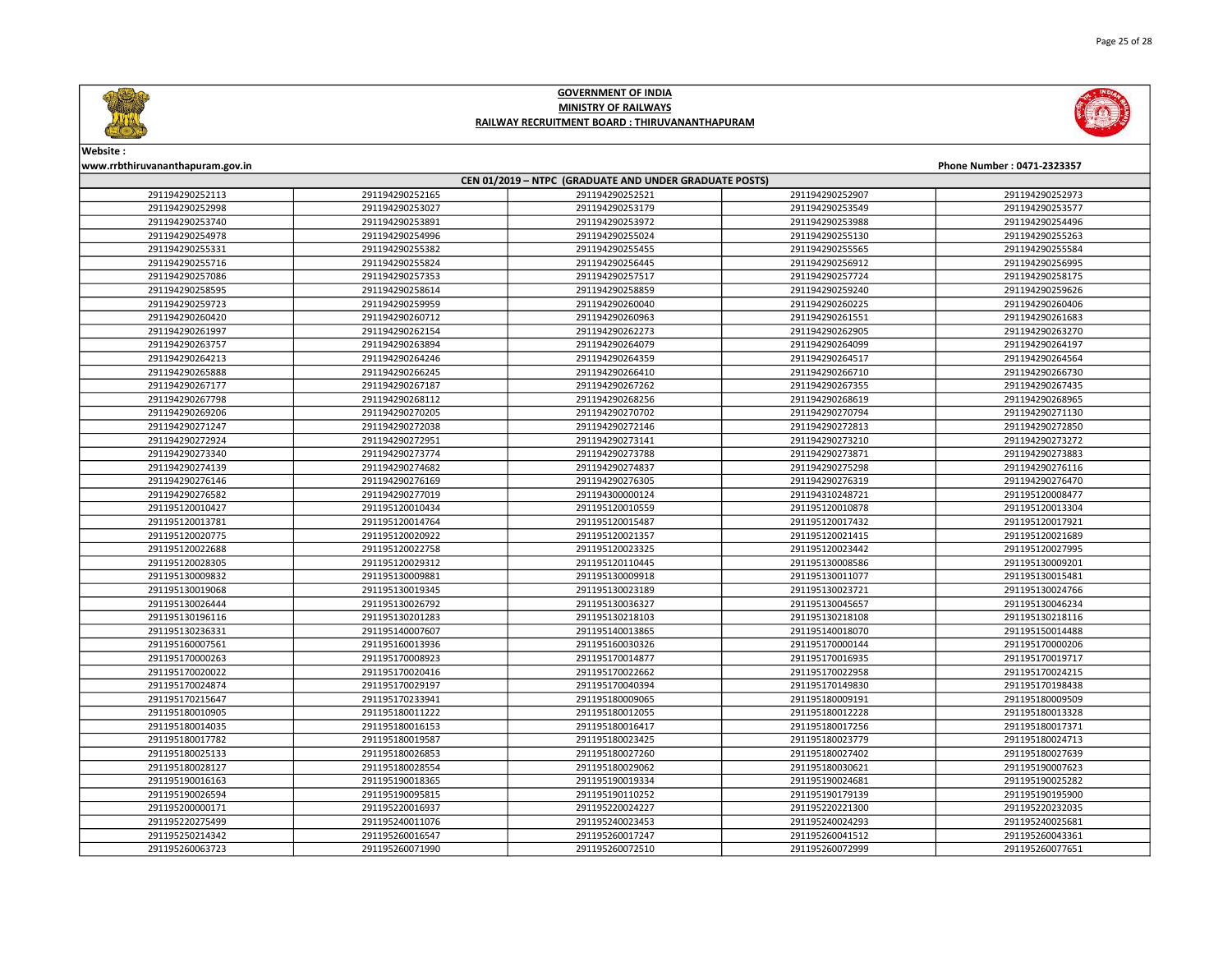





Website :

| CEN 01/2019 - NTPC (GRADUATE AND UNDER GRADUATE POSTS) |                 |                 |                 |                 |  |
|--------------------------------------------------------|-----------------|-----------------|-----------------|-----------------|--|
| 291195260090471                                        | 291195260099458 | 291195260101080 | 291195260160293 | 291195260169046 |  |
| 291195260172294                                        | 291195260190975 | 291195260201559 | 291195260212005 | 291195260262752 |  |
| 291195270008571                                        | 291195270009904 | 291195270022636 | 291195270024884 | 291195270029500 |  |
| 291195270107711                                        | 291195270109768 | 291195270135739 | 291195270163604 | 291195270167677 |  |
| 291195270171011                                        | 291195270171088 | 291195270173036 | 291195280008597 | 291195280022711 |  |
| 291195280024873                                        | 291195290000998 | 291195290001099 | 291195290001281 | 291195290004318 |  |
| 291195290007645                                        | 291195290008015 | 291195290008099 | 291195290008125 | 291195290008187 |  |
| 291195290008299                                        | 291195290008335 | 291195290008346 | 291195290008382 | 291195290008422 |  |
| 291195290008468                                        | 291195290008476 | 291195290008513 | 291195290008521 | 291195290008523 |  |
| 291195290008531                                        | 291195290008533 | 291195290008559 | 291195290008681 | 291195290008700 |  |
| 291195290008798                                        | 291195290008879 | 291195290008944 | 291195290009051 | 291195290009083 |  |
| 291195290009084                                        | 291195290009143 | 291195290009160 | 291195290009256 | 291195290009257 |  |
| 291195290009271                                        | 291195290009282 | 291195290009338 | 291195290009460 | 291195290009498 |  |
| 291195290009505                                        | 291195290009559 | 291195290009644 | 291195290009696 | 291195290009714 |  |
| 291195290009723                                        | 291195290009727 | 291195290009732 | 291195290009750 | 291195290009797 |  |
| 291195290009810                                        | 291195290009812 | 291195290009844 | 291195290009894 | 291195290009928 |  |
| 291195290009947                                        | 291195290009960 | 291195290009970 | 291195290009980 | 291195290009983 |  |
| 291195290009986                                        | 291195290010043 | 291195290010063 | 291195290010075 | 291195290010107 |  |
| 291195290010116                                        | 291195290010134 | 291195290010201 | 291195290010218 | 291195290010252 |  |
| 291195290010369                                        | 291195290010457 | 291195290010486 | 291195290010501 | 291195290010508 |  |
| 291195290010550                                        | 291195290010586 | 291195290010602 | 291195290010612 | 291195290010616 |  |
| 291195290010631                                        | 291195290010634 | 291195290010687 | 291195290010757 | 291195290010802 |  |
| 291195290010815                                        | 291195290010837 | 291195290010843 | 291195290010987 | 291195290010994 |  |
| 291195290011001                                        | 291195290011065 | 291195290011115 | 291195290011130 | 291195290011193 |  |
| 291195290011205                                        | 291195290011210 | 291195290011256 | 291195290011275 | 291195290011281 |  |
| 291195290011308                                        | 291195290011411 | 291195290011439 | 291195290011465 | 291195290011554 |  |
| 291195290011602                                        | 291195290011618 | 291195290011663 | 291195290011674 | 291195290011694 |  |
| 291195290011746                                        | 291195290011754 | 291195290011837 | 291195290011858 | 291195290011884 |  |
| 291195290011928                                        | 291195290011976 | 291195290012014 | 291195290012045 | 291195290012058 |  |
| 291195290012143                                        | 291195290012177 | 291195290012194 | 291195290012227 | 291195290012236 |  |
| 291195290012244                                        | 291195290012248 | 291195290012259 | 291195290012281 | 291195290012295 |  |
| 291195290012297                                        | 291195290012318 | 291195290012330 | 291195290012337 | 291195290012349 |  |
| 291195290012441                                        | 291195290012515 | 291195290012551 | 291195290012562 | 291195290012577 |  |
| 291195290012579                                        | 291195290012596 | 291195290012673 | 291195290012700 | 291195290012727 |  |
| 291195290012741                                        | 291195290012770 | 291195290012809 | 291195290012827 | 291195290012894 |  |
| 291195290012956                                        | 291195290012961 | 291195290013009 | 291195290013034 | 291195290013074 |  |
| 291195290013126                                        | 291195290013167 | 291195290013178 | 291195290013197 | 291195290013203 |  |
| 291195290013227                                        | 291195290013263 | 291195290013267 | 291195290013271 | 291195290013275 |  |
| 291195290013333                                        | 291195290013429 | 291195290013503 | 291195290013525 | 291195290013609 |  |
| 291195290013644                                        | 291195290013658 | 291195290013666 | 291195290013667 | 291195290013671 |  |
| 291195290013708                                        | 291195290013718 | 291195290013734 | 291195290013740 | 291195290013767 |  |
| 291195290013800                                        | 291195290013820 | 291195290013858 | 291195290013907 | 291195290013935 |  |
| 291195290014003                                        | 291195290014078 | 291195290014169 | 291195290014249 | 291195290014256 |  |
| 291195290014327                                        | 291195290014388 | 291195290014394 | 291195290014464 | 291195290014468 |  |
| 291195290014695                                        | 291195290014767 | 291195290014791 | 291195290014793 | 291195290014835 |  |
| 291195290014868                                        | 291195290014869 | 291195290014970 | 291195290015027 | 291195290015032 |  |
| 291195290015073                                        | 291195290015128 | 291195290015139 | 291195290015286 | 291195290015289 |  |
| 291195290015398                                        | 291195290015403 | 291195290015468 | 291195290015515 | 291195290015517 |  |
| 291195290015563                                        | 291195290015572 | 291195290015581 | 291195290015617 | 291195290015628 |  |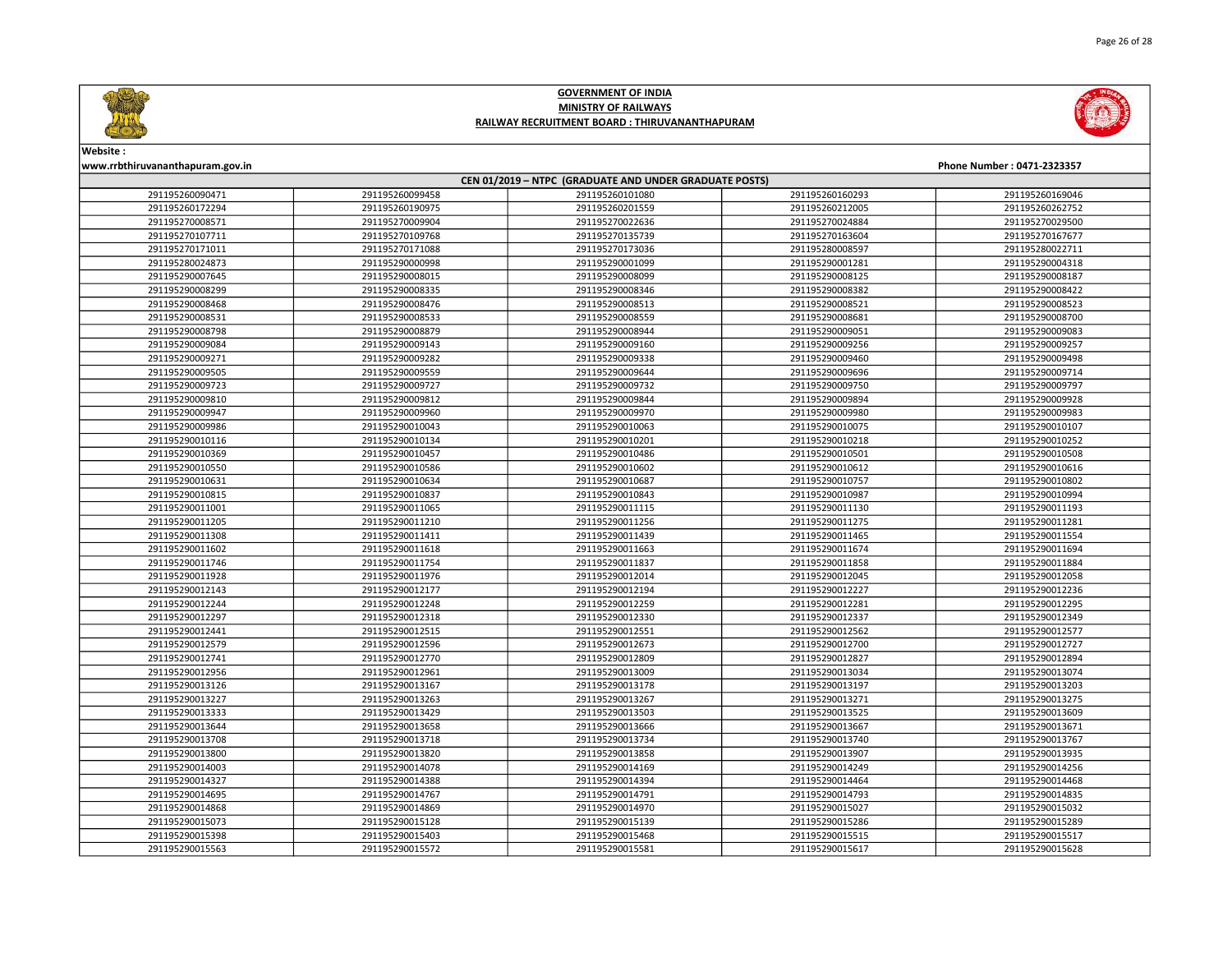



| CEN 01/2019 - NTPC (GRADUATE AND UNDER GRADUATE POSTS) |                 |                 |                 |                 |  |
|--------------------------------------------------------|-----------------|-----------------|-----------------|-----------------|--|
| 291195290015651                                        | 291195290015652 | 291195290015659 | 291195290015680 | 291195290015744 |  |
| 291195290015784                                        | 291195290015794 | 291195290015805 | 291195290015830 | 291195290015844 |  |
| 291195290015911                                        | 291195290015963 | 291195290015971 | 291195290015972 | 291195290016050 |  |
| 291195290016131                                        | 291195290016186 | 291195290016259 | 291195290016290 | 291195290016354 |  |
| 291195290016506                                        | 291195290016512 | 291195290016583 | 291195290016591 | 291195290016630 |  |
| 291195290016639                                        | 291195290016733 | 291195290016803 | 291195290016946 | 291195290016956 |  |
| 291195290016990                                        | 291195290017006 | 291195290017071 | 291195290017084 | 291195290017225 |  |
| 291195290017230                                        | 291195290017241 | 291195290017262 | 291195290017271 | 291195290017355 |  |
| 291195290017480                                        | 291195290017517 | 291195290017533 | 291195290017536 | 291195290017605 |  |
| 291195290017647                                        | 291195290017710 | 291195290017717 | 291195290017734 | 291195290017760 |  |
| 291195290017779                                        | 291195290017783 | 291195290017793 | 291195290017803 | 291195290017884 |  |
| 291195290017903                                        | 291195290017932 | 291195290017934 | 291195290017971 | 291195290017997 |  |
| 291195290018003                                        | 291195290018015 | 291195290018025 | 291195290018083 | 291195290018110 |  |
| 291195290018143                                        | 291195290018157 | 291195290018242 | 291195290018273 | 291195290018286 |  |
| 291195290018315                                        | 291195290018318 | 291195290018325 | 291195290018341 | 291195290018418 |  |
| 291195290018439                                        | 291195290018446 | 291195290018451 | 291195290018458 | 291195290018481 |  |
| 291195290018502                                        | 291195290018516 | 291195290018537 | 291195290018548 | 291195290018596 |  |
| 291195290018612                                        | 291195290018647 | 291195290018665 | 291195290018736 | 291195290018748 |  |
| 291195290018762                                        | 291195290018763 | 291195290018774 | 291195290018837 | 291195290018873 |  |
| 291195290018879                                        | 291195290018996 | 291195290019017 | 291195290019056 | 291195290019117 |  |
| 291195290019167                                        | 291195290019188 | 291195290019257 | 291195290019271 | 291195290019274 |  |
| 291195290019290                                        | 291195290019294 | 291195290019338 | 291195290019397 | 291195290019403 |  |
| 291195290019533                                        | 291195290019683 | 291195290019695 | 291195290019737 | 291195290019742 |  |
| 291195290019756                                        | 291195290019784 | 291195290019814 | 291195290019841 | 291195290019926 |  |
| 291195290019927                                        | 291195290019991 | 291195290020020 | 291195290020035 | 291195290020036 |  |
| 291195290020096                                        | 291195290020097 | 291195290020112 | 291195290020137 | 291195290020212 |  |
| 291195290020228                                        | 291195290020249 | 291195290020257 | 291195290020263 | 291195290020272 |  |
| 291195290020306                                        | 291195290020329 | 291195290020361 | 291195290020411 | 291195290020454 |  |
| 291195290020505                                        | 291195290020530 | 291195290020577 | 291195290020610 | 291195290020715 |  |
| 291195290020724                                        | 291195290020734 | 291195290020737 | 291195290020787 | 291195290020815 |  |
| 291195290020818                                        | 291195290020958 | 291195290021027 | 291195290021055 | 291195290021083 |  |
| 291195290021096                                        | 291195290021100 | 291195290021151 | 291195290021208 | 291195290021226 |  |
| 291195290021404                                        | 291195290021477 | 291195290021493 | 291195290021576 | 291195290021584 |  |
| 291195290021653                                        | 291195290021656 | 291195290021726 | 291195290021793 | 291195290021811 |  |
| 291195290021864                                        | 291195290021889 | 291195290022000 | 291195290022012 | 291195290022025 |  |
| 291195290022031                                        | 291195290022050 | 291195290022089 | 291195290022090 | 291195290022097 |  |
| 291195290022240                                        | 291195290022244 | 291195290022268 | 291195290022317 | 291195290022409 |  |
| 291195290022432                                        | 291195290022440 | 291195290022494 | 291195290022500 | 291195290022557 |  |
| 291195290022572                                        | 291195290022651 | 291195290022670 | 291195290022674 | 291195290022685 |  |
| 291195290022751                                        | 291195290022798 | 291195290022814 | 291195290022822 | 291195290022860 |  |
| 291195290022862                                        | 291195290022938 | 291195290022998 | 291195290023024 | 291195290023063 |  |
| 291195290023118                                        | 291195290023169 | 291195290023238 | 291195290023240 | 291195290023273 |  |
| 291195290023419                                        | 291195290023475 | 291195290023489 | 291195290023491 | 291195290023507 |  |
| 291195290023529                                        | 291195290023621 | 291195290023623 | 291195290023625 | 291195290023682 |  |
| 291195290023700                                        | 291195290023832 | 291195290023930 | 291195290023939 | 291195290023997 |  |
| 291195290024014                                        | 291195290024073 | 291195290024093 | 291195290024125 | 291195290024202 |  |
| 291195290024212                                        | 291195290024250 | 291195290024284 | 291195290024332 | 291195290024340 |  |
| 291195290024343                                        | 291195290024367 | 291195290024379 | 291195290024395 | 291195290024435 |  |
| 291195290024442                                        | 291195290024478 | 291195290024494 | 291195290024504 | 291195290024512 |  |